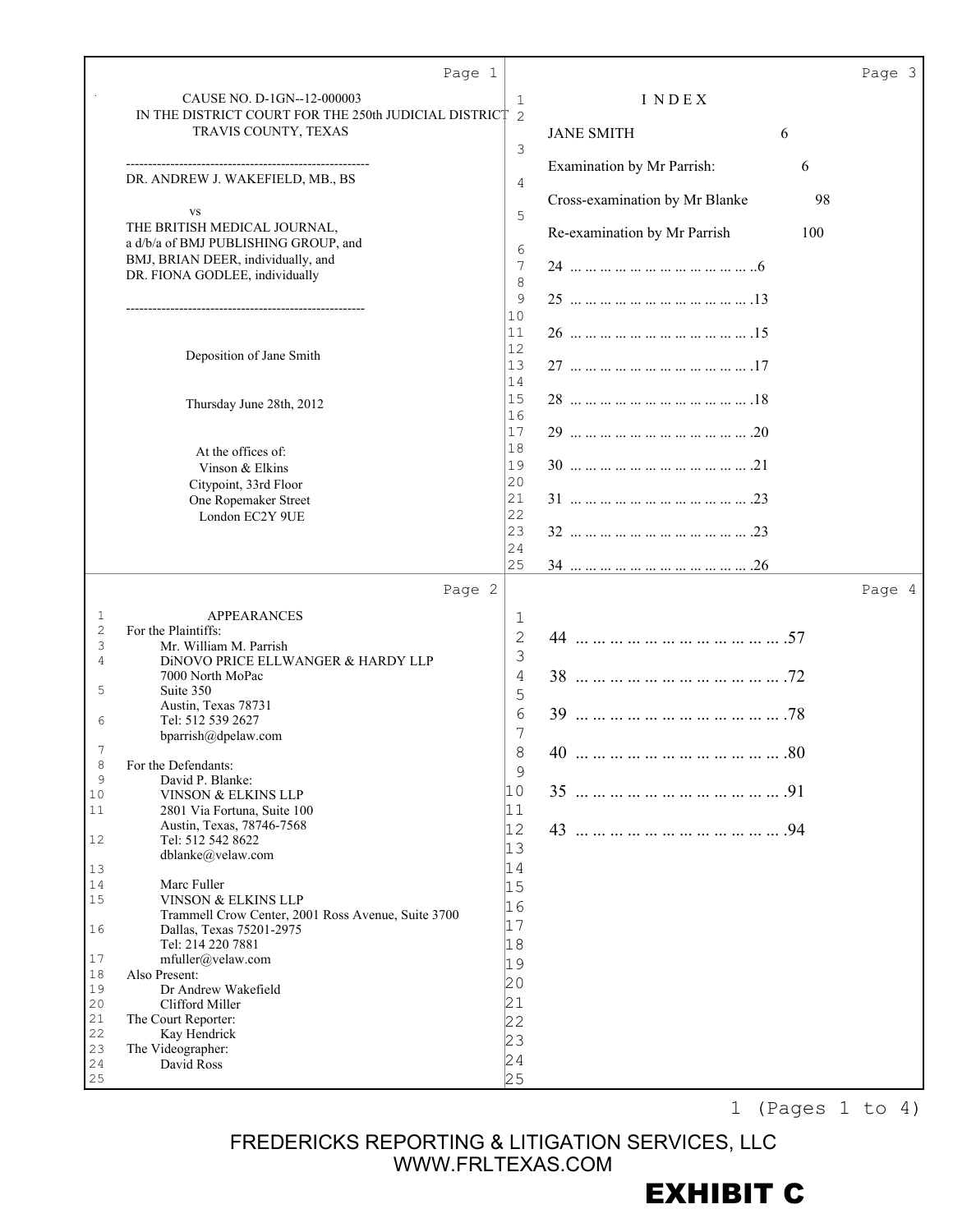|                   | Page 5                                                                                                                   |                | Page 7                                                                                                                 |
|-------------------|--------------------------------------------------------------------------------------------------------------------------|----------------|------------------------------------------------------------------------------------------------------------------------|
| 1                 | Thursday, 28th June 2012                                                                                                 | 1              | A. I think it is just the way the print-out comes                                                                      |
| 2                 |                                                                                                                          | 2              | out of the database. It is the labels of those rows below                                                              |
| 3                 | THE VIDEOGRAPHER: Good morning. This is                                                                                  | 3              | it, Texas USA worldwide grand total.                                                                                   |
| 4                 | Thursday, 28th June 2012 and the time on the video screen is                                                             | $\overline{4}$ | Q. Okay. So let's focus on 2011. This document                                                                         |
| 5                 | 9.21 am. We are at the offices of Vinson $&$ Elkins to take                                                              | 5              | indicates that as of January 2011 for the British Medical                                                              |
| 6                 | an oral videotaped deposition of Miss Jane Smith. This is                                                                | 6              | Journal there were 62 subscribers in the State of Texas and                                                            |
| 7                 | in the matter of Dr Andrew J Wakefield MB, BS versus the                                                                 | 7              | 1,322 subscribers in the USA; is that correct?                                                                         |
| 8                 | British Medical Journal a d/b/a of BMJ Publishing Group                                                                  | 8              | A. Yes.                                                                                                                |
| 9                 | Limited, also BMJ group and BMJ Brian Deer individually and                                                              | 9              | Q. Then reading down below that under the section                                                                      |
| 10                | Dr Fiona Godlee individually. The videographer myself, here                                                              | 10             | "Breakdown", am I reading that properly, that indicates that                                                           |
| 11                | today is David Ross of Fredricks Reporting and the Court                                                                 | 11             | the British Medical Journal in 2011, out of the 62 total                                                               |
| 12                | Reporter is Kay Hendrick also of Fredricks Reporting.                                                                    | $12$           | Texas subscribers 18 of them were print subscribers, 38 were                                                           |
| 13                | Would counsel once again please introduce                                                                                | 13             | on-line subscribers and six were print and on-line                                                                     |
| 14                | yourselves.                                                                                                              | 14             | subscribers?                                                                                                           |
| 15                | MR PARRISH: Bill Parrish, DiNovo Price Ellwanger                                                                         | 15             | A. That is correct.                                                                                                    |
| 16                | & Hardy on behalf of the plaintiff Dr Wakefield. With me in                                                              | 16             | Q. And that is an accurate representation of the                                                                       |
| 17                | the room today is Clifford Miller who is counsel in England                                                              | $17$           | number of subscribers in January 2011 for the British                                                                  |
| 18                | for Dr Wakefield.                                                                                                        | 18             | Medical Journal, that one journal in Texas; is that correct?                                                           |
| 19                | MR BLANKE: David Blanke and Marc Fuller of Vinson 19                                                                     |                | A. Yes, that is an accurate representation of                                                                          |
| 20                | & Elkins for the witness, Brian Deer, Dr Godlee and the                                                                  | 20             | doing a search on the database for records with Texas in                                                               |
| 21                | British Medical Journal.                                                                                                 | 21             | them.                                                                                                                  |
| 22                |                                                                                                                          | 22             | Q. Okay. So you might have had more subscribers                                                                        |
| 23                |                                                                                                                          | 23             | than that in Texas but these are the ones that showed Texas                                                            |
| 24                |                                                                                                                          | 24             | in the name?                                                                                                           |
| 25                |                                                                                                                          | 25             | A. We wouldn't have had more. We wouldn't have                                                                         |
|                   | Page 6                                                                                                                   |                | Page 8                                                                                                                 |
|                   | <b>JANE SMITH</b>                                                                                                        |                |                                                                                                                        |
| $\mathbf{1}$<br>2 | having been duly affirmed,                                                                                               | 1<br>2         | had more. When we explored -- we went back to this database                                                            |
| 3                 | testified as follows:                                                                                                    | 3              | more than once in response to your requests and when we<br>actually got the names, which I think you are going to come |
| 4                 | Examination by Mr Parrish:                                                                                               | 4              | on to later, we realised that there was some duplicates and                                                            |
| 5                 | Q. Miss Smith, you understand that the testimony                                                                         | 5              | some Consortia that didn't actually relate to Texas, and                                                               |
| 6                 | you are giving today is under oath just as if you were                                                                   | 6              |                                                                                                                        |
| 7                 | testifying live in the presence of the judge and the jury?                                                               | 7              | I can talk you through those.<br>Q. But there were 62 Texas subscribers --                                             |
| 8                 |                                                                                                                          | 8              |                                                                                                                        |
| 9                 | $A. I$ do.<br>Q. And you are here as a designated                                                                        | 9              | A. Yes.                                                                                                                |
| 10                | representative of BMJ on certain topics, correct?                                                                        | 10             | Q. -- in January 2011?<br>A. Yes.                                                                                      |
| 11                | A. Yes.                                                                                                                  | 11             | Q. And are these as of -- you do it month by                                                                           |
| 12                | Q. I would like to ask you about some of the                                                                             | 12             | month or how did you pick the dates?                                                                                   |
| 13                | Exhibits that I have put in front of you that you have had a                                                             | 13             |                                                                                                                        |
| 14                | few minutes to flip through. Let's start with Exhibit 24                                                                 | 14             | A. The month at the top of the column.                                                                                 |
| 15                | please Ma'am.                                                                                                            | 15             | Q. Okay. So you keep the statistics month by                                                                           |
| 16                | (Exhibit 24 marked for identification)                                                                                   | 16             | month?                                                                                                                 |
|                   |                                                                                                                          |                | A. We can get any extract from the database that                                                                       |
| 17                | A. Yes.                                                                                                                  | 17<br>18       | people want. With a live subscriber database it fluctuates                                                             |
| 18                | Q. And with the first page of Exhibit 24. Is                                                                             |                | from day-to-day.                                                                                                       |
| 19                | this a true and correct copy of a BMJ record that shows the<br>number of subscribers the BMJ had for the British Medical | 19             | Q. Alright. Let's look at the second page of                                                                           |
| 20<br>21          |                                                                                                                          | $20$           | Exhibit 24, and I want to make sure that I am reading this                                                             |
|                   | Journal in the years 2010, 2011 and 2012?                                                                                | 21             | directly. The BMJ publishes other journals in addition to                                                              |
| 22                | A. It is.                                                                                                                | 22             | the British Medical Journal, correct?                                                                                  |
| 23                | Q. And under the Subscriptions column there's the                                                                        | 23             | A. Correct.                                                                                                            |
| 24<br>25          | term "Sum of Quantity" then "ROW", "R-O-W Labels", what does<br>ROW labels stand for?                                    | 24<br>25       | Q. So am I reading this correctly to say:<br>"As of January 2011 there were 468 Texas                                  |
|                   |                                                                                                                          |                |                                                                                                                        |
|                   |                                                                                                                          |                | (Pages 5 to 8)<br>2                                                                                                    |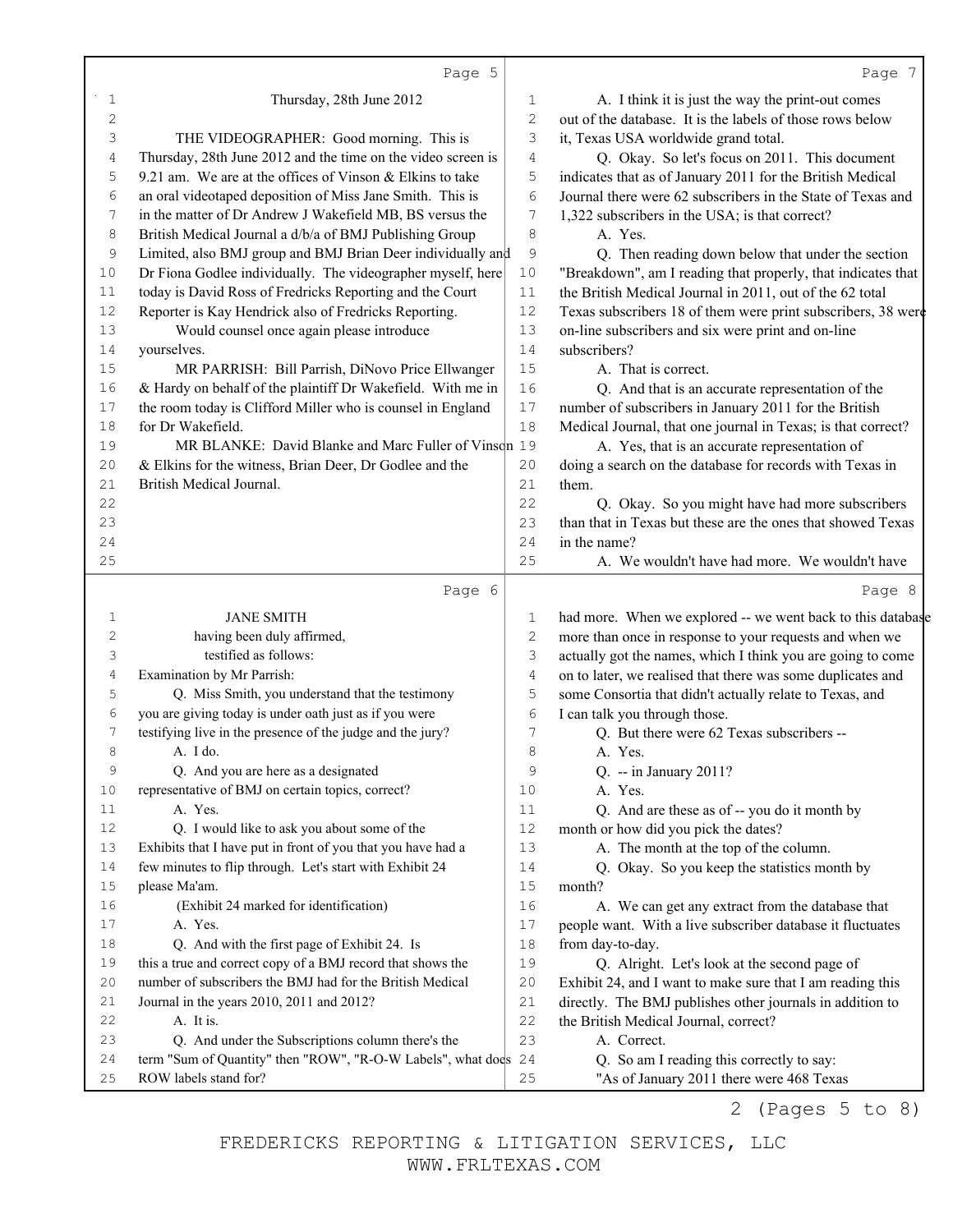|                | Page 9                                                                                                        |                | Page 11                                                          |
|----------------|---------------------------------------------------------------------------------------------------------------|----------------|------------------------------------------------------------------|
| 1              | subscribers to BMJ journals other than the British Medical                                                    | 1              | A. I am less sure of that. Universities that                     |
| $\overline{c}$ | Journal."?                                                                                                    | $\mathbf{2}$   | have -- that are multi disciplinary, it would be the medical     |
| 3              | A. Yes.                                                                                                       | 3              | library that led on the BMJ subs but, yes, it would be the       |
| 4              | Q. And there were 7,654 USA subscribers to BMJ                                                                | $\overline{4}$ | medical school library.                                          |
| 5              | journals other than the British Medical Journal?                                                              | 5              | Q. Now, you said they would have led, but the                    |
| 6              | A. Yes.                                                                                                       | 6              | Consortia would all have access to the different libraries?      |
| 7              | Q. And on those the geographic format is there                                                                | 7              | A. Sorry, are we talking about the individual                    |
| 8              | were, for example, 342 on-line subscribers from Texas to                                                      | 8              | members of the Consortia or the Consortia as a whole?            |
| 9              | those other journals?                                                                                         | 9              | Q. Would the individual members of the Consortia                 |
| 10             | A. Yes.                                                                                                       | 10             | have access through this Consortia subscription?                 |
| 11             | Q. Okay. So it accurately represents the facts                                                                | 11             | A. Yes. Yes, they would.                                         |
| 12             | and it reads by title. It is pretty self-explanatory,                                                         | 12             | Q. So in January 2011 there were 13 Consortia                    |
| 13             | correct?                                                                                                      | 13             | subscribers to the BMJ, British Medical Journal in Texas.        |
| 14             | A. Yes.                                                                                                       | 14             | There were 13 free exchange and society --                       |
| 15             | Q. Now, the third page with the reference BMJ                                                                 | 15             | A. Yes.                                                          |
| 16             | 00003 it has a breakdown of subscription types, and this is                                                   | 16             | Q. -- subscriptions. There were 26 institutional                 |
| 17             | just for the British Medical Journal at the top; is that                                                      | 17             | subscribers?                                                     |
| 18             | correct?                                                                                                      | 18             | A. Yes.                                                          |
| 19             | A. Yes.                                                                                                       | 19             | Q. And there were 10 personal subscribers?                       |
| 20             | Q. And it says there were 13 Consortia                                                                        | 20             | A. Yes.                                                          |
| 21             | subscribers in Texas; is that right?                                                                          | 21             | Q. And do both institutional and Consortia have                  |
| 22             | A. Yes.                                                                                                       | 22             | different price points depending on the number of FTEs           |
| 23             | Q. What is a Consortia?                                                                                       | 23             | within them?                                                     |
| 24             | A. A Consortia is a group of libraries that group                                                             | 24             | A. They do.                                                      |
| 25             | together to improve their purchasing power and buy journals 25                                                |                | Q. Okay. Finally if you would look at the last                   |
|                | Page 10                                                                                                       |                | Page 12                                                          |
|                |                                                                                                               |                |                                                                  |
|                |                                                                                                               |                |                                                                  |
| 1              | for several libraries.                                                                                        | 1              | page of Exhibit 24, I want to make sure I am understanding       |
| $\overline{c}$ | Q. For example, a university might have several                                                               | 2              | that, is this a record of the number of visits to the            |
| 3              | libraries in the university --                                                                                | 3              | British Medical Journal website that the BMJ was able to         |
| 4              | A. No, it would be several universities that,                                                                 | 4              | determine were made from Texas locations?                        |
| 5              | libraries that group together to purchase collectively.                                                       | 5              | A. Yes.                                                          |
| 6              | Q. Okay. And is there a way to know in                                                                        | 6              | Q. So you were able to determine that there were                 |
| 7              | a Consortia -- that there is one Consortia subscriber is                                                      | 7              | 22,993 visits to the BMJ website from Texas in January 2011?     |
| 8              | there a way to know how many libraries there are within that                                                  | 8              | A. Yes.                                                          |
| 9              | Consortia?                                                                                                    | 9              | Q. And that's just in that month alone?                          |
| 10             | A. Yes, there will be a way of knowing that.                                                                  | 10             | A. Yes.                                                          |
| 11             | Q. So am I reading this correctly that in                                                                     | 11             | Q. And you would have a record month by month, or                |
| 12             | January 2011 there were 13 different Consortia subscribers                                                    | 12             | could determine month by month how many visitors there were      |
| 13             | and each of those Consortias might have supplied multiple                                                     | 13             | from Texas -- well, you could determine the numbers, you         |
| 14             | libraries, or would have supplied multiple libraries or                                                       | 14             | could figure out were from Texas but there might be more but     |
| 15             | entities?                                                                                                     | 15             | you couldn't tell because of the address?                        |
| 16             | A. Sorry, can you repeat the question?                                                                        | 16             | A. No, we could tell how many hits were from                     |
| 17             | Q. Yes, Ma'am. In January 2011 there were 13                                                                  | 17             | Texas, that is not visitors.                                     |
| 18             | Consortia subscribers to the BMJ in Texas, correct?                                                           | 18             | Q. Right?                                                        |
| 19             | A. With Texas addresses, yes.                                                                                 | 19             | A. You were right that people might have been in                 |
| 20             | Q. And each of those Consortias would have had                                                                | 20             | Texas without a Texas IP address, that is correct.               |
| 21             | more than one member?                                                                                         | 21             | Q. And so in January 2011 alone the British                      |
| 22             | A. Correct.                                                                                                   | 22             | Medical Journal had 429,505 hits from computers with a Texas     |
| 23             | Q. And each of those would have had multiple                                                                  | 23             | IP address?                                                      |
| 24<br>$25$     | libraries, for example, within this Consortia who would be<br>receiving the BMJ, the British Medical Journal? | 24<br>25       | A. No, no. That is US, isn't it?<br>MR PARRISH: Didn't I say US. |

3 (Pages 9 to 12)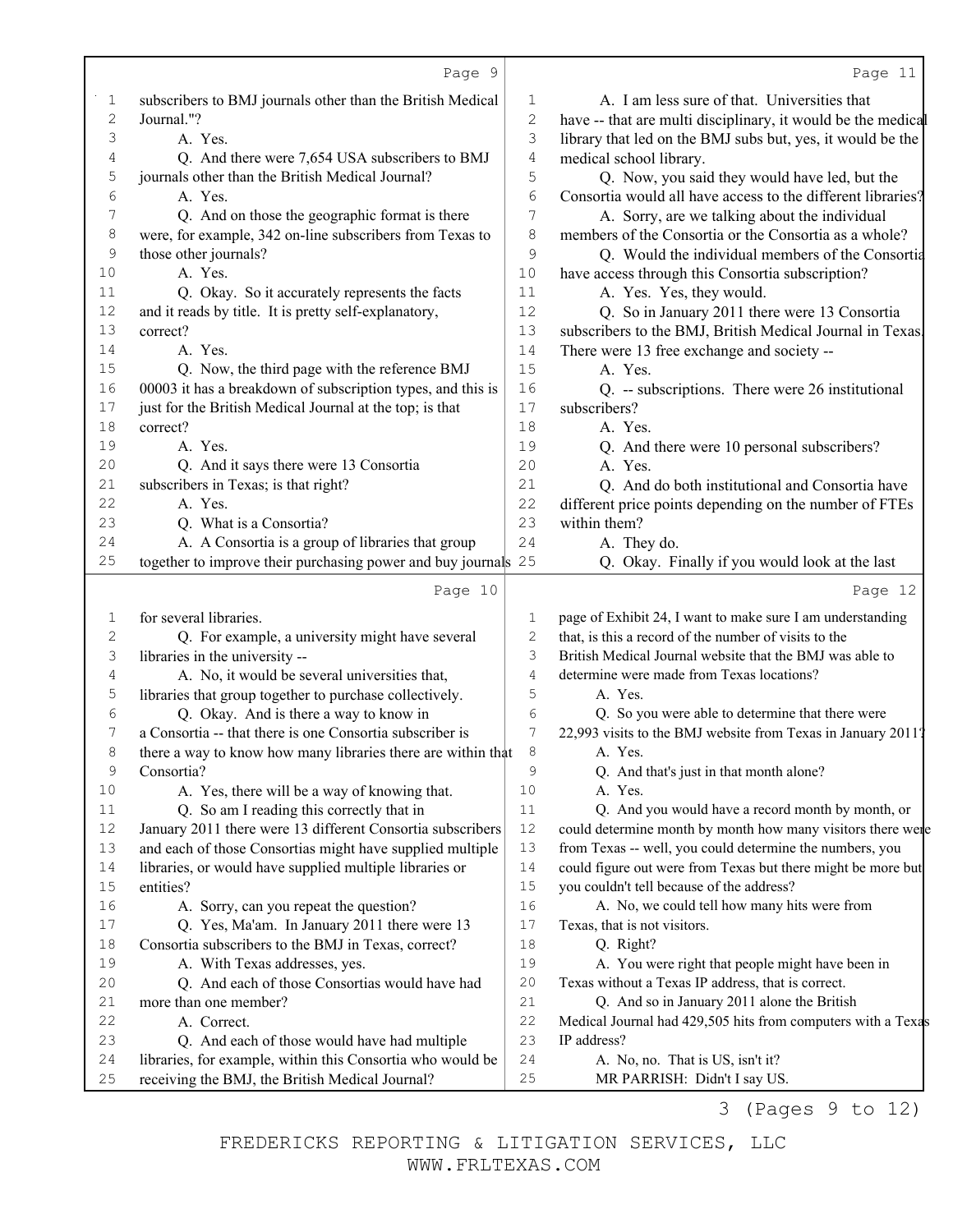|            | Page 13                                                          |                  | Page 15                                                    |
|------------|------------------------------------------------------------------|------------------|------------------------------------------------------------|
| 1          | MR BLANKE: You said Texas.                                       | 1                | that be one hit or 10 hits?                                |
| $\sqrt{2}$ | MR PARRISH: I apologize, I meant Texas -- I meant                | $\mathbf{2}$     | A. That would be 10 hits.                                  |
| 3          | the United States. Let me go back and clarify that. You          | 3                | Q. Okay.                                                   |
| 4          | had 22,993 hits from Texas in January 2011?                      | 4                | A. Well, it might be more than 10 hits.                    |
| 5          | A. Yes.                                                          | 5                | Q. I gave you the example of 10, you got the               |
| 6          | Q. And you had 429,505 hits from the United                      | $\sqrt{6}$       | concept. Look if you would, please, Ma'am, at Exhibit 26.  |
| 7          | States in January 2011?                                          | 7                | (Exhibit 26 marked for identification)                     |
| 8          | A. Yes.                                                          | 8                | Describe for me briefly what this document is,             |
| 9          | Q. Look if you would, please, at Exhibit 25?                     | 9                | please?                                                    |
| 10         | A. Yes.                                                          | 10               | A. This is page views in the months from                   |
| 11         | Q. Does Exhibit 25 list the -- talking about the                 | 11               | January 2011 until April 2012. Again it is web hits, it is |
| 12         | first page -- the Texas subscribers to the BMJ as of             | 12               | page views from January 2011 until April 2012 for each of  |
| 13         | January 5, 2011?                                                 | 13               | the articles by Brian Deer and the editorials by Fiona     |
| 14         | (Exhibit 25 marked for identification)                           | 14               | Godlee.                                                    |
| 15         | A. Yes.                                                          | 15               | Q. So, for example, in the top block on the top            |
| 16         | Q. And just to see that we are reading this                      | 16               | of Exhibit 26 the article or the editorial that was titled |
| 17         | right, for example, the first line indicates that the            | $17$             | "Wakefield's article linking MMR Vaccine and autism was    |
| 18         | Medical Research Library at the Texas Department of State        | $18$             | fraudulent," this will tell us month by month during the   |
| 19         | Health Services was a subscriber and it was considered an        | 19               | year of 2011, and this shows part of 2012 --               |
| 20         | institutional subscriber?                                        | 20               | A. Yes.                                                    |
| 21         | A. Correct.                                                      | 21               | Q. -- how many times that particular editorial             |
| 22         | Q. And they are based in Austin, Texas?                          | 22               | was viewed?                                                |
| 23         | A. Yes.                                                          | 23               | A. Yes.                                                    |
| 24         | Q. And each of these major hospitals and                         | 24               | Q. And it shows both from the United States and            |
| 25         | universities that are listed were subscribers and the            | 25               | from Texas?                                                |
|            | Page 14                                                          |                  | Page 16                                                    |
| 1          | category of subscription that they had is on the far right       | 1                | A. Yes.                                                    |
| 2          | column?                                                          | $\mathbf{2}$     | Q. So in the month of January 2011, 1,181 page             |
| 3          | A. Yes.                                                          | 3                | views of that editorial were made from Texas?              |
| 4          | Q. So, for example, the Houston Academy of                       | 4                | A. From the US.                                            |
| 5          | Medicine is a Consortia subscriber that is in the large          | 5                | Q. I am looking at Texas page views, 1,181,                |
| 6          | full-time equivalent category, correct?                          | 6                | wasn't it 25,692 from the US?                              |
| 7          | A. Correct.                                                      | $\boldsymbol{7}$ | A. Sorry, I completely lost which line you are             |
| 8          | Q. And we have got in Exhibit 25 just the same                   | $\,8\,$          | on.                                                        |
| 9          | type of record, one based on the date January 5, 2011 and        | 9                | Q. Are you looking at the bottom right-hand                |
| 10         | one as of January 11, 2011 and one as of January 18, 2011        | 10               | corner of the BMJ 94 number?                               |
| 11         | but they are all read the same way?                              | $11\,$           | A. I am, yes.                                              |
| 12         | A. Yes.                                                          | 12               | Q. Let's take the top block?                               |
| 13         | Q. And going back to that issue of the number of                 | 13               | A. Yes.                                                    |
| 14         | hits that we talked about just a moment ago, do those hits       | 14               | Q. January 2011?                                           |
| 15         | include Consortia and institutional subscribers, or are          | 15               | A. Yes.                                                    |
| 16         | these just general web hits?                                     | 16               | Q. There were 25,692 US page views, correct?               |
| 17         | A. They are measured in a completely different                   | 17               | A. Yes, correct.                                           |
| 18         | system, they are measured through Google Analytics, but the y 18 |                  | Q. And there were 1,181 page views from Texas?             |
| 19         | will include all hits from Texas so they should include          | 19               | A. Yes.                                                    |
| 20         | those from subscribing institutions.                             | 20               | Q. Of just that editorial in just that month?              |
| 21         | Q. So let's take a medical library. Let's say                    | 21               | A. Yes.                                                    |
| 22         | one of the medical universities in Texas, if there are 10        | 22               | Q. And each month we can see the number of page            |
| 23         | different hits -- let me revise that.                            | 23               | views there were from Texas for just that editorial?       |
| 24         | If 10 different people go on-line to the BMJ from                | 24               | A. Yes.                                                    |
|            |                                                                  |                  |                                                            |
| 25         | that same medical library that will be one address, would        | 25               | Q. And in the block below that for the article             |

4 (Pages 13 to 16)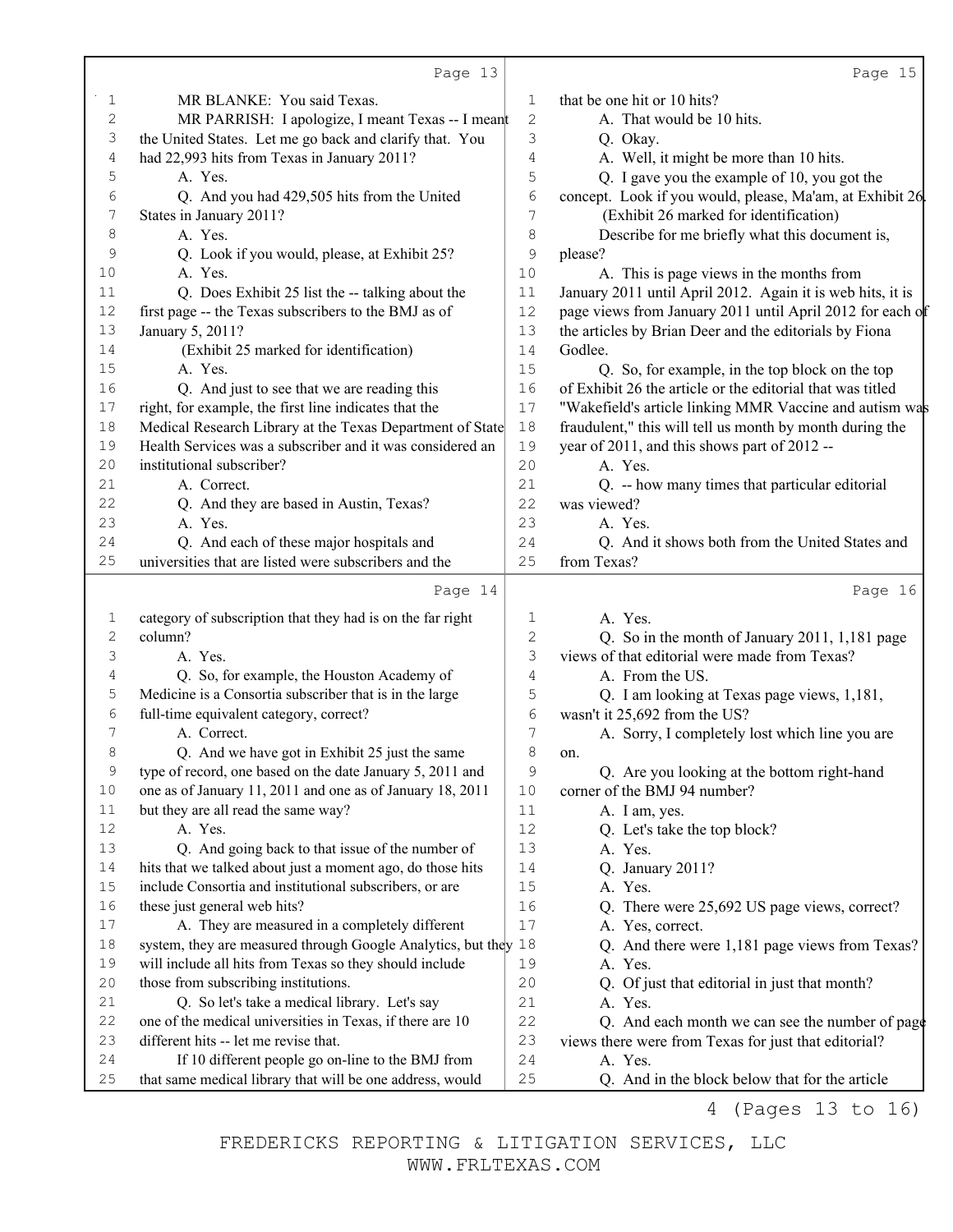|                | Page 17                                                                                                      |              | Page 19                                                                |
|----------------|--------------------------------------------------------------------------------------------------------------|--------------|------------------------------------------------------------------------|
| 1              | "Secrets of the MMR scare, how the case against the MMR                                                      | 1            | and some institutional subscription and Consortia                      |
| $\overline{c}$ | Vaccine was fixed", in January 2011 alone there were 3,851                                                   | $\mathbf{2}$ | subscriptions.                                                         |
| 3              | page views from Texas?                                                                                       | 3            | Q. So, for example, the third line down there is                       |
| 4              | A. Yes.                                                                                                      | 4            | a reference to the University of Texas at Arlington?                   |
| 5              | Q. And 74,048 from the US?                                                                                   | 5            | A. Yes.                                                                |
| 6              | A. Yes.                                                                                                      | 6            | Q. Central Library?                                                    |
| 7              | Q. And we can total up these columns and                                                                     | 7            | A. Yes.                                                                |
| 8              | determine how many there were in any year for just those                                                     | 8            | Q. And then there is the address and the dollar                        |
| 9              | articles; is that correct?                                                                                   | 9            | amount?                                                                |
| 10             | A. Yes.                                                                                                      | 10           | A. Yes.                                                                |
| 11             | Q. Look, if you would, please at Exhibit 27?                                                                 | 11           | Q. What is that dollar amount?                                         |
| 12             | (Exhibit 27 marked for identification)                                                                       | 12           | A. The 25,000?                                                         |
| 13             | A. Yes.                                                                                                      | 13           | Q. And \$11?                                                           |
| 14             | Q. The first page of Exhibit 27, does that                                                                   | 14           | A. And \$11, yes.                                                      |
| 15             | reflect the number of peer reviewers that the British                                                        | 15           | Q. And what does that \$25,011 relate to?                              |
| 16             | Medical Journal had from Texas in the years 2010 and 2011.                                                   | 16           | A. That is for a 12 month subscription for two of                      |
| 17             | A. Yes.                                                                                                      | $17$         | our products, non-journal products, Best Practice and                  |
| 18             | Q. And it had nine from Texas in 2010 and nine                                                               | 18           | Clinical Evidence.                                                     |
| 19             | from Texas in 2011?                                                                                          | 19           | Q. Okay. And these were revenues derived from                          |
| 20             | A. Yes.                                                                                                      | 20           | the State of Texas during the year 2011?                               |
| 21             | Q. The second page of Exhibit 27, does that                                                                  | 21           | A. 2011 and 2012, yes.                                                 |
| 22             | accurately represent who the sales executive for the State                                                   | 22           | Q. In addition to these revenues you had the                           |
| 23             | of Texas for the BMJ was, an individual by the name of Seah 23                                               |              | revenues from the other subscriptions that we have talked              |
| 24             | Keough, K-E-O-U-G-H?                                                                                         | 24           | about?                                                                 |
| 25             | A. It shows the sales executive who covers the                                                               | 25           | A. Yes.                                                                |
|                | Page 18                                                                                                      |              | Page 20                                                                |
| 1              | south-east of the States which includes Texas but isn't                                                      | 1            | Q. And is it your understanding that there was                         |
| 2              | confined to Texas.                                                                                           | $\sqrt{2}$   | another document produced that would reflect what those                |
| 3              | Q. So Sean Keough would be responsible for the                                                               | 3            | subscriptions revenues were?                                           |
| 4              | south-east including the State of Texas, and he was based in                                                 | 4            | MR BLANKE: For the University of Texas Arlington                       |
| 5              | the United States, correct?                                                                                  | 5            | MR PARRISH: No, for the State of Texas. Have you                       |
| 6              | A. He is based in Florida.                                                                                   | 6            | all produced the revenues from the State of Texas? I am                |
| 7              | Q. And the manager, Denise McComb, would be over                                                             | 7            | just asking her if it is her understanding that that is in             |
| 8              | Sean Keough; is that right?                                                                                  | 8            | the mix?                                                               |
| 9              | A. She's customer support. I think -- I don't                                                                | 9            | MR FULLER: I will represent to you it has been.                        |
| $10$           | think she line manages Sean Keough.                                                                          | 10           | MR PARRISH: Okay. Look if you would, please, at                        |
| 11             | Q. Did she have responsibility for activities in                                                             | 11           | Exhibit 29?                                                            |
| 12             | Texas as it relates to customer support?                                                                     | 12           | (Exhibit 29 marked for identification)                                 |
| 13             | A. She covers the entire North American continent                                                            | 13           | If you would go down to the line that is numbered                      |
| 14             | customer support.                                                                                            | 14           | 116 on the left-hand column?                                           |
| 15             | Q. How about Tiffany Whited, would she cover all                                                             | 15           | A. Yes.                                                                |
| 16             | of North America including Texas for customer support?                                                       | 16           | Q. Now, this document as a whole is a list of                          |
| 17             |                                                                                                              |              |                                                                        |
|                | A. Yes.                                                                                                      | 17           | conference attendants by representatives of the BMJ at                 |
| 18             | Q. And Trish Joyce would be the marketing manager                                                            | 18           | various conferences and at various locations during the year           |
| 19             | for all of the United States and Canada, including Texas?                                                    | 19           | 2010, right?                                                           |
| $20$           | A. Yes.                                                                                                      | 20           | A. Yes, that's right.                                                  |
| 21             | Q. Look at Exhibit 28, if you would, please?                                                                 | 21           | Q. And it indicates on-line 116 that both Sean                         |
| 22             | (Exhibit 28 marked for identification)                                                                       | 22           | Keough and Trish attended a conference in Austin, Texas?               |
| 23             | Can you tell me what that document is, please?                                                               | 23           | A. Yes.                                                                |
| 24<br>25       | A. Yes, this is an extract from a sales ledger<br>that the Finance Department maintained for ad hoc invoices | 24<br>25     | Q. On October 18th, 2010; is that correct?<br>A. Yes, that is correct. |

5 (Pages 17 to 20)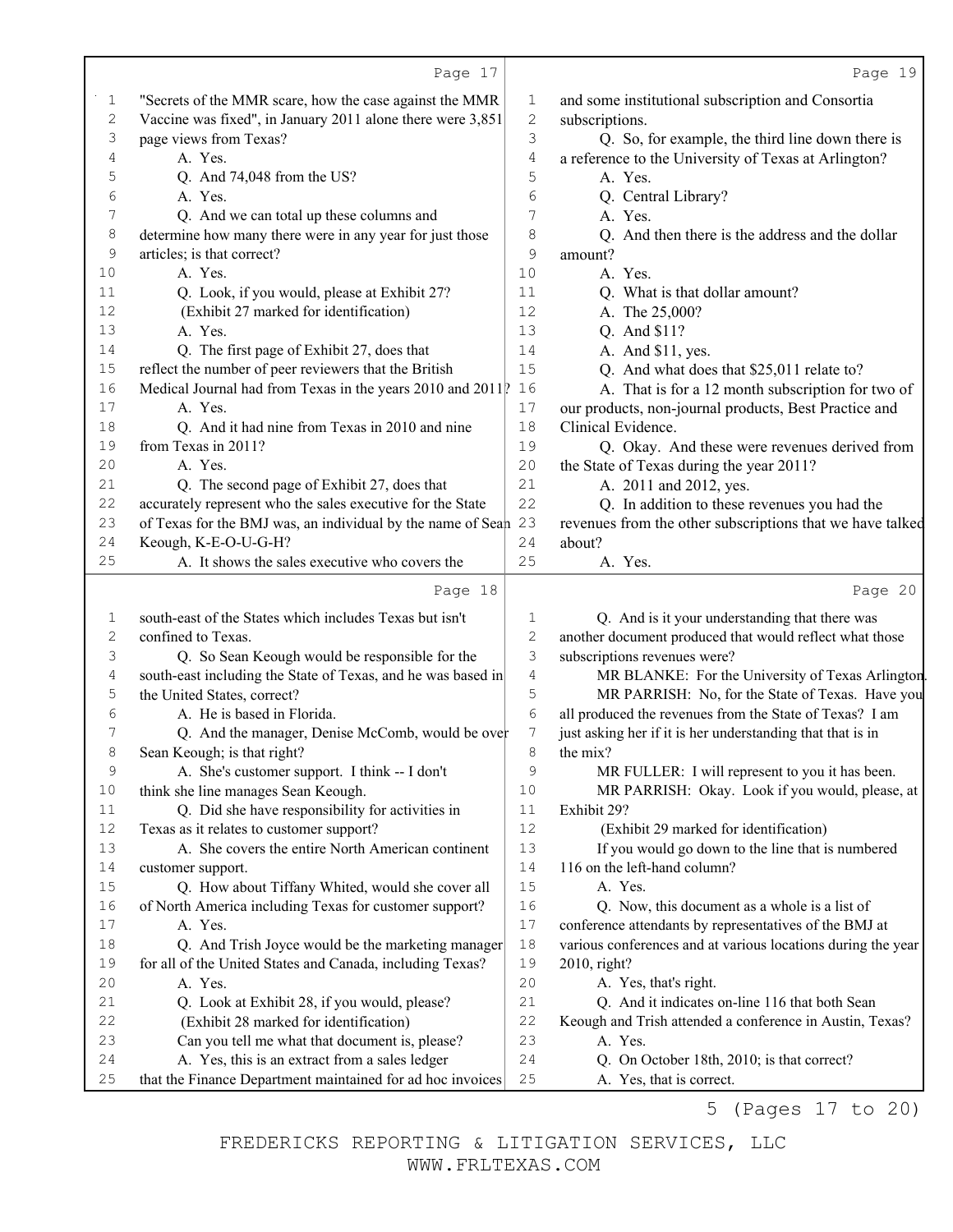|                | Page 21                                                                                          |            | Page 23                                                                                                                   |
|----------------|--------------------------------------------------------------------------------------------------|------------|---------------------------------------------------------------------------------------------------------------------------|
| 1              | Q. And is that some type of sales conference?                                                    | 1          | (Exhibit 31 marked for identification)                                                                                    |
| $\overline{c}$ | A. No, it is described as a South Central Chapter                                                | $\sqrt{2}$ | BMJ group offers support services to its                                                                                  |
| 3              | and that is the South Central Chapter of the Medical Library                                     | 3          | institutional subscribers, correct?                                                                                       |
| 4              | Association.                                                                                     | 4          | A. Yes.                                                                                                                   |
| 5              | Q. Okay?                                                                                         | 5          | Q. And those are offered to the institutional                                                                             |
| 6              | A. So it is a conference of librarians but                                                       | 6          | subscriber in Texas?                                                                                                      |
| 7              | publishers go to it, obviously.                                                                  | 7          | A. They are offered to all institutional                                                                                  |
| 8              | Q. Okay. So this would have likely been medical                                                  | 8          | subscribers, yes.                                                                                                         |
| 9              | librarians --                                                                                    | 9          | Q. Okay. And this indicates under the heading                                                                             |
| 10             | A. Yes?                                                                                          | 10         | "News Letter" that it is a monthly News Letter that is sent                                                               |
| 11             | Q. -- and others?                                                                                | 11         | to subscribers; is that right?                                                                                            |
| 12             | A. Yes.                                                                                          | 12         | A. Yes.                                                                                                                   |
| 13             | Q. So the British Medical Journal had sales reps                                                 | 13         | Q. So on a monthly basis BMJ sends news letters                                                                           |
| 14             | at a conference of medical school librarians and other                                           | 14         | to its subscribers in Texas and elsewhere?                                                                                |
| 15             | medical librarians in October 2010?                                                              | 15         | A. If they subscribe to the News Letter.                                                                                  |
| 16             | A. Yes.                                                                                          | 16         | Q. Okay. And that is one of the services that is                                                                          |
| 17             | Q. Look if you would, please, at Exhibit 30?                                                     | 17         | offered?                                                                                                                  |
| 18             | (Exhibit 30 marked for identification)                                                           | 18         | A. Yes.                                                                                                                   |
| 19             | This is a record of the British Medical Journal                                                  | 19         | Q. And this lists other services that are offered                                                                         |
| 20             | indicating that -- record of the BMJ indicating that for the                                     | 20         | to subscribers in Texas and elsewhere?                                                                                    |
| 21             | British Medical Journal since January 1st, 2010 --                                               | 21         | A. Yes.                                                                                                                   |
| 22             | A. Yes.                                                                                          | 22         | Q. Look if you would, please at Exhibit 32?                                                                               |
| 23             | Q. -- as of the date this was produced there were                                                | 23         | (Exhibit 32 marked for identification)                                                                                    |
| 24             | 11 reviewers in Texas for the British Medical Journal,                                           | 24         | How would you describe what this document is?                                                                             |
| 25             | correct?                                                                                         | 25         | A. This is figures from High Wire who provide ou                                                                          |
|                | Page 22                                                                                          |            | Page 24                                                                                                                   |
|                |                                                                                                  |            |                                                                                                                           |
| 1              |                                                                                                  | 1          |                                                                                                                           |
| $\sqrt{2}$     | A. That doesn't quite tally with the information                                                 | 2          | website platform on how often a specific article has been                                                                 |
| 3              | on the previous sheet, which was nine in 2010 and nine in<br>2011.                               | 3          | accessed month by month.                                                                                                  |
| 4              |                                                                                                  | 4          | Q. So if I understand it correctly the first page<br>of Exhibit 32 relates specifically to the article How the            |
| 5              | Q. Yes.                                                                                          | 5          |                                                                                                                           |
| 6              | A. The previous Exhibit is more accurate.                                                        | 6          | Case Against the MMR Vaccine Was Fixed, and it shows that in<br>January 2011 the full article was accessed 112,924 times? |
| 7              | Q. And how do you know it is more accurate?<br>A. Because a different person did it who works in | 7          | A. Yes.                                                                                                                   |
| 8              | the BMJ. These were collected from, collected by somebody                                        | 8          | Q. And then in February it was accessed 10,628                                                                            |
| 9              | who works on the BMJ journals who did the whole lot                                              | 9          | times for the full article?                                                                                               |
| 10             | together.                                                                                        | 10         | A. Yes.                                                                                                                   |
| 11             | Q. When you say "these" you are referring to                                                     | 11         | Q. And on the other pages it is the same thing,                                                                           |
| 12             | Exhibit 30?                                                                                      | 12         | just for the editorial on the second page and the editor's                                                                |
| 13             | A. I am referring to Exhibit 30.                                                                 | 13         | choice article on the third page, correct?                                                                                |
| 14             | Q. Let me make sure I understand also Exhibit 30.                                                | 14         | A. Yes.                                                                                                                   |
| 15             | Let's go down, for example, line 17?                                                             | 15         | Q. And if you look at Exhibit 33 please, Ma'am.                                                                           |
| 16             | A. Yes.                                                                                          | 16         | Now, when someone goes on-line to read an article or an                                                                   |
| 17             | Q. Gut, it is the name of a journal published by                                                 | 17         | editorial there is something called a rapid response that                                                                 |
| 18             | the BMJ; is that right?                                                                          | 18         | they can give, correct?                                                                                                   |
| 19             | A. It is.                                                                                        | 19         | A. Yes.                                                                                                                   |
| 20             | Q. And this indicates that for that journal there                                                | 20         | Q. And in order to give a rapid response they are                                                                         |
| $2\,1$         | were 13 Texas reviewers since January 2010 and nine authors                                      | 21         | required, according to Exhibit 33, to provide their name and                                                              |
| 22             | based in Texas whose articles had been accepted for                                              | 22         | e-mail address?                                                                                                           |
| 23             | publication in Gut?                                                                              | 23         | A. Yes.                                                                                                                   |
| 24<br>$25$     | A. Yes.                                                                                          | 24         | Q. And their organization or individual address,                                                                          |

6 (Pages 21 to 24)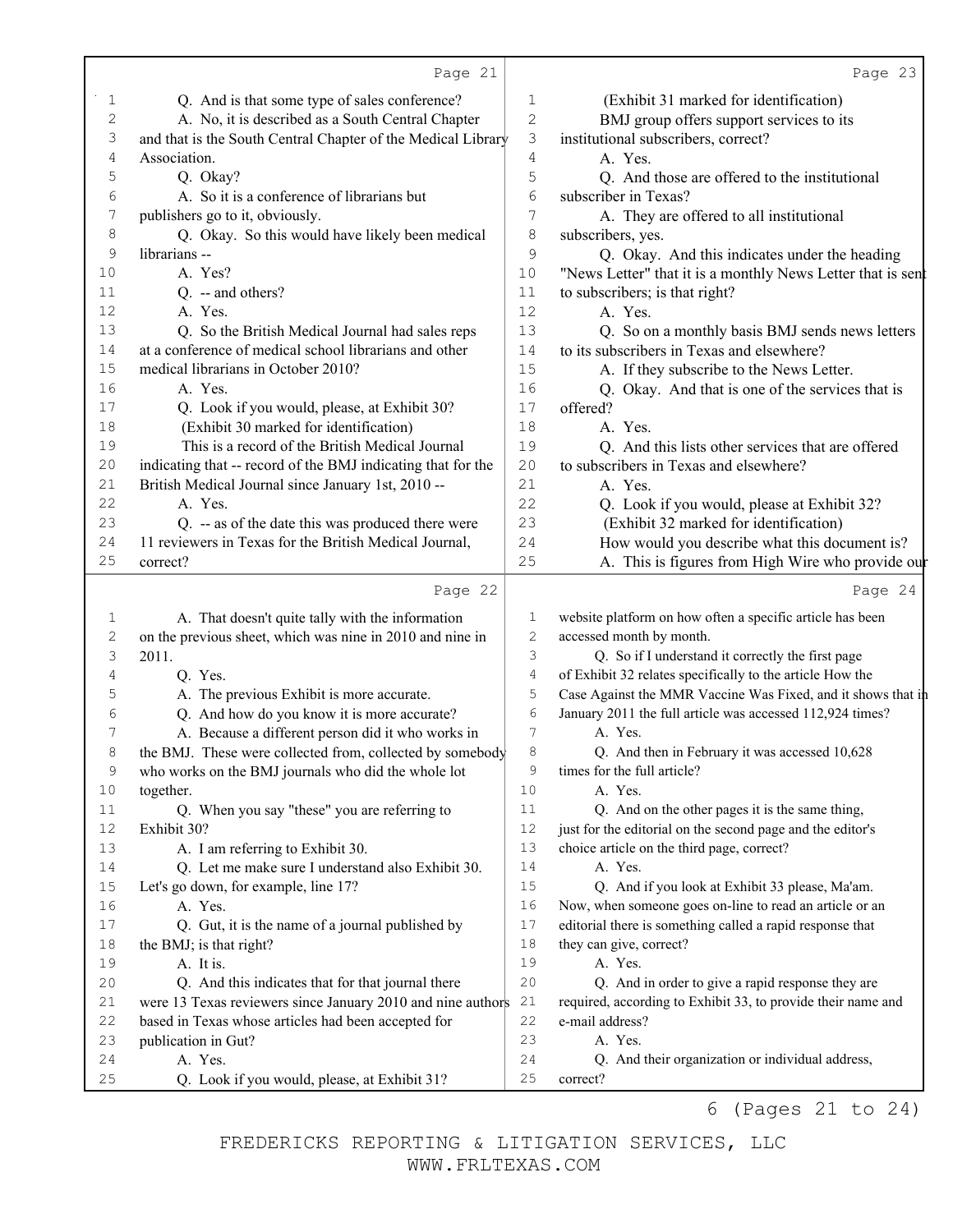|             | Page 25                                                                                                       |              | Page 27                                                                                                      |
|-------------|---------------------------------------------------------------------------------------------------------------|--------------|--------------------------------------------------------------------------------------------------------------|
| 1           | A. Yes.                                                                                                       | $\mathbf{1}$ | Q. And in connection with the Secret Series it                                                               |
| 2           | Q. So for people who sent in rapid responses to                                                               | $\sqrt{2}$   | was the intent of the BMJ to get as widespread a press                                                       |
| 3           | any of the articles or editorials at issue in this lawsuit                                                    | 3            | coverage as they could, correct?                                                                             |
| 4           | they would have been required to identify their name, e-mall                                                  | $\sqrt{4}$   | A. We press release a lot of our articles. Our                                                               |
| 5           | address and actual address, correct?                                                                          | 5            | intention in general is to get widespread coverage, yes.                                                     |
| 6           | A. Yes.                                                                                                       | 6            | Q. And when you issued press releases for the                                                                |
| 7           | Q. So there would be a way to determine the                                                                   | 7            | Secret Series it was your intent that people in Texas would                                                  |
| 8           | number of rapid responders who provided Texas addresses,                                                      | 8            | find out about the articles and read the articles, correct?                                                  |
| 9           | whether it be Texas e-mail address or a Texas physical                                                        | $\mathsf 9$  | A. No, we sent it to our normal database of                                                                  |
| 10          | address, correct?                                                                                             | 10           | people. We didn't do anything different from normal. There                                                   |
| 11          | A. Yes, as long as the word "Texas" appeared.                                                                 | 11           | are some Texas people on that database.                                                                      |
| 12          | Q. Or so long as their e-mail address indicated                                                               | 12           | Q. And you intended them to get it and to                                                                    |
| 13          | Texas?                                                                                                        | 13           | publicize it?                                                                                                |
| 14          | A. Included the words "Texas".                                                                                | 14           | A. We intended all the recipients of our press                                                               |
| 15          | Q. It would have to include the word "Texas"?                                                                 | 15           | releases to get it.                                                                                          |
| 16          | A. Yes, the way of finding this out would be to                                                               | 16           | Q. I understand that it is all, but you knew when                                                            |
| 17          | do a text search.                                                                                             | 17           | you did that that it would be going to Texas, you wanted it                                                  |
| 18          | Q. But what about the Texas IP addresses, would                                                               | 18           | to go to Texas as well as every other State, correct?                                                        |
| 19          | you know from this?                                                                                           | 19           | A. Yes, but nobody had a particular intention to                                                             |
| 20          | A. No, not from this. That is not the way that                                                                | 20           | target Texas.                                                                                                |
| 21          | we would find that information.                                                                               | 21           | Q. I didn't say target Texas. You intended it to                                                             |
| 22          | Q. Right. What if the address was                                                                             | 22           | be distributed throughout the United States, correct?                                                        |
| 23          | Austinroadrunner.com and didn't have the word Texas in it                                                     | 23           | A. Yes.                                                                                                      |
| 24          | but it had a city in Texas?                                                                                   | 24           | Q. Okay. You wanted publicity for the BMJ                                                                    |
| 25          | A. If you search for Austin it would come up, but                                                             | 25           | throughout the United States?                                                                                |
|             | Page 26                                                                                                       |              | Page 28                                                                                                      |
|             |                                                                                                               |              |                                                                                                              |
|             |                                                                                                               | 1            |                                                                                                              |
| 1           | if you just search for Texas it wouldn't.                                                                     | 2            | A. And throughout the world.                                                                                 |
| $\mathbf 2$ | Q. Alright. Finally, for this is section I want                                                               | 3            | Q. And that included Texas?                                                                                  |
| 3<br>4      | to ask you about Exhibit 34.                                                                                  | 4            | A. Because Texas is part of the United States,                                                               |
| 5           | (Exhibit 34 marked for identification)                                                                        | 5            | yes.<br>Q. Yes. And in the case of the Secret Series                                                         |
| 6           | I am shifting gears from the statistics now and<br>I am going to ask you about press releases. The BMJ issued | 6            | efforts were made to time the release to get maximum                                                         |
| 7           | press releases regarding the Secret Series that they                                                          | 7            | publicity, correct?                                                                                          |
| 8           | published in January 2011, correct?                                                                           | 8            | A. Not specifically. We have -- our press                                                                    |
| 9           | A. Yes.                                                                                                       | 9            | officer has a series of time slots on which she releases                                                     |
| 10          | Q. Describe for us, if you would, please, the                                                                 | 10           | press releases and these weren't on one of those normal                                                      |
| 11          | process that BMJ uses in issuing press releases?                                                              | 11           | slots.                                                                                                       |
| 12          | A. Once they are written there is a context                                                                   | 12           | Q. These weren't in?                                                                                         |
| 13          | database maintained by our press officer and the BMA's press                                                  | 13           | A. These went in one of the normal time slots.                                                               |
| 14          | office, which includes all people who have signed up for BMJ 14                                               |              | Q. But there was discussion back and forth                                                                   |
| 15          | press releases, and the e-mail goes into that system and is                                                   | 15           | between the BMJ and Mr Deer regarding the most effective                                                     |
| 16          | married up with the e-mail addresses in the database and                                                      | 16           | timing for issuing these releases with respect to whether                                                    |
| 17          | they get automatically sent out to all those people.                                                          | 17           | there were holidays involved, or with respect to whether or                                                  |
| 18          | Q. And do you send them out on things like -- to                                                              | 18           | not it would get greater coverage at a certain period of                                                     |
| 19          | different wire services then --                                                                               | 19           | time than in another period of time?                                                                         |
| 20          | A. Yes.                                                                                                       | 20           | A. Yes, this was just after Christmas so there                                                               |
| 21          | Q. -- so that they get wide distribution?                                                                     | 21           | was an issue around Christmas about whether it made sense to                                                 |
| 22          | A. Yes, some of the people --                                                                                 | 22           | do it. That was partly for logistic reasons internally.                                                      |
| 23          | Q. I didn't want to speak over you, so                                                                        | 23           | Q. Okay. And do you know whether the press                                                                   |
| 24<br>25    | I apologise. We need to take turns so she can take it down.<br>A. I am sorry.                                 | 24<br>25     | release was issued to any specific Texas press sources like<br>the Dallas Morning News or Houston Chronicle? |

7 (Pages 25 to 28)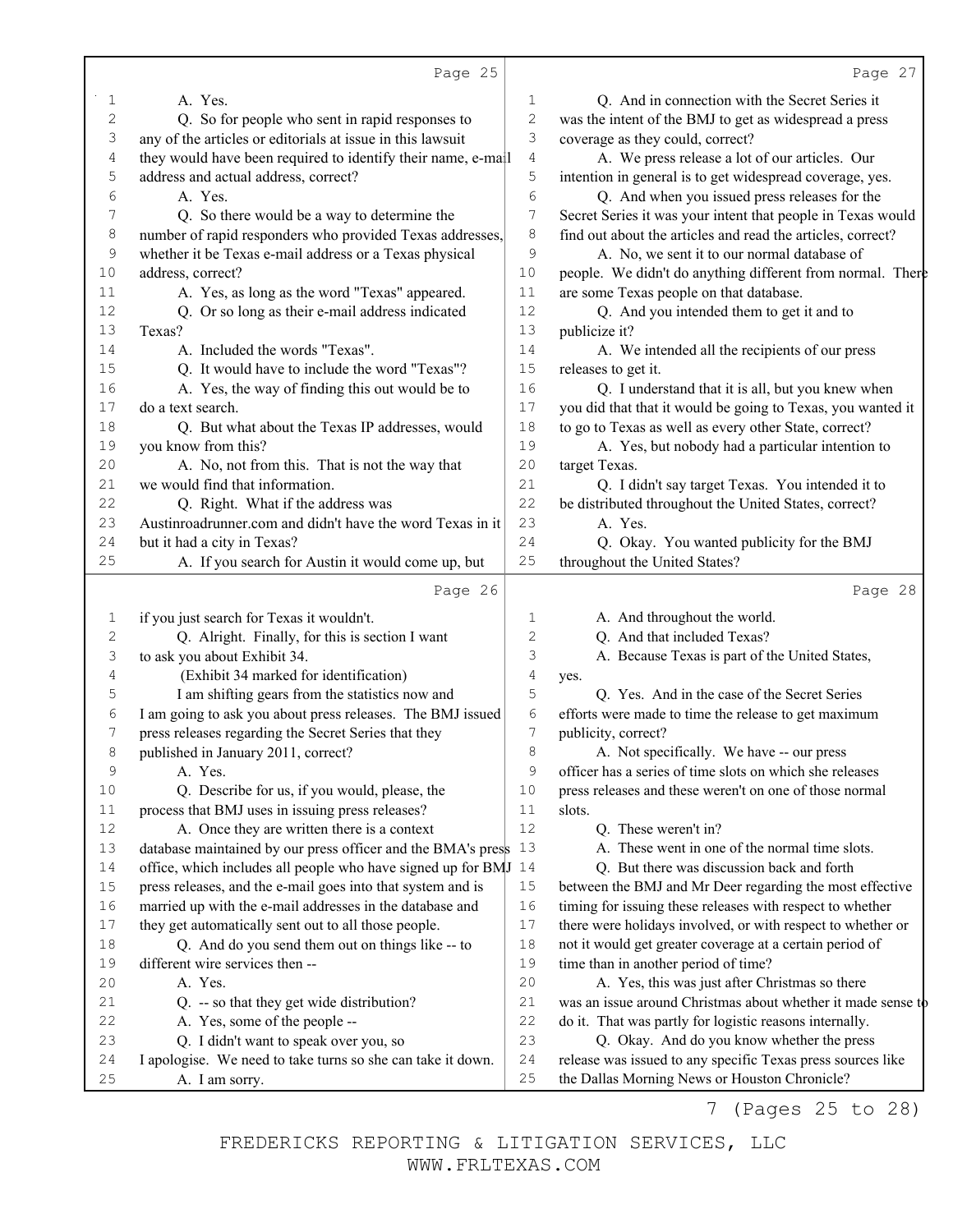|          | Page 29                                                                                                       |                   | Page 31                                                                                                               |
|----------|---------------------------------------------------------------------------------------------------------------|-------------------|-----------------------------------------------------------------------------------------------------------------------|
| 1        | A. In the information that we provided you with                                                               | 1                 | format?                                                                                                               |
| 2        | there are the names of a few Texas newspapers, so we do know                                                  | $\mathbf{2}$      | A. I had them on a memory stick.                                                                                      |
| 3        | it did go to some places in Texas.                                                                            | 3                 | Q. And did you have them where you could search                                                                       |
| 4        | MR PARRISH: Alright, let's take a quick break and                                                             | 4                 | text and find information in them?                                                                                    |
| 5        | I will get some other Exhibits marked for you and we will                                                     | 5                 | A. I could search text and find information in                                                                        |
| 6        | shift topics.                                                                                                 | 6                 | them, yes.                                                                                                            |
| 7        | THE VIDEOGRAPHER: Going off-the-record at 9.55 am                                                             | 7                 | Q. And Mr Deer offered to assist you in searching                                                                     |
| 8        | as indicated on the video screen.                                                                             | 8                 | the text as well, right?                                                                                              |
| 9        |                                                                                                               | 9                 | A. He did.                                                                                                            |
| 10       | (Short Recess)                                                                                                | 10                | Q. And he offered you his underlying documents                                                                        |
| 11       |                                                                                                               | 11                | from his years of investigation, correct?                                                                             |
| $12\,$   | THE VIDEOGRAPHER: Back on the record at 10.14 am                                                              | 12                | A. He brought them with him to a session that we                                                                      |
| 13       | as indicated on the video screen.                                                                             | 13                | had to go through the article and the transcripts.                                                                    |
| 14       | MR PARRISH: Miss Smith, you have in front of you                                                              | 14                | Q. He also even in writing offered to make them                                                                       |
| 15       | there a copy of the declaration of Fiona Godlee and                                                           | 15                | available to you or whoever at BMJ wanted to do                                                                       |
| 16       | supported defendants Anti-SLAPP motion to dismiss, correct?                                                   | 16                | investigation and fact checking and review of the article,                                                            |
| 17       | A. Yes.                                                                                                       | 17                | correct?                                                                                                              |
| 18       | Q. Look, if you would, please, Ma'am, at page 8,                                                              | 18                | A. I don't remember him referring to all his                                                                          |
| 19       | paragraph 22. In this paragraph Dr Godlee says:                                                               | 19                | documents. What he brought to our meeting was the GMC                                                                 |
| 20       | "I also assigned one of my deputy editors, Jane                                                               | 20                | transcripts indexed and organized.                                                                                    |
| 21       | Smith, to do a fact check of the first three articles,                                                        | 21                | Q. Okay. But there was nothing that prevented                                                                         |
| 22       | specifically reviewing the GMC transcripts on which so much                                                   | 22                | you from asking Mr Deer to review his underlying documents?                                                           |
| 23       | of the article's content was based."                                                                          | 23                | A. No, there was nothing.                                                                                             |
| 24       | Is that accurate, did she assign you to do a fact                                                             | 24                | Q. Now, looking back in this same affidavit, just                                                                     |
| 25       | check of the first three articles.                                                                            | 25                | look briefly, if you would, at paragraph 8. It is fair to                                                             |
|          | Page 30                                                                                                       |                   | Page 32                                                                                                               |
|          | A. She asked me to do a fact check of the first.                                                              |                   |                                                                                                                       |
| 1<br>2   | Q. Of the first article?                                                                                      | 1<br>$\mathbf{2}$ | say that you and others at the BMJ were aware of the fact<br>that the Lancet had issued an earlier statement claiming |
| 3        | A. Yes.                                                                                                       | 3                 |                                                                                                                       |
| 4        | Q. And she seems highly complimentary of you and                                                              | $\sqrt{4}$        | that all but one of Deer's allegations could be dismissed,<br>correct?                                                |
| 5        | your career in this paragraph. I don't want you to seem                                                       | 5                 |                                                                                                                       |
| 6        | immodest, but you have been quite successful as an editor at                                                  | 6                 | A. If you are referring to what they published in                                                                     |
| 7        | the BMJ; is that correct?                                                                                     | 7                 | 2004, yes.<br>Q. Yes. That is?                                                                                        |
| 8        |                                                                                                               | 8                 |                                                                                                                       |
| 9        | A. Yes.                                                                                                       | 9                 | A. Yes.                                                                                                               |
| 10       | Q. You are highly trusted?<br>A. Yes.                                                                         | 10                | Q. And you are aware that the GMC proceedings<br>were detailed proceedings in which both sides presented              |
| 11       | Q. You are experienced at editing a medical                                                                   | 11                | evidence on both sides of the various issues at rest,                                                                 |
| 12       | journal?                                                                                                      | 12                | correct?                                                                                                              |
| 13       | A. Yes.                                                                                                       | 13                | A. I know there were very detailed proceedings in                                                                     |
| 14       | Q. You are careful and thorough in what you do?                                                               | 14                | which there was lots of evidence presented.                                                                           |
| 15       | A. Yes.                                                                                                       | 15                | Q. And you know that Dr Wakefield testified,                                                                          |
| 16       | Q. And you applied those skills in connection                                                                 | 16                | correct?                                                                                                              |
| 17       | with your review of the transcripts and the evidence in                                                       | 17                |                                                                                                                       |
|          |                                                                                                               |                   | A. I'm not sure whether Dr Wakefield testified or                                                                     |
| 18<br>19 | support, or relating to the first article in the Secret<br>Series?                                            | 18<br>19          | not.<br>Q. You know that Doctor -- Professor Walker-Smith                                                             |
| 20       |                                                                                                               |                   |                                                                                                                       |
| 21       | A. I did.                                                                                                     | 20<br>21          | testified, don't you?                                                                                                 |
| 22       | Q. You had full access to the GMC, General<br>Medical Council hearing transcripts; is that right?             | 22                | A. Yes, I know that.<br>Q. And you know Professor Murch testified, or                                                 |
| 23       |                                                                                                               |                   |                                                                                                                       |
|          |                                                                                                               |                   |                                                                                                                       |
|          | A. Yes.                                                                                                       | 23                | Dr Murch?                                                                                                             |
| 24<br>25 | Q. And I know that Mr Deer said that he had those<br>indexed and organized, did you have them in a searchable | 24<br>25          | A. Yes.<br>Q. But you say you don't know whether Andrew                                                               |

8 (Pages 29 to 32)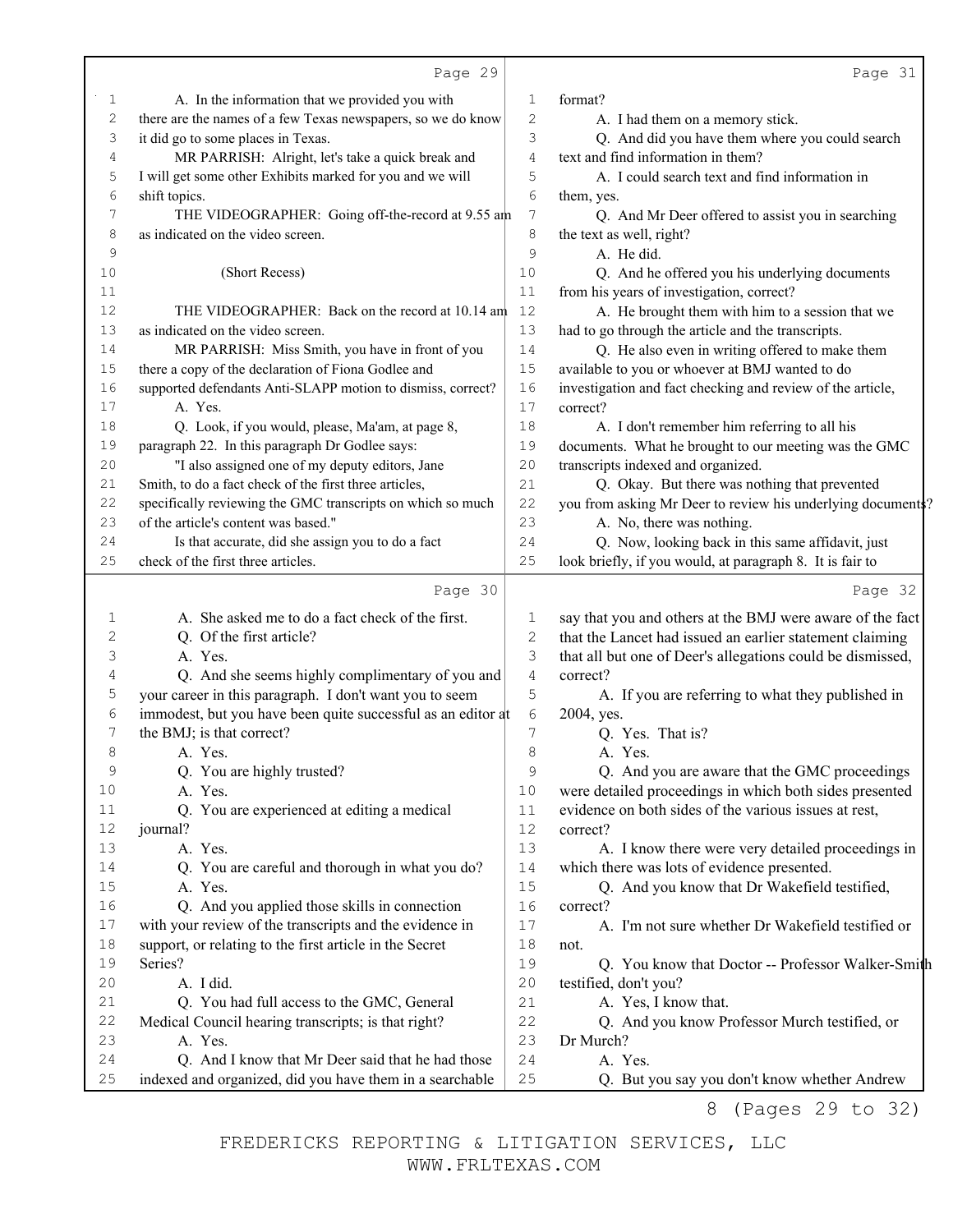|                | Page 33                                                                                                                    |                | Page 35                                                                                          |
|----------------|----------------------------------------------------------------------------------------------------------------------------|----------------|--------------------------------------------------------------------------------------------------|
| 1              | Wakefield testified?                                                                                                       | 1              | correct?                                                                                         |
| $\overline{c}$ | A. He must have testified. I cannot tell you                                                                               | 2              | A. Yes.                                                                                          |
| 3              | what he said in testimony.                                                                                                 | 3              | MR PARRISH: So he submitted those drafts in June                                                 |
| 4              | Q. But you know he testified?                                                                                              | $\overline{4}$ | and July 2010, correct?                                                                          |
| 5              | A. I don't know for a fact that he testified.                                                                              | 5              | A. Yes.                                                                                          |
| 6              | Q. So what you are telling us is that in all of                                                                            | 6              | MR PARRISH: So he had already written the basic                                                  |
| 7              | your extensive review of the BM -- of the GMC proceedings                                                                  | 7              | articles months before the GMC transcripts came out?                                             |
| 8              | you never looked at the testimony that Mr Wakefield --                                                                     | 8              | A. He had written something before we got hold of                                                |
| 9              | Dr Wakefield gave, correct?                                                                                                | 9              | the GMC transcripts. He had, of course, sat through the GMC                                      |
| 10             | MR BLANKE: Objection to form.                                                                                              | 10             | hearings.                                                                                        |
| 11             | MR PARRISH: In all of your extensive review did                                                                            | 11             | MR PARRISH: Objection, non-responsive. Did you                                                   |
| 12             | you look to see what Dr Wakefield said about any of these                                                                  | 12             | understand my question?                                                                          |
| 13             | issues?                                                                                                                    | 13             | A. Can you repeat it?                                                                            |
| 14             | A. I was checking what Brian Deer had said in his                                                                          | 14             | MR PARRISH: Yes. Mr Deer had written drafts of                                                   |
| 15             | article, that it faithfully represented what was in the GMC                                                                | 15             | the three articles that became the Secret Series months                                          |
| 16             | transcripts.                                                                                                               | 16             | before the GMC transcripts came out and were available?                                          |
| 17             | Q. Objection, non-responsive. Did you understand                                                                           | 17             | MR BLANKE: Objection to form.                                                                    |
| 18             | my question?                                                                                                               | 18             | MR PARRISH: Correct? What is the objection?                                                      |
| 19             | A. Can you repeat it?                                                                                                      | 19             | MR BLANKE: Assumes a fact not in evidence that                                                   |
| 20             | Q. Yes. In all of your review and fact checking                                                                            | 20             | there is some general availability date for everybody to                                         |
| 21             | on behalf of the BMJ with respect to the truth and accuracy                                                                | 21             | have access to these transcripts.                                                                |
| 22             | of the statements in the first article in the series, did                                                                  | 22             | MR PARRISH: Well, you know the GMC transcripts                                                   |
| 23             | you never look to see what Dr Wakefield testified?                                                                         | 23             | weren't available in June and July 2010, weren't you?                                            |
| 24             | A. I cannot remember that I did.                                                                                           | 24             | MR BLANKE: The same issue. If you want me to                                                     |
| 25             | Q. Okay. But you certainly could have. The                                                                                 | 25             | receipt repeat the objection?                                                                    |
|                | Page 34                                                                                                                    |                | Page 36                                                                                          |
| 1              | whole GMC transcript was there for you to look at?                                                                         | 1              | MR PARRISH: You can repeat the objection. It is                                                  |
| 2              | A. They were. I didn't find it necessary.                                                                                  | $\mathbf{2}$   | your understanding that the GMC transcripts were not                                             |
| 3              | Q. You chose not to look at his testimony,                                                                                 | 3              | available in June and July 2010, correct?                                                        |
| 4              | correct?                                                                                                                   | 4              | A. We were not able to get hold of them until                                                    |
| 5              | A. I didn't need to to check the things that                                                                               | 5              | December.                                                                                        |
| 6              | I was looking at.                                                                                                          | 6              | MR PARRISH: And Mr Deer didn't have them                                                         |
| 7              | Q. So you made a decision not to look at his                                                                               | 7              | available in June and July 2010, did he?                                                         |
| 8              | testimony?                                                                                                                 | 8              | MR BLANKE: Objection to form.                                                                    |
| 9              | A. I didn't need to.                                                                                                       | $\mathsf 9$    | A. I don't know.                                                                                 |
| 10             | Q. Objection, non-responsive. I heard you say                                                                              | 10             | MR PARRISH: You don't know?                                                                      |
| 11             | that. You made a conscious choice not to look at the                                                                       | 11             | A. I don't know.                                                                                 |
| 12             | testimony of Dr Wakefield in your fact checking of the Deer 12                                                             |                | Q. You didn't ask him if he had them available?                                                  |
| 13             | articles, correct?                                                                                                         | 13             | A. No.                                                                                           |
| 14             | A. No, I didn't make a conscious choice.                                                                                   | 14             | Q. Did he offer to make them available to you in                                                 |
| 15             | Q. You didn't look at it?                                                                                                  | 15             | June and July 2010?                                                                              |
| 16             | A. I didn't look at it, correct, but it wasn't a                                                                           | 16             | A. No.                                                                                           |
| 17             | conscious choice not to look at Mr Wakefield's testimony.                                                                  | $17$           | Q. Do you have any real belief that he had them                                                  |
| 18             | Q. It was at least an unconscious choice because                                                                           | $18\,$         | available in June and July 2010?                                                                 |
| 19             | you never did it?                                                                                                          | 19             | A. I actually don't know and I can't remember,                                                   |
| 20             | MR BLANKE: Objection to form.                                                                                              | 20             | but it didn't stop him from writing the articles.                                                |
| 21             | MR PARRISH: Look at paragraph 13 of Dr Godlee's                                                                            | 21             | Q. And, in fact, he told you and told Dr Godlee                                                  |
| 22             | declaration. This says that Deer submitted the first drafts                                                                | 22             | and others at the BMJ when he submitted the articles that                                        |
| 23             | of his next three articles in June and July 2010. By next                                                                  | 23             | the transcripts were not yet available and that they would                                       |
| 24             |                                                                                                                            |                |                                                                                                  |
|                |                                                                                                                            |                |                                                                                                  |
| 25             | three I think you can see the context, she's talking about<br>the three articles that ultimately became the Secret Series, | 24<br>25       | need, the articles would need checking once the transcripts<br>were available, isn't that right? |

9 (Pages 33 to 36)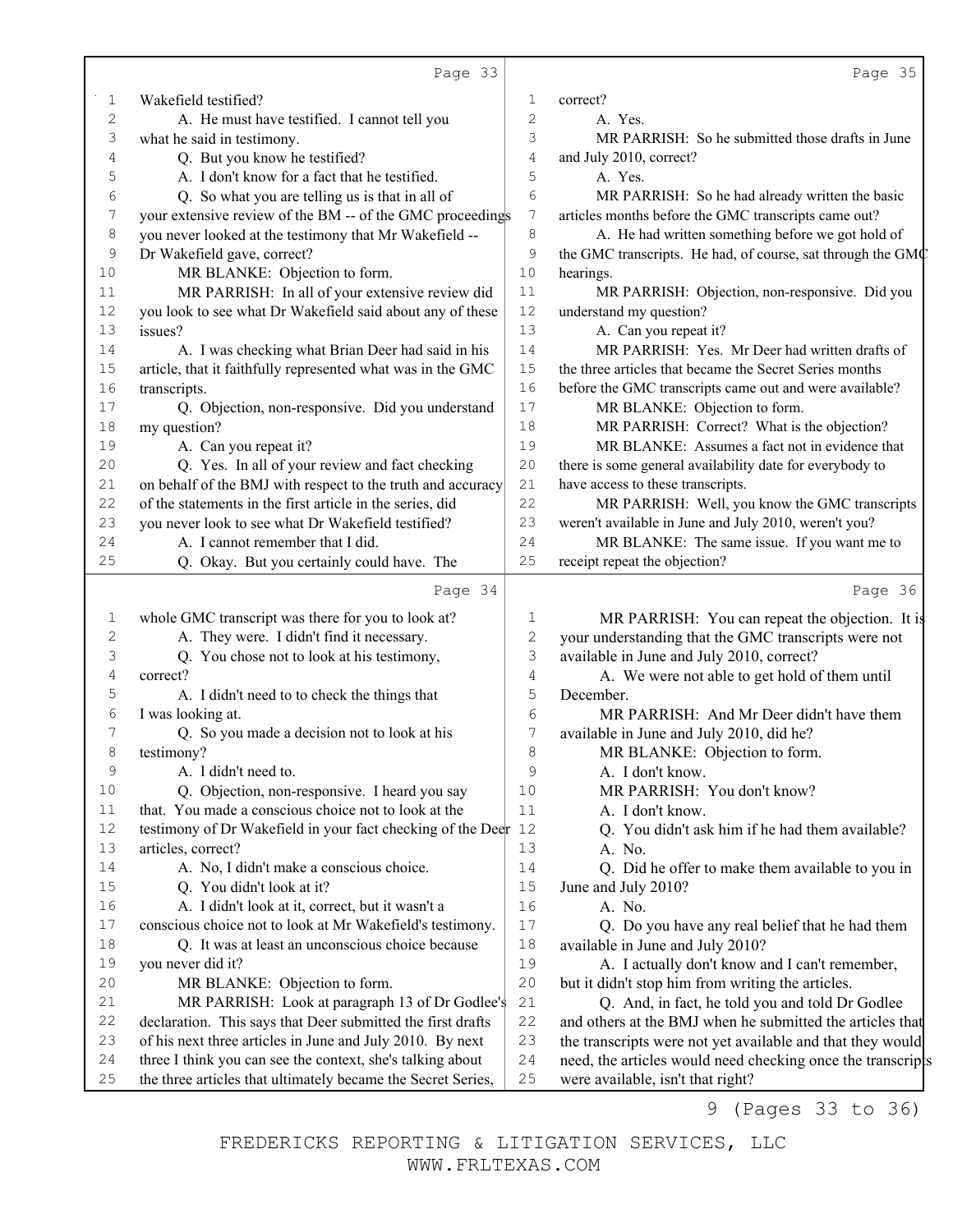|                  | Page 37                                                         |          | Page 39                                                      |
|------------------|-----------------------------------------------------------------|----------|--------------------------------------------------------------|
| 1                | A. Yes.                                                         | 1        | clarifying that. If you look at the second page of           |
| $\mathbf{2}$     | Q. So you do know that he did not have them                     | 2        | Exhibit 19 in that first full paragraph it is referring to   |
| 3                | available when he wrote the drafts of the articles?             | 3        | the second article which looks at the discrepancies in the   |
| 4                | MR BLANKE: Objection to form. (Pause) There is a                | 4        | Lancet Paper, that is the one that became the first article, |
| 5                | question pending.                                               | 5        | right?                                                       |
| 6                | A. Sorry, what was the question that I need to                  | 6        | A. Yes. Yes.                                                 |
| 7                | answer?                                                         | 7        | Q. And she indicates as early as July 14th that              |
| 8                | MR PARRISH: You do know that Mr Deer did not have               | 8        | she thinks the paper should be peer reviewed, correct?       |
| 9                | the transcripts available at the time he submitted the          | 9        | A. She says, "I think it would be worth getting              |
| 10               | drafts of the three articles to the BMJ?                        | 10       | this paper peer reviewed." Yes.                              |
| 11               | A. I cannot recollect exactly what Mr Deer did                  | 11       | Q. And you worked closely with Dr Godlee                     |
| 12               | and didn't have available to him in June and July. I do         | 12       | throughout this time period, correct?                        |
| 13               | know that we didn't get the transcripts until later.            | 13       | A. I worked very closely with her towards the end            |
| 14               | Q. Well, look, for example, at Exhibit 19, if                   | 14       | of this period when I started doing the checking of the      |
| 15               | that is in front of you there?                                  | 15       | transcripts.                                                 |
| 16               | A. Yes.                                                         | 16       | Q. Okay. And you would communicate with her                  |
| 17               | Q. Exhibit 19 was marked in the deposition                      | 17       | regarding what you were and were not finding and what you    |
| 18               | yesterday, but if you see at the top of the first page of       | 18       | were doing in this regard?                                   |
| 19               | Exhibit 19 there is an e-mail from you to Dr Godlee copied      | 19       | A. Yes.                                                      |
| 20               | to other people, do you see that?                               | 20       | Q. And you talked to her about whether it would              |
| 21               | A. I do.                                                        | 21       | be a good idea to have the article peer reviewed?            |
| 22               | Q. And it starts off at the top:                                | 22       | A. We did discuss that because in the end we sent            |
| 23               | "Dear all, I have not reread the first one yet but              | 23       | it to Harvey Markovich.                                      |
| 24               | have read two plus three. I have put some comments in red       | 24       | Q. Okay. Now, look at that next paragraph, still             |
| 25               | in both attached."                                              | 25       | on the second page of Exhibit 19?                            |
|                  | Page 38                                                         |          | Page 40                                                      |
| 1                | Do you see that?                                                | 1        | A. Umm hmm.                                                  |
| 2                | A. I do.                                                        | 2        | Q. It says:                                                  |
| 3                | Q. That is indicating that you put editing                      | 3        | "The third paper will be the most challenging for            |
| $\overline{4}$   | comments in the attached drafts of articles, correct?           | 4        | us. It expresses Brian's fury about the way Richard Horton   |
| 5                | A. Correct, yes.                                                | 5        | dealt with him."                                             |
| 6                | Q. Now, part of the same string of e-mails                      | 6        | It goes on to say:                                           |
| $\boldsymbol{7}$ | includes one further down, and it is on the second page, and    | 7        | "The BMJ will need to be handled in a different              |
| 8                | at the bottom of that page is an e-mail from Brian Deer. It     | 8        | way with much less of Brian in it and a cooler more          |
| 9                | is the e-mail through which Brian Deer transmitted drafts of    | 9        | objective tone generally. Achieving this will not be easy.'  |
| 10               | the articles, correct?                                          | $10$     | Did you discuss that issue with Dr Godlee?                   |
| 11               | A. Yes.                                                         | 11       | A. Yes.                                                      |
| 12               | Q. And he says in the second paragraph:                         | 12       | Q. It was very clear that Brian Deer was                     |
| 13               | "There is a lot of work still to do especially                  | 13       | expressing very personal emotional feelings in that third    |
| 14               | when the GMC releases the transcripts."                         | 14       | article, wasn't it?                                          |
| 15               | Do you see that?                                                | 15       | A. In his original drafts, yes.                              |
| 16               | A. I do.                                                        | 16       | Q. And he had very strong feelings about the way             |
| 17               | Q. So it is clear that as of July 13 when he                    | 17       | he was treated, didn't he?                                   |
| $1\,8$           | submitted the articles the GMC hadn't released the              | 18       | A. I believe so.                                             |
| 19               | transcripts, correct?                                           | 19       | Q. And it is fair to say that throughout the                 |
| 20               | A. That would be a reasonable inference to draw                 | 20       | process Mr Deer exhibited a very large ego, correct?         |
| 21               | from what he says there, yes.                                   | 21       | A. I am not sure I would describe it as a large              |
| 22               | Q. And back at that time on July 14 Dr Godlee had               | 22       | ego actually. He was touchy at times.                        |
| 23               | stated on the second page of Exhibit 17 that with respect --    | 23       | Q. In fact, he kind of threw a few tantrums in               |
|                  |                                                                 |          |                                                              |
| 24<br>25         | MR BLANKE: 17 or 19?<br>MR PARRISH: 19. Thank you very much for | 24<br>25 | the process?<br>A. Yes.                                      |

10 (Pages 37 to 40)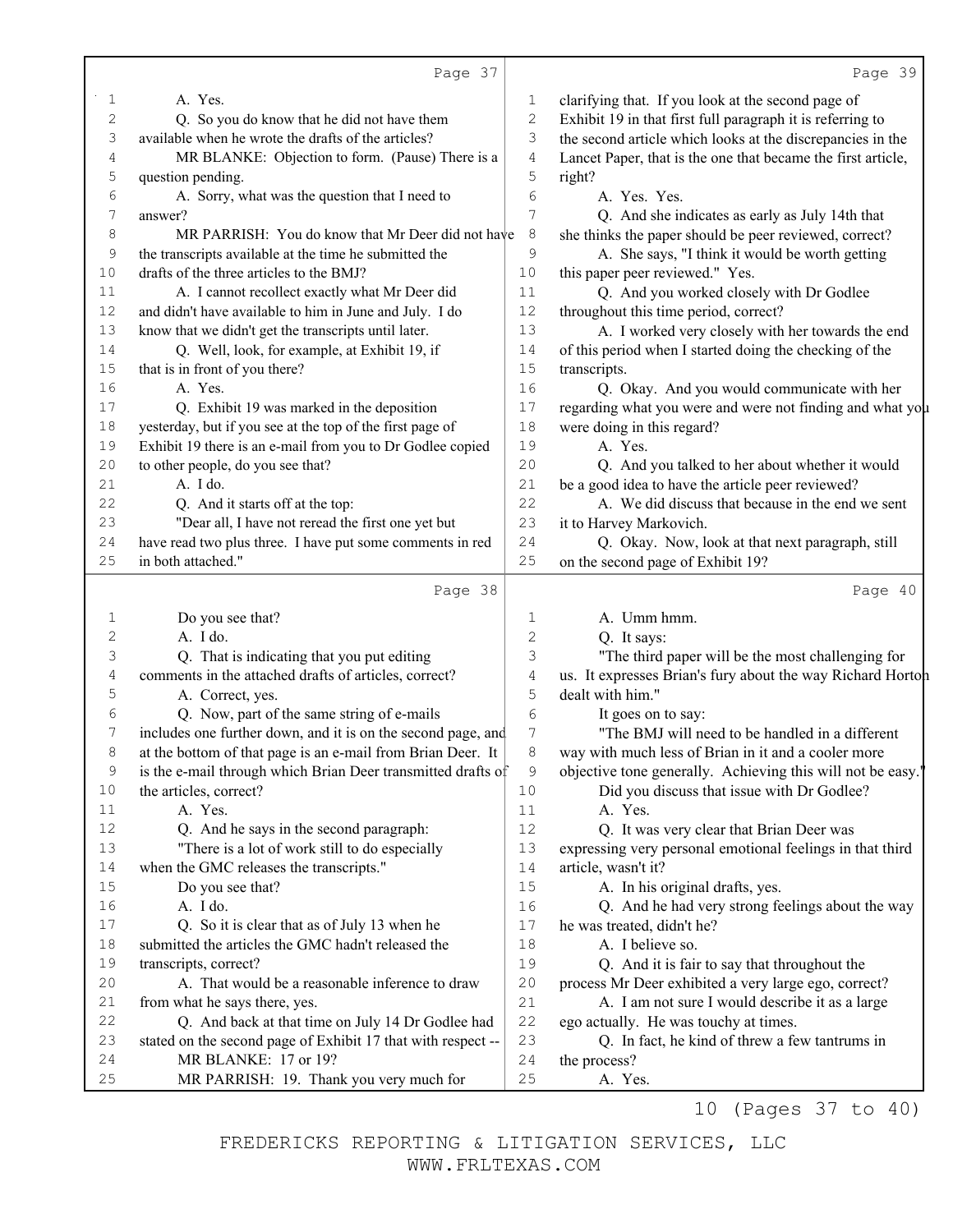|                                      | Page 41                                                      |                  | Page 43                                                     |
|--------------------------------------|--------------------------------------------------------------|------------------|-------------------------------------------------------------|
| 1                                    | Q. But he tended to write extensively about                  | 1                | because he thought that it was a bad thing that had         |
| $\mathfrak{2}% _{G}(\mathbb{Z}_{+})$ | himself and take credit for things?                          | $\overline{c}$   | happened. He wanted it exposed.                             |
| 3                                    | A. He had a style of writing that was appropriate            | $\mathsf 3$      | MR PARRISH: Look, if you would, on Exhibit 19,              |
| 4                                    | to his background as an investigative journalist used to     | $\overline{4}$   | the page in the bottom right-hand corner that is BMJ 8496?  |
| 5                                    | writing for the lay press, so there was lots of human        | 5                | A. Yes.                                                     |
| 6                                    | interest stuff in it.                                        | 6                | MR BLANKE: Then you said something about a part             |
| 7                                    | Q. Objection, non-responsive. My question was                | $\boldsymbol{7}$ | of it -- oh, right-hand corner. Okay.                       |
| $\,8\,$                              | about whether he wrote about himself a lot and made it very  | 8                | MR PARRISH: Look at the second paragraph from the           |
| 9                                    | personal in his writing style?                               | $\mathcal{G}$    | bottom. This is the line he wrote:                          |
| 10                                   | A. Well, I have made a comment on one of these               | 10               | "The father needn't have worried. My                        |
| $11\,$                               | articles that I thought there is too much of Brian in it.    | 11               | investigation into the MMR issue nailed Wakefield like few  |
| 12                                   | I don't think that would apply to the other two.             | 12               | doctors in living memory."                                  |
| 13                                   | Q. And what does the phrase mean to say "it is               | 13               | And that is your comment that says:                         |
| 14                                   | purple"?                                                     | 14               | "Bit purple, bit self-congratulatory." Right?               |
| 15                                   | A. Oh, rather florid, verbose, overwritten.                  | 15               | A. Yes.                                                     |
| 16                                   | Q. Okay. In any event you knew at that time, and             | 16               | Q. So in this document the things in brackets are           |
| 17                                   | Dr Godlee knew at that time that Brian Deer had a tendency   | 17               | comments that you made?                                     |
| 18                                   | to have strong emotional feelings about the issues that were | 18               | A. Certainly some of them are. I think most of              |
| 19                                   | being written about, correct?                                | 19               | them are.                                                   |
| 20                                   | MR BLANKE: Objection to form.                                | 20               | Q. And look up further on the page at the end of            |
| 21                                   | A. He was worked up about Richard Horton and the             | 21               | the second, in the middle of the second full paragraph. The |
| 22                                   | way that he felt he had been treated over -- when he brought | 22               | paragraph starts:                                           |
| 23                                   | this material to Richard Horton.                             | 23               | "Children with enteritis disintegrative disorder."          |
| 24                                   | MR PARRISH: And don't you think he was also                  | 24               | Do you see that?                                            |
| 25                                   | worked up about Dr Wakefield?                                | 25               | A. Yes.                                                     |
|                                      | Page 42                                                      |                  | Page 44                                                     |
| 1                                    | A. I didn't see, I didn't see in his -- in the               | $\mathbf 1$      | Q. There is a bracketed statement: "Is                      |
| $\sqrt{2}$                           | way he wrote about Wakefield the bits of anger that I saw in | $\mathbf{2}$     | 'regressive autism' a recognised term? Does it need,"       |
| 3                                    | the way that he wrote about Horton.                          | 3                | I think it was supposed to be defining questions mark?      |
| 4                                    | MR PARRISH: But you did see that he took a very              | $\overline{4}$   | A. Yes.                                                     |
| 5                                    | personal interest in it?                                     | 5                | Q. That is a comment that you made, is it not?              |
| 6                                    | MR BLANKE: Objection to form.                                | 6                | A. I honestly can't recollect. It could have                |
| 7                                    | MR PARRISH: In the claims against Dr Wakefield.              | $\sqrt{ }$       | been from Fiona. It could have been from me. I can't        |
| 8                                    | A. He had followed and unearthed the story from a            | 8                | remember.                                                   |
| $\mathsf 9$                          | long time earlier.                                           | 9                | Q. But it is a comment that was made in                     |
| 10                                   | MR PARRISH: He took a very personal interest in              | 10               | connection with the very earliest draft, or the very first  |
| 11                                   | his writing about Dr Wakefield, did he not?                  | 11               | draft that the BMJ got from Brian Deer, correct?            |
| $12$                                 | A. I don't know -- can you rephrase the question,            | 12               | A. Yes, it is a comment made by one of us.                  |
| 13                                   | I am not sure what you mean.                                 | 13               | Q. Okay. Look at the next page of the Exhibit,              |
| 14                                   | MR PARRISH: Well, you knew that he had been sued 14          |                  | it has the number 8497 in the lower right-hand corner.      |
| 15                                   | by Dr Wakefield before, correct?                             | 15               | There is a reference to a statement by someone that Mr Deer |
| 16                                   | A. Yes, I think I did know that.                             | 16               | interviewed:                                                |
| 17                                   | MR PARRISH: And you knew that he was highly                  | 17               | "The following day she filed a complaint with my            |
| $1\,8$                               | offended by having been sued by Dr Wakefield?                | 18               | editors at the Sunday Times."                               |
| 19                                   | A. Well, clearly one doesn't like being sued.                | 19               | Do you see that?                                            |
| 20                                   | MR PARRISH: Right. And so you knew that he was               | 20               | A. Yes, I do.                                               |
| 21                                   | very intense in his feelings about Dr Wakefield?             | 21               | Q. Do you remember what this is about?                      |
| 22                                   | MR BLANKE: Objection to form.                                | 22               | A. This refers to the quotations above it.                  |
| 23                                   |                                                              | 23               | Q. He is talking about a memory, an interview he            |
|                                      | A. I don't know. I don't know what his emotions              |                  |                                                             |
| 24                                   | are. I know that he had pursued this case and thought that   | 24               | conducted with the mother of Child 2, correct?              |
| 25                                   | there was evidence that should be out in the public domain   | 25               | A. Yes.                                                     |

11 (Pages 41 to 44)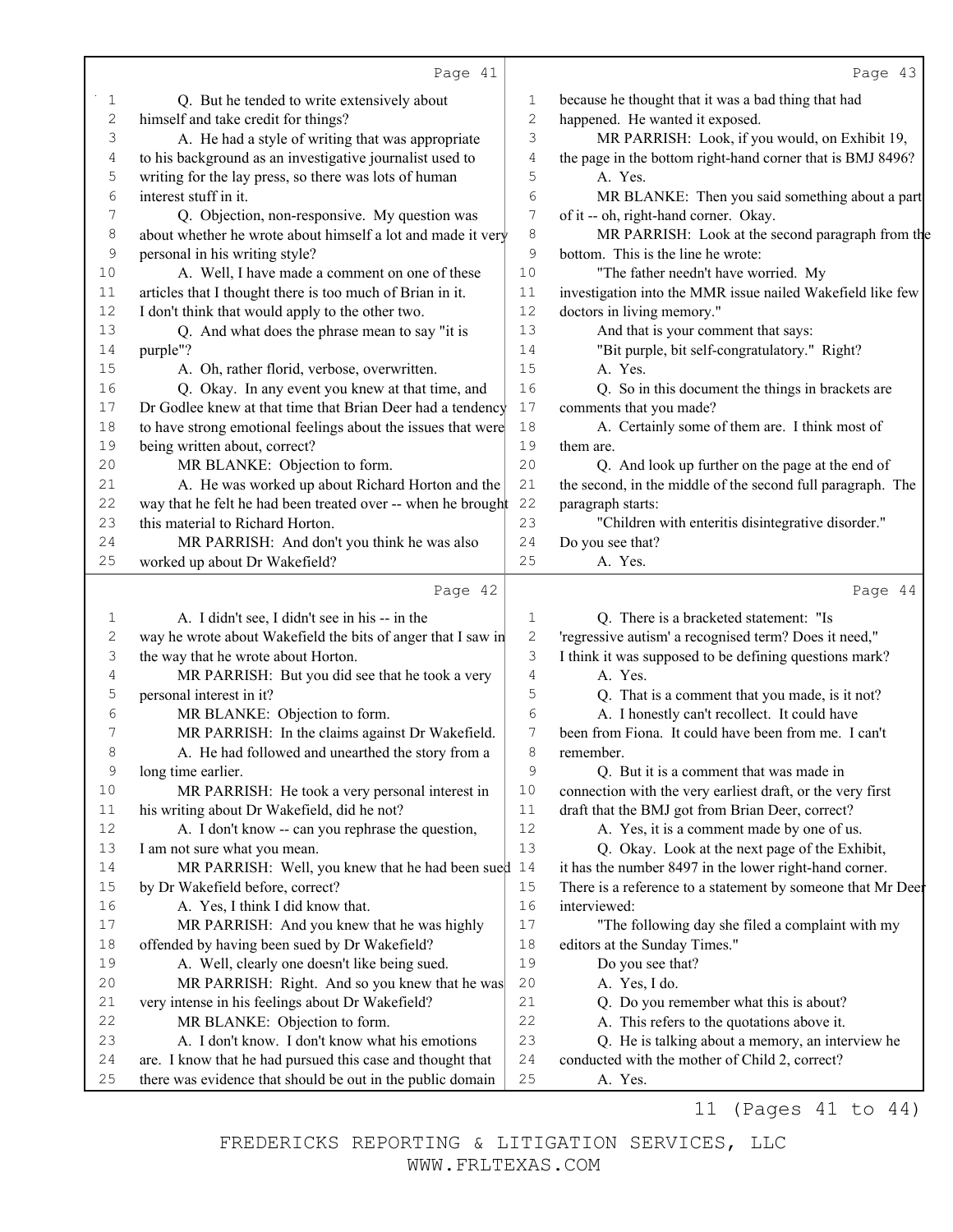|                                      | Page 45                                                                      |          | Page 47                                                           |
|--------------------------------------|------------------------------------------------------------------------------|----------|-------------------------------------------------------------------|
| 1                                    | Q. If you look at the bottom of page 8496?                                   | 1        | ever asking him for the tape or reviewing the tape?               |
| $\sqrt{2}$                           | A. Yes, yes.                                                                 | 2        | A. I don't know.                                                  |
| 3                                    | Q. And you recall learning at the earliest draft                             | 3        | Q. You are not aware if it if it happened?                        |
| 4                                    | that he had conducted an interview with a mother and that                    | 4        | A. If it happened, that specific point I'm not                    |
| 5                                    | mother had accused him of using gutter tactics, correct?                     | 5        | aware of, no.                                                     |
| 6                                    | A. She apparently accused him to the Sunday Times                            | 6        | Q. Okay. And are you aware of anyone questioning                  |
| 7                                    | of accusing tactics against the press.                                       | 7        | him regarding what the mother of Child 2 did or didn't say?       |
| 8                                    | Q. Now, did Mr Deer tell you that he had misled                              | 8        | A. Brian Deer was questioned about nearly all the                 |
| 9                                    | the mother of Child 2 in connection with the interview that                  | 9        | statements in these articles over the period of the six           |
| 10                                   | he had conducted?                                                            | 10       | months on which they were being worked on. I wasn't present       |
| 11                                   | MR BLANKE: Objection to form.                                                | 11       | at those questions so I don't know the specifics of what was      |
| 12                                   | A. I don't remember talking to Brian Deer about                              | 12       | asked. I do know that we came away feeling that we could          |
| 13                                   | this interview.                                                              | 13       | rely absolutely on what he had said.                              |
| 14                                   | MR PARRISH: So in your fact checking of the story                            | 14       | Q. Objection, non-responsive. My question was                     |
| 15                                   | that became How the Case Against the MMR Vaccine was Fixed,                  | 15       | very specific and clear, I believe. Are you aware of anyone       |
| 16                                   | you didn't ever talk to Mr Deer about the interview he                       | 16       | questioning him regarding what the mother of Child 2 did or       |
| 17                                   | conducted with Miss Kessick who had accused him of using                     | 17       | didn't say?                                                       |
| 18                                   | gutter tactics?                                                              | 18       | A. I don't know.                                                  |
| 19                                   | A. May I clarify my role in fact checking?                                   | 19       | Q. So the answer is you are not aware?                            |
| 20                                   | MR PARRISH: Let me first ask you to answer that                              | 20       | A. It may have happened.                                          |
| 21                                   | question. Do you need it read back?                                          | 21       | Q. But if it did you are not aware of it?                         |
| 22                                   | A. Yes, would you mind? Sorry.                                               | 22       | A. Yes.                                                           |
| 23                                   | MR PARRISH: In your fact checking of the story                               | 23       | Q. Look at the page BMJ 008502. We are still in                   |
| 24                                   | that became How The MMR Vaccine was Fixed, you didn't ever                   | 24       | Exhibit 19. If you would look at the bottom paragraph, this       |
| 25                                   | talk to Mr Deer about the interview he conducted with Miss                   | 25       | is again a draft of what became How the Case Was Fixed            |
|                                      | Page 46                                                                      |          | Page 48                                                           |
|                                      |                                                                              |          |                                                                   |
| 1                                    | Kessick who had accused him of using gutter tactics?                         | 1        | article, correct?                                                 |
| $\mathfrak{2}% _{G}(\mathbb{Z}_{+})$ | A. I personally didn't, no. Am I allowed to                                  | 2        | A. Yes.                                                           |
| 3                                    | clarify my role in the fact checking?                                        | 3        | Q. And I will show you Exhibit 2, the final                       |
| 4                                    | MR PARRISH: No, your lawyers can ask that later,                             | 4        | article to let you orientate yourself. If you look at             |
| 5                                    | right now I have limited time?                                               | 5        | Exhibit 2, which is the actual article on page 81.                |
| 6                                    | A. Okay.                                                                     | 6        | Beginning in the bottom right-hand corner there is the final      |
| 7                                    | MR PARRISH: You could have gotten the tape of the                            | 7        | version of that paragraph that says: "Wakefield however           |
| 8                                    | interview from Mr Deer had you asked, correct?                               | 8        | denies any wrongdoing."                                           |
| 9                                    | MR BLANKE: Objection to form.                                                | 9        | Do you see that?                                                  |
| 10                                   | A. What I don't know is whether somebody else in                             | 10       | A. Yes.                                                           |
| 11                                   | our editorial team asked Mr Deer about that. There was a                     | 11       | Q. Now, in the draft you inserted an editorial                    |
| 12                                   | lot of checking of these articles that went on by Fiona                      | $12$     | comment in that paragraph saying:                                 |
| 13                                   | Godlee, by our legal advisor before I got involved with this                 | 13       | "Where does Wakefield say all this? Are these                     |
| 14                                   | article.                                                                     | 14       | quotes of what he said at the GMC hearing or has he said          |
| 15                                   | MR PARRISH: Objection, non-responsive. My                                    | 15       | them separately to Brian?"                                        |
| 16                                   | question was whether or not you could have gotten the tape                   | 16       | Do you believe that is your editorial note?                       |
| 17                                   | of the interview from Mr Deer?                                               | $17$     | A. I think it probably is, yes.                                   |
| 18                                   | MR BLANKE: Objection to form.                                                | 18       | Q. So you knew that Wakefield had made denials?                   |
| 19                                   | A. I don't know whether he taped it.                                         | 19       | A. Yes.                                                           |
| 20                                   | MR PARRISH: I believe Mr Deer testified that he                              | 20       | Q. And you knew, in fact, that he had denied it                   |
| 21                                   | did tape it?                                                                 | 21       | line by line, word for word according to Mr Deer?                 |
| 22                                   | A. Okay.                                                                     | 22       | A. Yes.                                                           |
| 23                                   | Q. You never asked him for the tape?                                         | 23       | Q. And in your fact checking you never looked at                  |
| 24<br>25                             | A. I personally didn't, no.<br>Q. And you are not aware of anyone at the BMJ | 24<br>25 | Wakefield's testimony to see what exactly he did say, did<br>you? |

12 (Pages 45 to 48)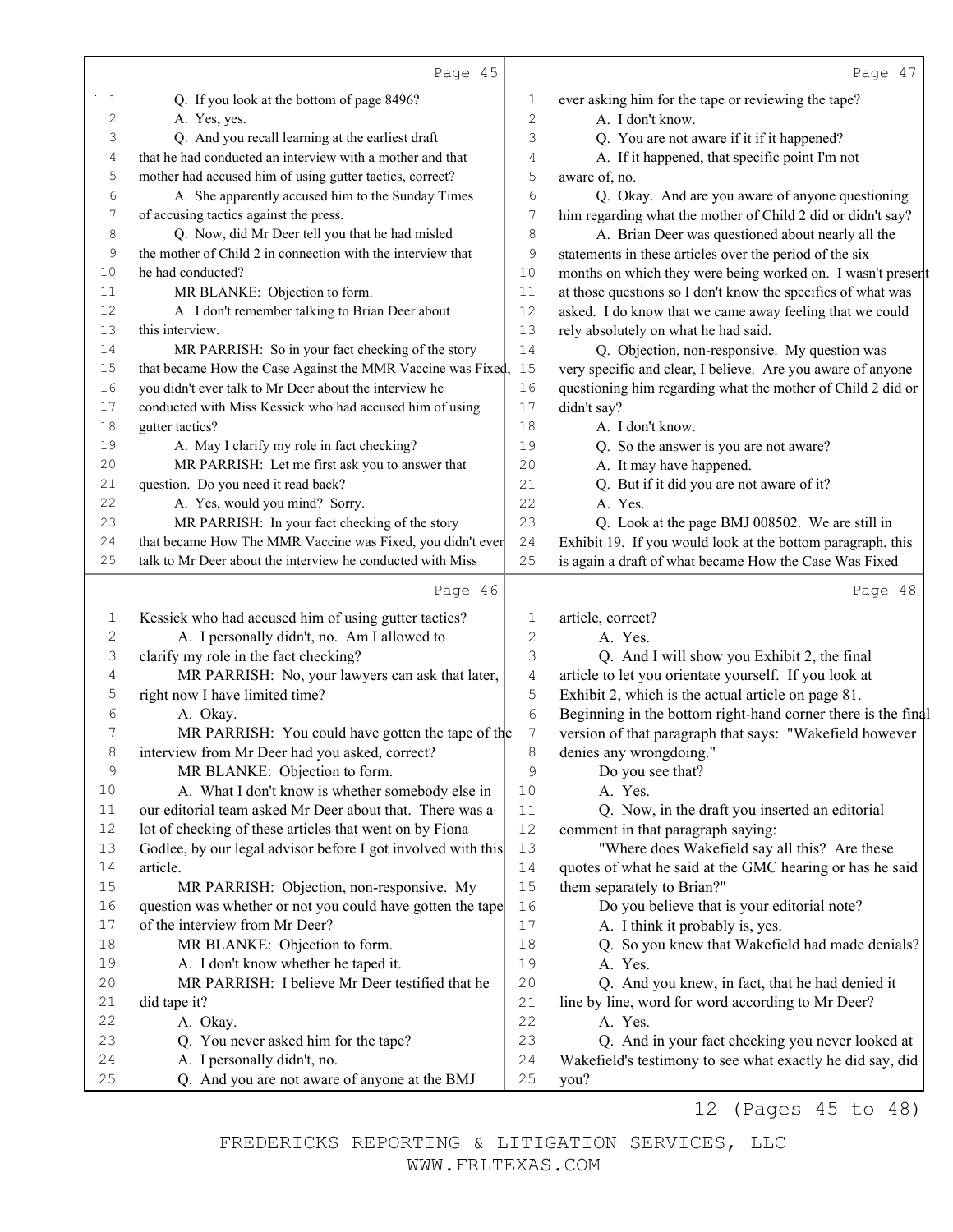|             | Page 49                                                      |                | Page 51                                                                   |
|-------------|--------------------------------------------------------------|----------------|---------------------------------------------------------------------------|
| 1           | A. I didn't, you are right, because that bit had             | 1              | Q. Now I understand there were people editing the                         |
| $\mathbf 2$ | already been --                                              | 2              | articles who besides was responsible for fact checking the                |
| 3           | MR BLANKE: Just answer the question.                         | 3              | articles?                                                                 |
| 4           | MR PARRISH: And did he respond about when you                | 4              | A. Fiona Godlee, our legal advisor.                                       |
| 5           | asked: "Where does Wakefield say all this?"                  | 5              | Q. What is that person's name?                                            |
| 6           | A. I didn't ask him that question. This was an               | 6              | A. Can I consult with counsel about whether that                          |
| 7           | early draft and these were comments batting backwards and    | 7              | is privileged?                                                            |
| 8           | forwards internally in the office.                           | 8              | Q. The name isn't. I am not going to ask you                              |
| 9           | Q. Well, that language made it into the final                | 9              | what they said?                                                           |
| 10          | version. Did you ever question him or --                     | 10             | A. Godwin Busuttil, B-U-S-U-T-T-I-L.                                      |
| 11          | A. Somebody questioned him, but it wasn't me.                | 11             | Q. Anyone else?                                                           |
| 12          | Q. Who questioned him about that?                            | 12             | A. No.                                                                    |
| 13          | A. Fiona Godlee would have questioned him.                   | 13             | Q. Just one more question about the Godlee                                |
| 14          | Q. You know that as a matter of fact, or you are             | 14             | declaration. Paragraph 21, it is on page 7?                               |
| 15          | assuming that happened?                                      | 15             | A. Yes.                                                                   |
| 16          | A. I know that these articles were pored over and            | 16             | Q. It says: "All three articles, however, were                            |
| 17          | anything that had a query against it, yes. I know I wasn't   | 17             | subjected to rigorous internal editorial review and fact                  |
| 18          | there but I am sure it was.                                  | 18             | checking processes."                                                      |
| 19          | Q. You know that -- you knew that Dr Wakefield               | 19             | Was the fact checking rigorous?                                           |
| 20          | had written a book, correct?                                 | 20             | A. Yes.                                                                   |
| 21          | A. I think I did, yes.                                       | 21             | Q. So if it is rigorous someone should have                               |
| 22          | Q. But you never went to his book to see what he             | 22             | checked what Dr Wakefield said about these issues, correct?               |
| 23          | said about these issues?                                     | 23             | A. Not necessarily.                                                       |
| 24          | A. I didn't, no.                                             | 24             | Q. Well, this was an article that you knew could                          |
| 25          | Q. And do you know whether someone on behalf of              | 25             | do substantial damage to Dr Wakefield, correct?                           |
|             | Page 50                                                      |                | Page 52                                                                   |
| 1           | the BMJ, as opposed to Mr Deer, went and looked at the book  | 1              | A. Yes.                                                                   |
| 2           | to see what he said?                                         | $\overline{c}$ | Q. You are accusing Dr Wakefield of fraud, of                             |
| 3           | A. I don't know whether they went and looked at              | 3              | doctoring records, of altering records?                                   |
| 4           | the book, but the reference in the article is to the Press   | 4              | A. This is articles two and three.                                        |
| 5           | Complaints Commission complaint.                             | 5              | Q. It says all three articles?                                            |
| 6           | Q. And that is the only reference in there other             | 6              | A. Sorry, yes.                                                            |
| 7           | than to articles written by Mr Deer regarding what           | 7              | Q. "Were subjected to rigorous internal editorial                         |
| 8           | Mr Wakefield said?                                           | 8              | review and fact checking."?                                               |
| 9           | A. That is one reference in that statement. I am             | 9              | A. Yes.                                                                   |
| 10          | sure there are other places it could have been referred to.  | 10             | Q. So back to the question. Let's talk about the                          |
| 11          | Q. But you don't know?                                       | 11             | first article, the one right in front of you. What Exhibit                |
| 12          | A. I don't know.                                             | 12             | number is that?                                                           |
| 13          | Q. But certainly the book was available to you               | 13             | MR BLANKE: 2.                                                             |
| 14          | had you wanted to use it for fact checking, and the Press    | 14             | MR PARRISH: Exhibit 2. You knew that in that                              |
| $15$        | Commission's complaint was available to you if you wanted to | 15             | article and, in fact, in the editorial that you signed on                 |
| 16          | use it for fact checking, and there was lots of information  | 16             | you were accusing Dr Wakefield of fraud, correct?                         |
| 17          | available to you had you chosen to use it, correct?          | 17             | A. Yes.                                                                   |
| 18          | A. There is a wealth of information available to             | 18             | MR PARRISH: In fact, you accused him of altering                          |
| 19          | editors all the time. They make choices about what they      | 19             | records, correct?                                                         |
| 20          | use.                                                         | 20             | A. We accused him of altering the account of what                         |
| 21          | Q. But these things were easily available to you.            | 21             | happened to those children in the article.                                |
| 22          | It was easy for you to get the book. It was easy for you to  | 22             | MR PARRISH: You accused him of undisclosed                                |
| 23          | get the Press Commission complaint. You knew, in fact, that  | 23             | alterations?                                                              |
| 24          |                                                              |                |                                                                           |
| 25          | Mr Deer had those documents?<br>A. Yes.                      | 24<br>25       | A. Yes, in the article.<br>MR PARRISH: And you accused him of intentional |

13 (Pages 49 to 52)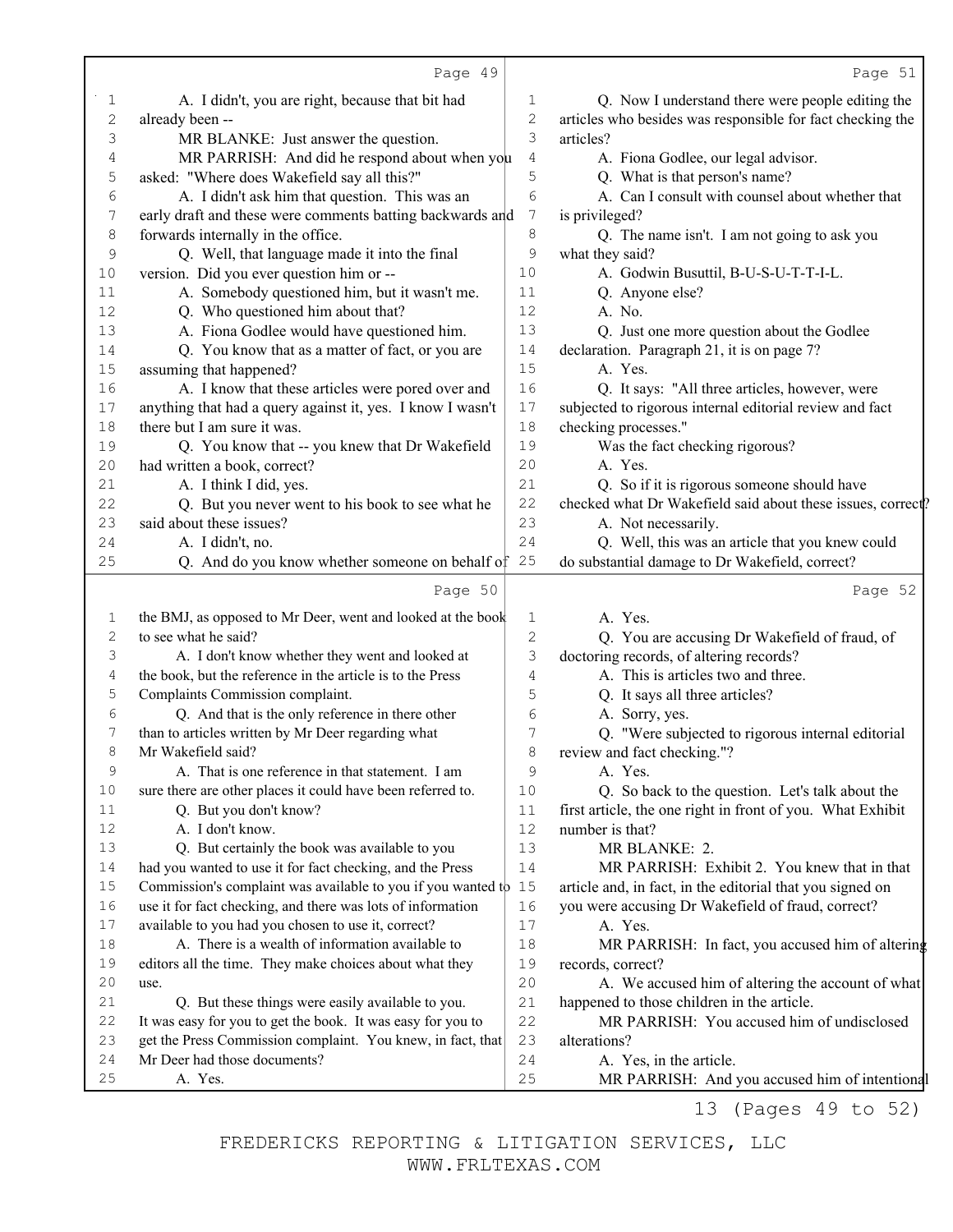|             | Page 53                                                                                                         |             | Page 55                                                                                          |
|-------------|-----------------------------------------------------------------------------------------------------------------|-------------|--------------------------------------------------------------------------------------------------|
| 1           | fraud, correct?                                                                                                 | 1           | under oath that when accusing a man of fraud in an article                                       |
| $\mathbf 2$ | A. Yes.                                                                                                         | 2           | like this you don't think you had any obligation to                                              |
| 3           | MR PARRISH: So you knew that this was something                                                                 | 3           | investigate the facts of what that individual said about the                                     |
| 4           | very serious that was being alleged, don't you think if                                                         | 4           | issues?                                                                                          |
| 5           | there was going to be rigorous fact checking you should have                                                    | 5           | MR BLANKE: Objection to form.                                                                    |
| 6           | made some effort to find out what Dr Wakefield said about                                                       | 6           | A. The information in article one comes from,                                                    |
| 7           | those issues?                                                                                                   | 7           | largely from the GMC transcripts and the GMC hearing. There                                      |
| 8           | A. Well, Mr Deer in general knows what                                                                          | 8           | is a formidable body of evidence that the way that these                                         |
| 9           | Mr Wakefield says about those issues. We were satisfied                                                         | 9           | cases were described in the Lancet Paper was a complete                                          |
| 10          | from the checking that we did that everything Brian said in                                                     | 10          | fabrication, and we were satisfied with that. There wasn't                                       |
| $11\,$      | those articles stacked up.                                                                                      | 11          | much point asking Mr Wakefield what he thought because we                                        |
| 12          | MR PARRISH: Objection, non-responsive. Mr Deer,                                                                 | 12          | know he would deny it. We knew that before we started.                                           |
| 13          | if you ever looked at his website you would see he has it                                                       | 13          | MR PARRISH: But you didn't even make the effort                                                  |
| 14          | out for Dr Wakefield and he has for years. I am not asking                                                      | 14          | to look at what the facts were in that extensive GMC record                                      |
| 15          | about Mr Deer, I am asking about you as an independent fact                                                     | 15          | regarding what did or didn't happen from Mr Wakefield's                                          |
| 16          | checker. This was the British Medical Journal --                                                                | 16          | perspective?                                                                                     |
| 17          | A. Yes.                                                                                                         | 17          | MR BLANKE: Objection to form.                                                                    |
| 18          | MR BLANKE: Let him finish whatever number of                                                                    | 18          | MR PARRISH: You can answer.                                                                      |
| 19          | questions he has.                                                                                               | 19          | A. We were satisfied from the checking that we                                                   |
| 20          | MR PARRISH: I am going to start over this                                                                       | 20          | did and what was said in the GMC hearing, together with the                                      |
| 21          | question. The British Medical Journal holds itself out to                                                       | 21          | GMC judgment that everything in this article stacks up.                                          |
| 22          | be one of the most prestigious medical journals in the                                                          | 22          | MR PARRISH: Well, you said you were satisfied                                                    |
| 23          | world, correct?                                                                                                 | 23          | from what was said in the GMC hearing, but you don't know                                        |
| 24          | A. Yes.                                                                                                         | 24          | what was said in the GMC hearing by Dr Wakefield or                                              |
| 25          | Q. The British Medical Journal is respected in                                                                  | 25          | Professor Walker-Smith or those who testified on behalf of                                       |
|             | Page 54                                                                                                         |             | Page 56                                                                                          |
|             |                                                                                                                 |             |                                                                                                  |
| 1<br>2      | the medical profession because it is supposed to be<br>legitimate and careful in what it does and what it says, | 1<br>2      | Dr Wakefield or Professor Walker-Smith, do you?<br>MR BLANKE: Hang on here. I want to read this. |
| 3           | correct?                                                                                                        | 3           | MR FULLER: Objection to form.                                                                    |
| 4           | A. Yes.                                                                                                         | 4           | MR PARRISH: You can answer.                                                                      |
| 5           | Q. Now, as the British Medical Journal don't you                                                                | 5           | A. Sorry, remind me of the question.                                                             |
| 6           | think you had obligation in fact checking these serious                                                         | 6           | MR PARRISH: Do you know what was said in the GMC                                                 |
| 7           | allegations to look beyond what Mr Deer said and to look and                                                    | 7           | hearing by Professor Walker-Smith about the issues referred                                      |
| 8           | see what was said on the other side of the coin?                                                                | 8           | to in Exhibit 2, the How the Case Was Fixed article?                                             |
| $\mathsf 9$ | MR BLANKE: Are you done?                                                                                        | 9           | A. I can't remember, but I do know that the facts                                                |
| $10$        | MR PARRISH: Yes.                                                                                                | 10          | that we put in this article, which were not challenged at                                        |
| 11          | MR BLANKE: Objection to form.                                                                                   | 11          | the GMC hearing, are correct.                                                                    |
| $12$        | A. We were satisfied that, no, we didn't feel we                                                                | 12          | Q. Let me ask you just as an example, look at the                                                |
| 13          | had an obligation to do that.                                                                                   | 13          | box that is in that article?                                                                     |
| 14          | MR PARRISH: So the British Medical Journal thinks                                                               | 14          | A. Yes.                                                                                          |
| $15\,$      | it doesn't have an obligation in accusing a man of fraud to                                                     | 15          | Q. That box contains what were the key                                                           |
| 16          | find out what the facts are relating to what that man says                                                      | 16          | allegations of fraud against Dr Wakefield, correct?                                              |
| 17          | he did or didn't do?                                                                                            | 17          | A. Yes.                                                                                          |
| 18          | MR BLANKE: Objection to form.                                                                                   | 18          | Q. And let's just take the first one, for                                                        |
| 19          | MR PARRISH: Go ahead and answer?                                                                                | 19          | example, in the box. It is the first bullet point. It                                            |
| 20          | A. There is plenty on record of what Mr Wakefield                                                               | $20$        | says:                                                                                            |
| 21          | has said, and the information in these three articles                                                           | $2\sqrt{1}$ | "In fact three of nine children reported with                                                    |
| 22          | stacked up to provide no other explanation but fraud.                                                           | 22          | regressive autism did not have autism diagnoses at all."                                         |
| 23          | MR PARRISH: Objection, non-responsive. Let's                                                                    | 23          | Correct?                                                                                         |
| 24          | talk about the article that's been marked as Exhibit 2.                                                         | 24          | A. That is what it says.                                                                         |
| 25          |                                                                                                                 | 25          | Q. And that is a very serious allegation in                                                      |

14 (Pages 53 to 56)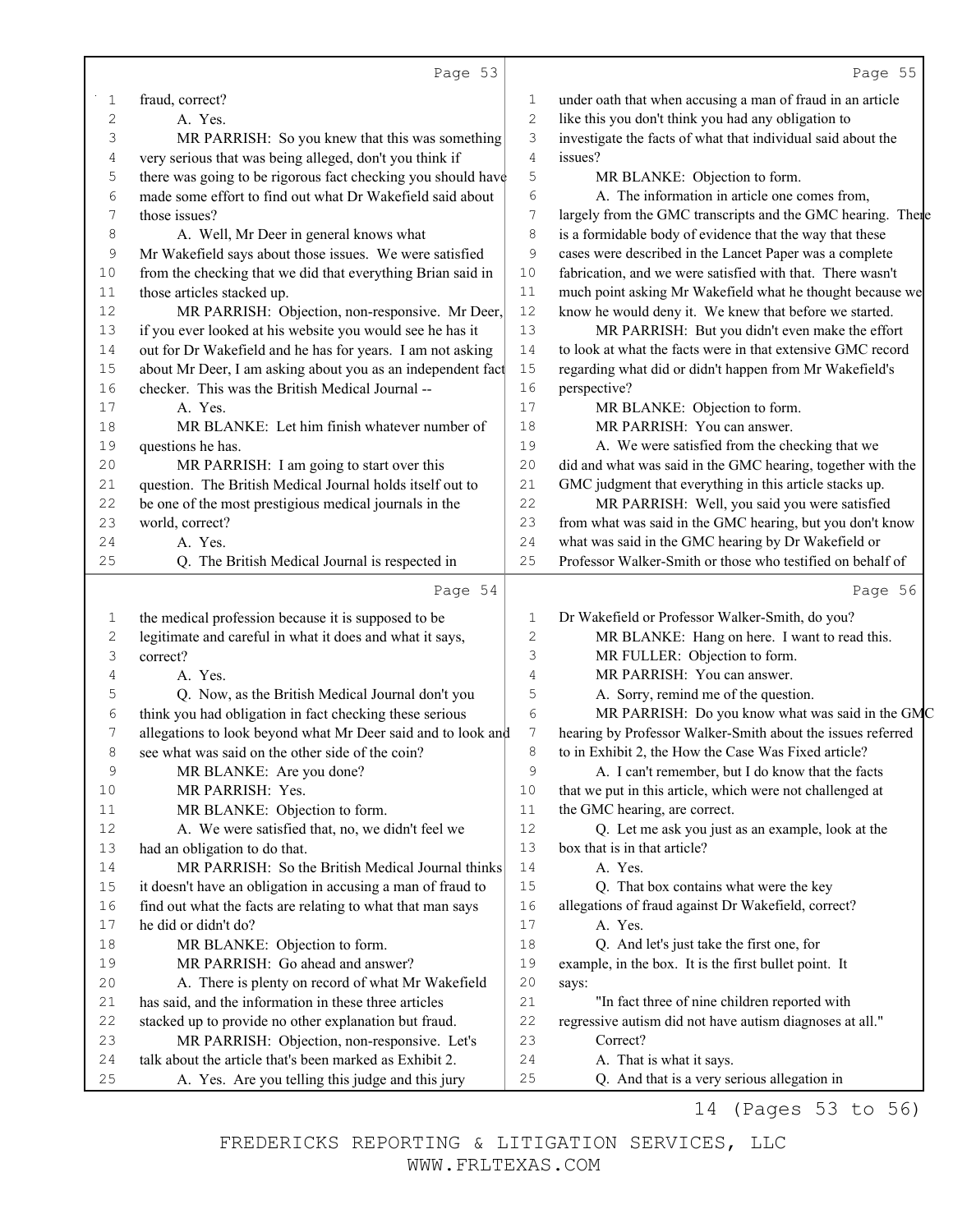|             | Page 57                                                     |              | Page 59                                                      |
|-------------|-------------------------------------------------------------|--------------|--------------------------------------------------------------|
| 1           | connection with this paper, isn't it?                       | $\mathbf 1$  | seeing --                                                    |
| $\sqrt{2}$  | A. It is one of the allegation of the paper, yes.           | $\mathbf{2}$ | Q. I am not asking you what was said elsewhere.              |
| 3           | Q. And it is a serious one?                                 | 3            | I am asking you was there or was there not a diagnosis of    |
| 4           | A. Yes.                                                     | 4            | autism for Child 12 in the records that were before the GMC? |
| 5           | Q. And it is one that could easily be checked in            | 5            | A. This line says that the GP's notes says that              |
| 6           | the GMC record, is it not?                                  | 6            | there was.                                                   |
| 7           | A. Yes.                                                     | 7            | Q. Okay?                                                     |
| 8           | Q. In fact, you knew that the GMC record had the            | 8            | A. But, as I say, that is one piece of                       |
| 9           | medical records of the children that were being discussed?  | $\mathsf 9$  | information in a tiny little bit.                            |
| 10          | A. Yes.                                                     | 10           | Q. Well, you say it is one piece of information              |
| 11          | Q. And Mr Deer has testified yesterday, and I am            | 11           | in a tiny little bit. Did you ever make any effort to        |
| 12          | sure he made clear to you that he was talking about the     | 12           | determine whether there actually was a diagnosis of autism   |
| 13          | three were Child 6, 7 and 12. I am sure you knew that at    | 13           | for Child 12 or Child 7 or Child 6?                          |
| 14          | the time you were doing your fact check, did you not?       | 14           | A. I remember going through all the information              |
| 15          | A. I am sure I did, yes.                                    | 15           | on the children referred to in the article. I can't          |
| 16          | Q. Look at what has been marked as Exhibit 44.              | 16           | remember the detail.                                         |
| 17          | I will represent to you that this is testimony from Day 7,  | 17           | Q. So you did go through all the testimony with              |
| 18          | page 18 of the transcript relating to Child 12.             | $18\,$       | respect to each child?                                       |
| 19          | (Exhibit 44 marked for identification)                      | 19           | A. I went through all the relevant testimony with            |
| 20          | A. Okay.                                                    | 20           | regard to each child.                                        |
| 21          | Q. Read to me beginning at the top of the page?             | 21           | Q. Who determined what was relevant?                         |
| 22          | A. "Can I ask you to go to the clinical records             | 22           | A. I did.                                                    |
| 23          | and GP notes at page 11?"                                   | 23           | Q. So obviously you would have looked at the                 |
| 24          | Q. And you understand that GP notes refers to               | 24           | testimony of the expert witnesses?                           |
| 25          | general practitioner notes?                                 | 25           | A. Yes.                                                      |
|             | Page 58                                                     |              | Page 60                                                      |
| 1           | A. I do, yes.                                               | 1            | Q. And you would have considered -- Mr Deer would            |
| $\mathbf 2$ | Q. Keep reading, please?                                    | $\sqrt{2}$   | have told you that Mr Rutter was an expert witness, right?   |
| 3           | A. "There is a note at the top of the page 19th             | 3            | A. Yes.                                                      |
| 4           | July 1996, that note says: 'D for diagnosis. Autism. M,     | 4            | Q. And did you in examining the evidence look at             |
| 5           | for mother. Anxious Re MMR and autism and Crohns, but no    | 5            | the testimony that Mr Rutter gave?                           |
| 6           | blood PR, per rectum. Zero, no symptoms of obstruction'."   | 6            | A. I believe I did.                                          |
| 7           | Q. That is quoting the general practitioner notes           | 7            | Q. And isn't it true that Dr Rutter, the expert              |
|             | for Child 12 saying there was a diagnosis autism, correct?  | 8            | for the GMC, said that Aspergers is a mild form of autism?   |
| 9           | A. The GP note says diagnosis autism, correct.              | 9            | A. He may well have done.                                    |
| 10          | Q. Yet you printed in the British Medical Journal           | 10           | Q. In fact, many experts may have said that                  |
| 11          | that that child had no diagnosis of autism at all. Did you  | 11           | Aspergers was a form of autism, correct?                     |
| 12          | fact check whether or not there was a diagnosis of autism?  | 12           | A. They are, in fact, definitionally different,              |
| 13          | A. You have given me one piece of evidence out of           | 13           | they appear in different chapters of the DSM.                |
| $1\,4$      | a whole load. I would need to go back and look at           | 14           | Q. Objection, non-responsive. Did you not                    |
| 15          | transcripts, remind myself of the context for this.         | 15           | understand my question?                                      |
| 16          | Q. But clearly there was a diagnosis of autism              | 16           | A. I did understand your question. I don't know              |
| 17          | that was in the records before the GMC transcript?          | $17$         | the answer to that question.                                 |
| 18          | MR BLANKE: Objection to form.                               | 18           | Q. So you don't know whether several experts                 |
| 19          | A. What I don't know is when that diagnosis was             | 19           | during the GMC hearing testified that Aspergers is a form of |
| 20          | made in relation to MMR.                                    | 20           | autism, or a mild form of autism?                            |
| 21          | MR PARRISH: That is not the issue of whether it             | 21           | A. I don't know how many people said that.                   |
| 22          | was in relation to MMR, it was on 19th July 1996, which was | 22           | Q. Did you look at that issue in fact checking               |
| 23          | before the child was ever examined in the Clinic, correct?  | 23           | the article that's been marked as Exhibit 2, or did you just |
| 24          | A. I am sorry, it is one bit of information out             | 24           | accept Brian Deer's interpretation?                          |
| $25$        | of a huge mass. I am now willing to comment on it without   | 25           | A. No, we did check that.                                    |

15 (Pages 57 to 60)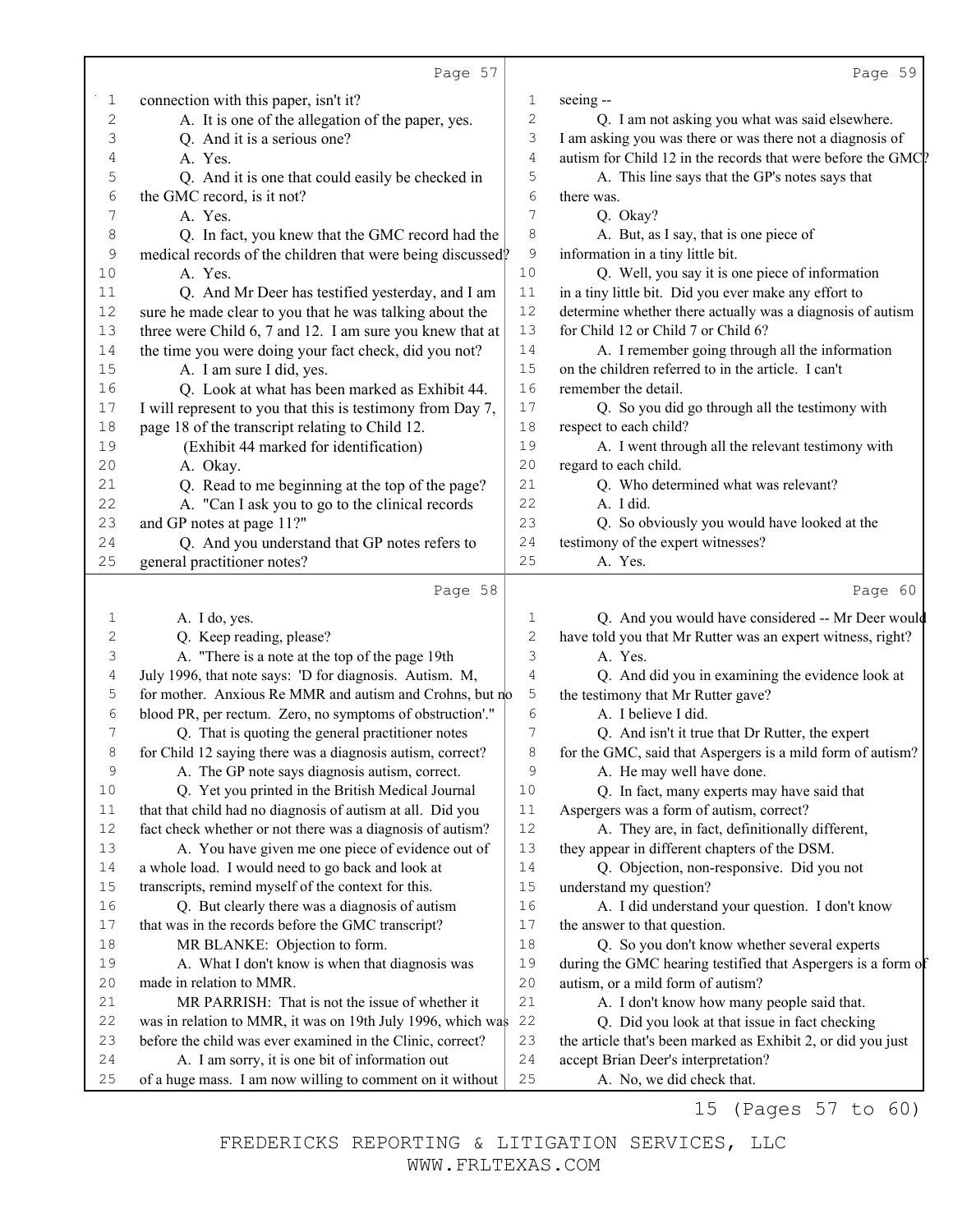|                | Page 61                                                                                   |                | Page 63                                                      |
|----------------|-------------------------------------------------------------------------------------------|----------------|--------------------------------------------------------------|
| 1              | Q. So if that was there in multiple forms in the                                          | 1              | significant piece. You put it in a box and highlighted it    |
| $\mathbf{2}$   | GMC transcript you chose to ignore it?                                                    | $\overline{2}$ | and it is the first bullet point of whether or not three of  |
| 3              | A. No, we relied on the fact that the DSM defines                                         | 3              | the nine children reported with regressive autism did not    |
| 4              | them as separate conditions. They are related.                                            | $\sqrt{4}$     | have autism diagnoses at all?                                |
| 5              | Q. Well, tell me, where does the DSM define the                                           | 5              | A. There are six points in that box.                         |
| 6              | term autism with a lowercase A?                                                           | 6              | Q. That is right, and this is the first one                  |
| 7              | A. Sorry, I don't understand the question.                                                | 7              | listed, isn't it?                                            |
| 8              | Q. Are you telling this judge and this jury under                                         | 8              | A. Yes, but there are six points listed in that              |
| $\mathsf 9$    | oath that the DSM 4 defines autism, lowercase A autism as it                              | 9              | box.                                                         |
| 10             | was used throughout, as a defined term?                                                   | 10             | Q. Mr Deer said that characterizing these three              |
| 11             | A. I am not familiar with DSM 4 but I understand                                          | $11$           | children -- that the representation that these three         |
| 12             | it to be the case that autism and Aspergers appear in                                     | 12             | children had autism was fraud, is that part of the BMJ's     |
| 13             | different sections of the DSM.                                                            | 13             | characterization of the fraud in this case?                  |
| 14             | Q. Well, before you told me -- where is that                                              | 14             | A. The fraud consists of all the discrepancies               |
| 15             | understanding obtained from, is it Mr Deer?                                               | $15$           | between what actually happened and what was said in the      |
| 16             | A. Mr Deer certainly used it but we also checked                                          | 16             | Lancet Paper.                                                |
| $17$           | it with our peer reviewer.                                                                | $17$           | Q. Is it fraud for Mr Deer to have said that                 |
| 18             | Q. Wait a minute. The peer reviewer, you didn't                                           | $18\,$         | three of the nine children reported with regressive autism   |
| 19             | check it with a psychiatrist or a psychologist, did you?                                  | 19             | did not have autism diagnoses at all if, in fact, there were |
| 20             | A. We checked it with a pediatrician.                                                     | 20             | diagnoses of autism for those children?                      |
| 21             | Q. With a pediatrician? You say you had this                                              | 21             | A. But we know there weren't.                                |
| 22             | article peer reviewed but there was no peer review by                                     | 22             | Q. No, we don't know that. In fact, I have just              |
| 23             | anybody who was a gastroenterologist, right?                                              | 23             | shown you with respect to one of them that there was?        |
| 24             | A. Correct.                                                                               | 24             | A. You showed me a tiny piece of evidence from a             |
| 25             | Q. No peer review by anybody who was a                                                    | 25             | huge transcript.                                             |
|                |                                                                                           |                |                                                              |
|                |                                                                                           |                |                                                              |
|                | Page 62                                                                                   |                | Page 64                                                      |
| 1              | psychiatrist, whether a child psychiatrist or an adult                                    | 1              | Q. And if I had half the time I needed I could               |
| $\overline{c}$ | psychiatrist, right?                                                                      | $\mathbf{2}$   | show you a lot more?                                         |
| 3              | A. Correct.                                                                               | 3              | MR BLANKE: Do you have a question?                           |
| 4              | Q. No peer review by somebody involved in                                                 | 4              | MR PARRISH: Yes. The question was is it fraud                |
| 5              | histology?                                                                                | 5              | for Mr Deer to have said three of the nine children reported |
| 6              | A. Not at this article, no.                                                               | 6              | with regressive autism did not have autism diagnoses at all  |
| 7              | Q. So with respect to the issue of whether or not                                         | 7              | if, in fact, there were diagnoses of autism for those        |
| 8              | Aspergers is considered a form of autism, if there was                                    | 8              | children? So I want you to assume with me that there was a   |
| $\mathsf 9$    | testimony in the record that suggested that it is, from                                   | 9              | diagnosis of autism?                                         |
| 10             | experts, no less, you chose to ignore that?                                               | $10$           | MR BLANKE: Objection to form.                                |
| 11             | A. We must have done. I can't actually                                                    | 11             | A. We were pretty convinced there wasn't a                   |
| 12             | recollect.                                                                                | 12             | diagnosis of autism.                                         |
| 13             | Q. And yet even though there is testimony in the                                          | 13             | MR PARRISH: But you are convinced without even               |
| 14             | record from experts, including Dr Rutter that Aspergers is $ a $ 14                       |                | looking at the evidence that was submitted on the other      |
| 15             | mild form of autism, you made the determination that the                                  | $15$           | side. How is that fairly being convinced?                    |
| 16             | authors of the Lancet report committed fraud when they                                    | 16             | MR BLANKE: Objection to form.                                |
| 17             | called it autism?                                                                         | 17             | A. We were also convinced by the GMC's findings.             |
| 18             | MR BLANKE: Objection to form.                                                             | 18             | MR PARRISH: So you had been convinced before you             |
| 19             | MR PARRISH: Is that correct?                                                              | 19             | ever did your alleged fact checking, right?                  |
| 20             | A. We made that determination taking all the                                              | 20             | A. There is no reason to doubt the GMC's findings            |
| 21             | evidence together. There was so many things that just                                     | 21             | on the basis of its extensive case -- extensive hearings.    |
| 22             | didn't stack up in this whole story.                                                      | 22             | Q. Wait a minute. Go back and look at the                    |
| 23             | Q. Let's $-$                                                                              | 23             | article that we are talking about, Exhibit 2, How the Case   |
| 24<br>$25$     | A. You know, one little piece on its own.<br>Q. But this is not a little piece. This is a | 24<br>$25$     | Against the MMR Vaccine was Fixed?<br>A. Yes.                |

16 (Pages 61 to 64)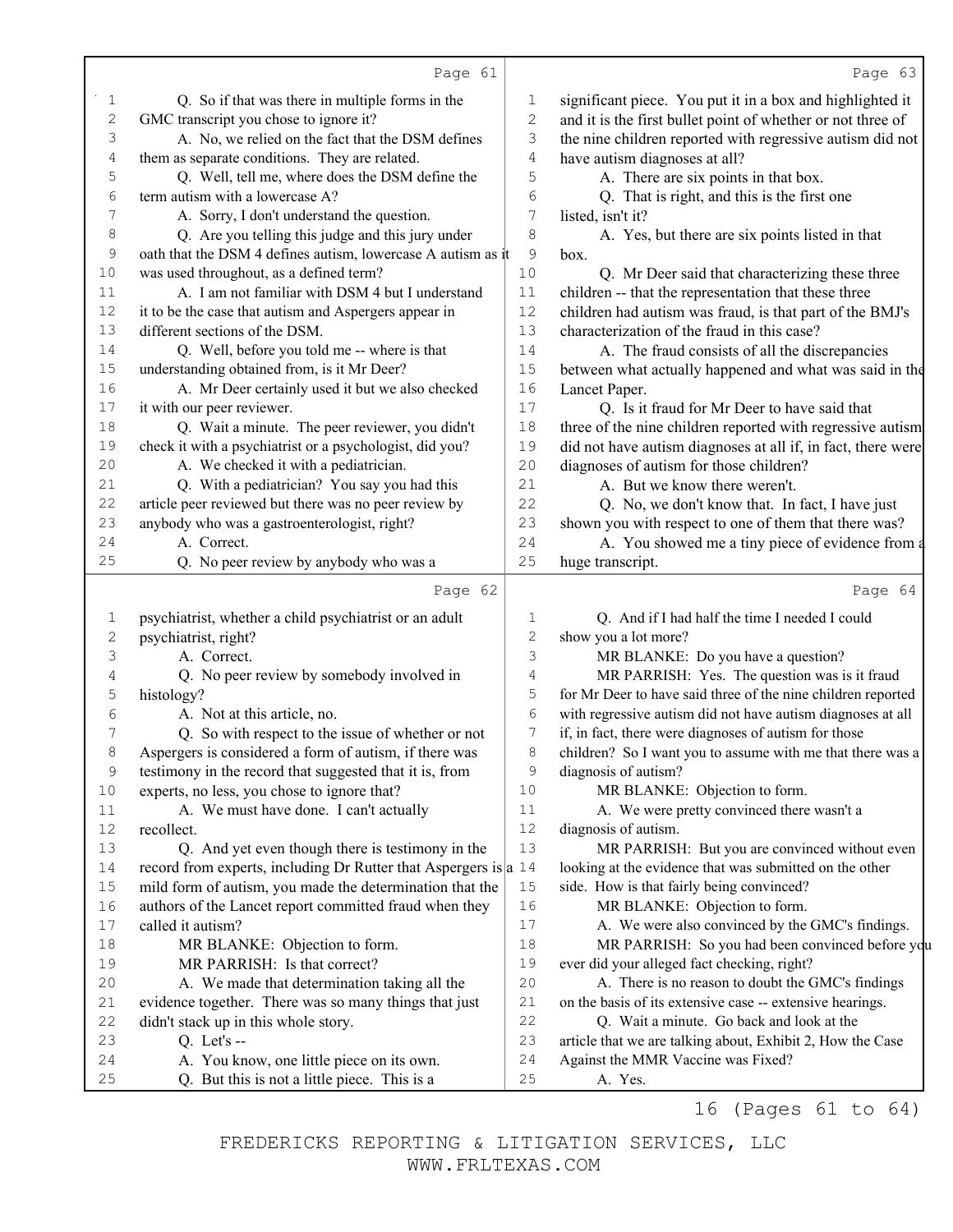|             | Page 65                                                        |                  | Page 67                                                      |
|-------------|----------------------------------------------------------------|------------------|--------------------------------------------------------------|
| 1           | Q. Look at the language that the BMJ highlighted               | 1                | numerous facts about the patients medical histories in order |
| $\sqrt{2}$  | in that article. It says:                                      | $\sqrt{2}$       | to support his claim to have identified a new syndrome."     |
| 3           | "The regulators' main focus was whether the                    | 3                | Do you see that?                                             |
| 4           | research was ethical. Mine was whether it was true."?          | 4                | A. I do.                                                     |
| 5           | A. Yes.                                                        | 5                | Q. In all of the investigation that you did was              |
| 6           | Q. The GMC did not focus on whether or not the                 | 6                | there ever anything on a single page of the GMC record, or   |
| 7           | statements in the Lancet article were true or not. They        | $\boldsymbol{7}$ | in any document that you looked at that showed that          |
| 8           | focused on whether there was ethical approval, right,          | 8                | Dr Wakefield had altered a document, that he had erased      |
| $\mathsf 9$ | correct?                                                       | $\mathcal{G}$    | something or written over something, or changed the language |
| 10          | A. They focused a lot -- yes, their main area of               | 10               | on a document?                                               |
| $11$        | focus was whether there was ethical approval, but that         | 11               | A. I did not see anything of that sort.                      |
| 12          | didn't mean to say they didn't make an extensive set of        | 12               | Q. And you never heard anyone say that                       |
| 13          | judgments about what they thought was false or true.           | 13               | Dr Wakefield altered any documents or medical records,       |
| 14          | Q. But you are not telling us that the GMC made a              | 14               | correct?                                                     |
| 15          | finding that these children did not have autism, the three     | 15               | A. I don't remember hearing that.                            |
| 16          | that Deer is referring to?                                     | 16               | Q. Okay. Now, look down a little further in your             |
| 17          | A. The GMC made a whole host of findings and                   | 17               | editorial, the third full paragraph where it starts off      |
| 18          | I cannot remember the specifics now. I don't know whether      | 18               | with: "The office of research integrity", do you see that?   |
| 19          | they made a finding on that specific point.                    | 19               | A. I do.                                                     |
| 20          | Q. So you are not representing, as I thought                   | 20               | Q. It says:                                                  |
| 21          | maybe you were in your prior answers, that the GMC made        | 21               | " Deer unearthed clear evidence of falsification.            |
| 22          | findings on whether these specific children had autism?        | 22               | He found that not one of the 12 cases recorded in the 1998   |
| 23          | A. I can't remember.                                           | 23               | Lancet Paper was free of misrepresentation or undisclosed    |
| 24          | Q. And you did not look to see, did you?                       | 24               | alteration, and that in no single case could the medical     |
| 25          | A. I read the GMC's hearing -- I read the GMC's                | 25               | records be fully reconciled with the descriptions, diagnoses |
|             | Page 66                                                        |                  | Page 68                                                      |
| 1           | judgments.                                                     | $\mathbf 1$      | or histories published in the journal."                      |
| 2           | Q. Well, let's ask about a few more Exhibits here              | $\sqrt{2}$       | Do you see that?                                             |
| 3           | real quick. Let me show you -- let me go back to one other     | 3                | A. I do.                                                     |
| 4           | thing before I switch to Exhibit 35. Look if you would,        | 4                | Q. And here in this editorial you are suggesting             |
| 5           | please, at the editorial that I think has been marked as       | 5                | to the readers of the BMJ that that is a fact?               |
| 6           | Exhibit number --                                              | 6                | A. Yes.                                                      |
| 7           | A. 5.                                                          | 7                | Q. And you are suggesting that it is true that               |
| 8           | Q. 5, yes. This is the editorial that Dr Godlee,               | 8                | there was no case that was free of misrepresentation or      |
| 9           | you and Dr Markovich wrote entitled "Wakefield's article       | 9                | undisclosed alteration, right?                               |
| 10          | linking MMR Vaccine and autism was fraudulent"; is that        | 10               | A. Yes.                                                      |
| 11          | right?                                                         | 11               | Q. And just so it is clear, there is no evidence             |
| 12          | A. Yes.                                                        | 12               | that he actually altered any documents or any medical        |
| 13          | Q. And it says:                                                | 13               | records, any charts, anything like that, correct?            |
| 14          | "Clear evidence of falsification of data should                | 14               | MR BLANKE: What do you mean, when you say charts,            |
| 15          | now close the door on this damaging vaccine scare." As part    | 15               | you mean --                                                  |
| 16          | of this title, correct?                                        | 16               | MR PARRISH: Medical charts.                                  |
| 17          | A. Yes.                                                        | 17               | MR BLANKE: -- in the normal course as opposed                |
| 18          | Q. So you and Dr Godlee and Dr Markovich were                  | 18               | $\mathfrak{t}$ --                                            |
| 19          | representing here that there was clear evidence of             | 19               | MR PARRISH: Correct.                                         |
| 20          | falsification of data, right?                                  | 20               | A. That is correct. What we are talking about is             |
| 21          | A. Yes.                                                        | 21               | the discrepancy between what was actually the underlying     |
| 22          | Q. Now look at the bottom right-hand corner of                 | 22               | facts in the stuff that came out of the GMC and what was     |
| 23          | Exhibit 5, and it says:                                        | 23               | said in the article.                                         |
| 24          | "Drawing on interviews, documents and data made                | 24               | Q. So things like whether or not Child 12 had a              |
|             |                                                                |                  |                                                              |
| $25$        | public at the GMC hearings Deer shows how Wakefield altered 25 |                  | diagnosis of autism or not?                                  |

17 (Pages 65 to 68)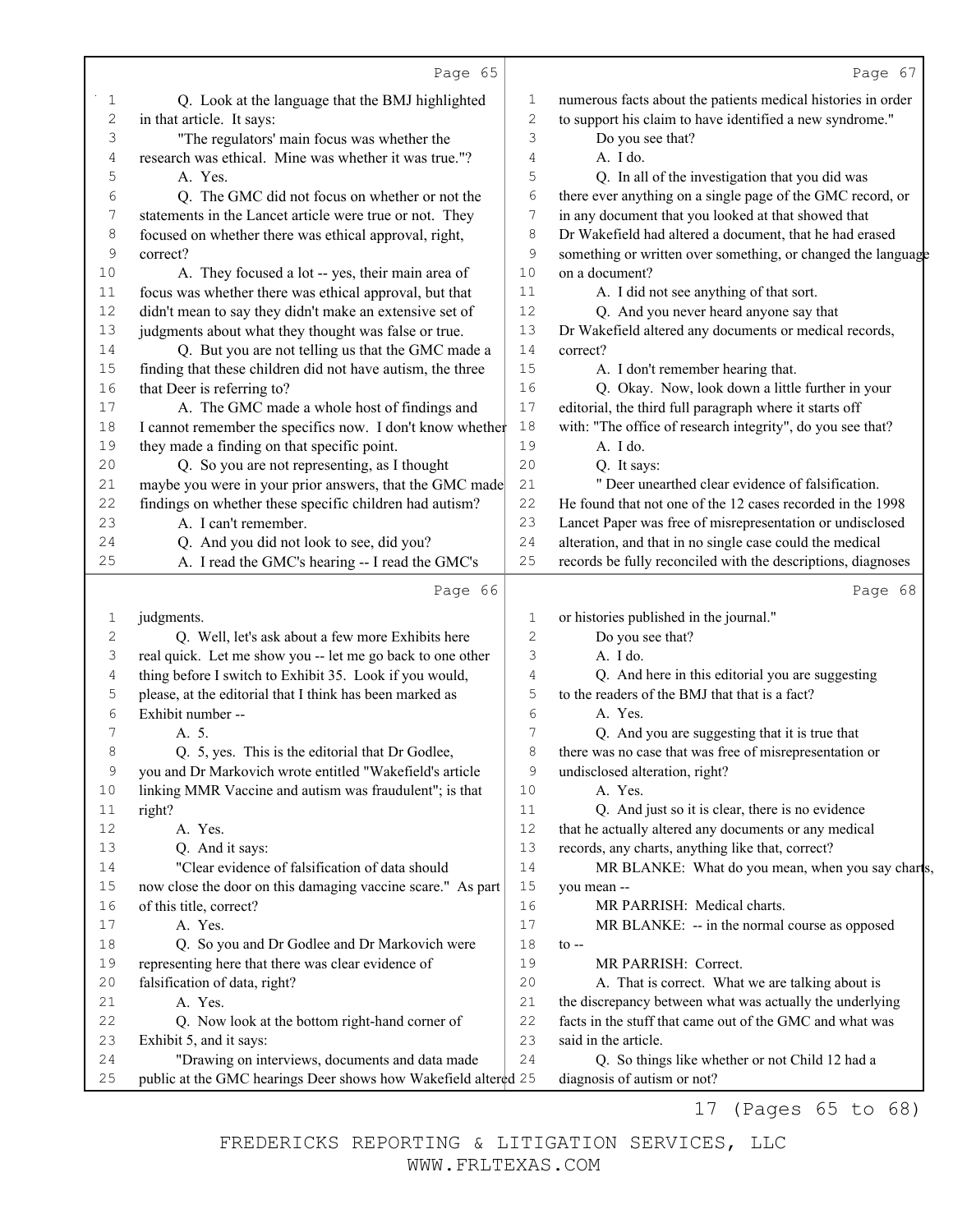|            | Page 69                                                                                                              |             | Page 71                                                                                                                |
|------------|----------------------------------------------------------------------------------------------------------------------|-------------|------------------------------------------------------------------------------------------------------------------------|
| 1          | A. When diagnosis of autism occurred in relation                                                                     | 1           | A. Yes.                                                                                                                |
| 2          | to MMR Vaccine, yes, things like that.                                                                               | 2           | Q. Is your claim in the editorial and otherwise                                                                        |
| 3          | Q. Well, there is nothing -- you have read the                                                                       | 3           | based in part on your interpretation of this table that the                                                            |
| 4          | Lancet article, haven't you?                                                                                         | 4           | column for interval from exposure to first behavioral                                                                  |
| 5          | A. I have, yes.                                                                                                      | 5           | symptom was the time of the diagnosis of autism?                                                                       |
| 6          | Q. And the Lancet article doesn't say anything                                                                       | 6           | A. Sorry, it is some time since I have looked in                                                                       |
| 7          | about when the child was diagnosed with autism in connection                                                         | 7           | detail at this and some time since I did the fact checking.                                                            |
| 8          | with the giving of the MMR?                                                                                          | 8           | Can I take a break to review that?                                                                                     |
| 9          | A. If I recollect rightly there is a table that                                                                      | 9           | Q. If you take the break in here without going                                                                         |
| 10         | gives that information.                                                                                              | 10          | and talking to your counsel, that's fine. Let's go                                                                     |
| 11         | Q. Well, why don't you look at the article.                                                                          | 11          | off-the-record?                                                                                                        |
| 12         | I think it is --                                                                                                     | 12          | THE VIDEOGRAPHER: This is the end of tape one,                                                                         |
| 13         | A. The Lancet article?                                                                                               | 13          | Volume One in the video deposition of Miss Jane Smith.                                                                 |
| 14         | Q. Yes, I think it was Exhibit 1. Here it is?                                                                        | 14          | Going off-the-record now at 11.15 am, as indicated on the                                                              |
| 15         | A. Table 2, neuropsychiatric diagnosis.                                                                              | 15          | video screen.                                                                                                          |
| 16         | Behavioral diagnosis in the second column, and on the fourth                                                         | 16          |                                                                                                                        |
| 17         | column interval from exposure to first behavioral symptom.                                                           | 17          | (Short Recess)                                                                                                         |
| 18         | Q. That doesn't say that the diagnosis of autism                                                                     | 18          |                                                                                                                        |
| 19         | occurred on that date, does it?                                                                                      | 19          | THE VIDEOGRAPHER: This is the beginning of tape                                                                        |
| 20         | A. It doesn't say that, no, but it does say it is                                                                    | 20          | two Volume One in the video deposition of Miss Jane Smith.                                                             |
| 21         | the behavioral diagnosis.                                                                                            | 21          | We are back on the record at 11.24 a.m. as indicated on the                                                            |
| 22         | Q. Well, wait a minute. Column one says what the                                                                     | 22          | video screen.                                                                                                          |
| 23         | overall behavioral diagnosis is, correct?                                                                            | 23          | MR PARRISH: Can you answer the question now or do                                                                      |
| 24         | A. Yes.                                                                                                              | 24          | I need to rephrase it or read it back to you?                                                                          |
| 25         | Q. And it doesn't say the diagnosis as of a                                                                          | 25          | A. Would you, please.                                                                                                  |
|            | Page 70                                                                                                              |             | Page 72                                                                                                                |
|            |                                                                                                                      |             |                                                                                                                        |
| 1          | specific day or date, correct?                                                                                       | 1<br>2      | MR BLANKE. Why don't we get it just read back.                                                                         |
| 2<br>3     | A. Correct, but I am interpreting it as a                                                                            | 3           | MR PARRISH: Is your claim in the editorial and<br>otherwise based in part on your interpretation of this table         |
|            | reasonable reader would interpret it.                                                                                | 4           | that the column for interval from exposure to first                                                                    |
| 4<br>5     | Q. You are saying -- are you saying that the --<br>you interpreted this on the basis of your presentation of         | 5           | behavioral symptom was the time of the diagnosis of autism <sup>9</sup>                                                |
| $\epsilon$ |                                                                                                                      | 6           | A. In part.                                                                                                            |
| 7          | the editorial and the article is your interpretation that<br>the behavioral diagnosis of autism was made at the time | 7           |                                                                                                                        |
| 8          |                                                                                                                      |             |                                                                                                                        |
|            |                                                                                                                      |             | Q. Let me ask you about a few additional Exhibits                                                                      |
|            | column four reports interval from exposure to first                                                                  | 8           | before we run out of time. I ask you about what has been                                                               |
| 9          | behavioral symptom?                                                                                                  | $\mathsf 9$ | marked as Exhibit 38.                                                                                                  |
| 10         | A. The thrust of this original article was about                                                                     | 10          | (Exhibit 38 marked for identification)                                                                                 |
| 11         | the relationship.                                                                                                    | 11          | Actually, before I do that tell me your basis for                                                                      |
| 12         | Q. Please answer my question?                                                                                        | 12          | the interpretation that that column represents the date of                                                             |
| 13         | MR BLANKE: He is trying to understand what you $13$                                                                  |             | diagnosis of autism?                                                                                                   |
| 14         | were just saying, so just respond.                                                                                   | 14          | A. It represent the first behavioral symptoms,                                                                         |
| 15         | MR PARRISH: You have got the Lancet article in                                                                       | 15          | because in the text --                                                                                                 |
| 16         | front of you, Exhibit Number 1?                                                                                      | 16          | Q. Wait a minute. I am asking you just to make                                                                         |
| 17         | A. Yes.                                                                                                              | 17          | sure you understand, not whether it represents first                                                                   |
| 18         | Q. Do you see the first column deals with the                                                                        | 18          | behavioral symptom, but if that is what you are claiming                                                               |
| 19<br>20   | child identification number?                                                                                         | 19<br>20    | represents the date of diagnosis of autism, tell me the                                                                |
|            | A. Yes.                                                                                                              | 21          | basis of that?                                                                                                         |
| 21<br>22   | Q. The second deals with the child's behavioral                                                                      | 22          | A. On page 638, the bottom of the first column,                                                                        |
| 23         | diagnosis overall?<br>A. Yes.                                                                                        | 23          | it talks the paragraph -- the bottom paragraph starts "In                                                              |
| 24         | Q. The fourth column says: "Interval from                                                                            | 24          | eight children -- "In these eight children later on the<br>average interval from exposure to first behavioral symptoms |

18 (Pages 69 to 72)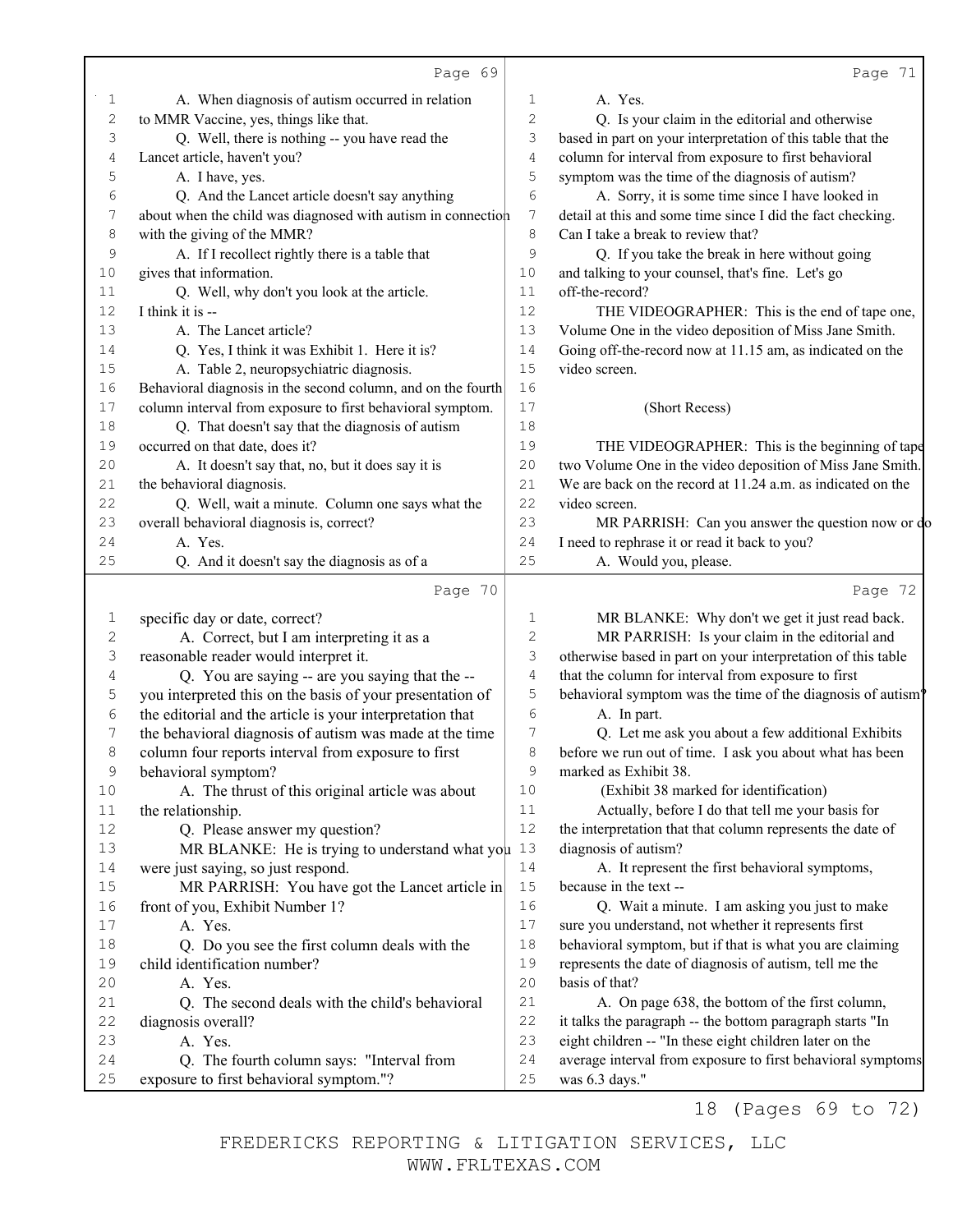|             | Page 73                                                     |                                      | Page 75                                                     |
|-------------|-------------------------------------------------------------|--------------------------------------|-------------------------------------------------------------|
| 1           | Q. And that's the basis for your interpretation?            | 1                                    | what must be the most sustained and malicious campaign of   |
| 2           | A. Yes.                                                     | $\mathbf{2}$                         | libel that has ever been waged against anybody. On his      |
| 3           | Q. Anything else?                                           | 3                                    | account I must be an immensely unscrupulous and devious     |
| 4           | A. Nothing specific, the whole tenure of the                | $\sqrt{4}$                           | individual, hell bent on his unwarranted destruction."      |
| 5           | paper.                                                      | 5                                    | Did I read that accurately?                                 |
| 6           | Q. I think I have given you what has been marked            | 6                                    | A. You read that accurately.                                |
| 7           | as Exhibit 38, did I not?                                   | 7                                    | Q. So you knew that there were allegations being            |
| 8           | A. Yes, you have.                                           | $\,8\,$                              | made that Mr Deer was biased, was out to get Dr Wakefield   |
| 9           | MR PARRISH: Did I give you that, David?                     | 9                                    | and Mr Deer was even saying: You know what, you need to     |
| 10          | MR BLANKE: Yes.                                             | 10                                   | really check these facts because you are aware that that    |
| 11          | MR PARRISH: Exhibit 38 is a chain of e-mails                | 11                                   | controversy is there?                                       |
| 12          | exchanged between you and Brian Deer, correct?              | 12                                   | A. Yes.                                                     |
| 13          | A. Three e-mails, correct.                                  | 13                                   | Q. And the BMJ was on full notice of that?                  |
| 14          | Q. Okay. Let's look at the one -- and there is              | 14                                   | A. Yes.                                                     |
| 15          | also one from Brian Deer to Fiona Godlee that begins at the | 15                                   | Q. He also said in this e-mail:                             |
| 16          | bottom of page 38 -- Exhibit 38, do you see that?           | 16                                   | "When it comes to the first story and the tables            |
| 17          | A. Yes.                                                     | 17                                   | that go with it I hope that Jane feels entirely comfortable |
| 18          | Q. And you were copied on that, correct?                    | $1\,8$                               | about checking my evidence to the absolute nth degree for   |
| 19          | A. Yes.                                                     | 19                                   | any factual assertion which takes her fancy."               |
| 20          | Q. That is November 20th, 2010?                             | 20                                   | And here the first article is referring to How the          |
| 21          | A. Yes.                                                     | 21                                   | Case was Fixed, Exhibit 2?                                  |
| 22          | Q. I want to ask you about that e-mail, so I am             | 22                                   | A. Yes.                                                     |
| 23          | looking at the second page of the Exhibit, it has BMJ 8404  | 23                                   | Q. So he specifically suggested that you fact               |
| 24          | on it. I can't tell the paragraphs here, but do you see the | 24                                   | checked the tables, correct?                                |
| 25          | ones that starts off: "I copied this e-mail to Jane         | 25                                   | A. Yes.                                                     |
|             |                                                             |                                      |                                                             |
|             | Page 74                                                     |                                      | Page 76                                                     |
| 1           | because."?                                                  | 1                                    | Q. And remember in his on-line version he has               |
| $\sqrt{2}$  | A. I do.                                                    | $\mathfrak{2}% _{G}(\mathbb{Z}_{+})$ | some special tables and there is a kind of summary of the   |
| 3           | Q. You read this at the time, correct?                      | 3                                    | table --                                                    |
| 4           | A. Yes.                                                     | 4                                    | A. Yes.                                                     |
| 5           | Q. Was Mr Deer claiming that the BMJ does not               | 5                                    | $Q_{\cdot}$ -- in the print version?                        |
| 6           | work to as high a standard as he and other journalists do,  | 6                                    | A. Yes.                                                     |
| 7           | is that how you interpreted that?                           | 7                                    | Q. Did you rigorously check those tables?                   |
| 8           | A. I interpret this as saying that peer review              | 8                                    | A. I checked the tables.                                    |
| $\mathsf 9$ | journals have a different set of processes and a different  | 9                                    | Q. But not rigorously?                                      |
| $10$        | approach to things from main line newspapers.               | $10$                                 | A. I checked the tables.                                    |
| $11$        | Q. When he said: "However, journalism must often            | 11                                   | Q. Did you do it rigorously?                                |
| 12          | work to a higher standard, particularly in matter of        | 12                                   | A. Whatever rigorously means I did it. I didn't             |
| 13          | reputation."?                                               | 13                                   | just skim over them.                                        |
| 14          | A. Yes, he does say that.                                   | 14                                   | Q. Okay. Did you go to the transcripts as they              |
| 15          | Q. "As you will realize that standard is not                | 15                                   | related to each of those tables, the GMC transcripts?       |
| 16          | plausibility, it is accuracy and truth. Names are named,    | 16                                   | A. Yes. Remind me how many tables there were in             |
| 17          | facts can be checked by others."?                           | $17$                                 | Brian's on-line article?                                    |
| 18          | A. Umm hmm.                                                 | $18\,$                               | Q. In the on-line we have it here, and we have              |
| 19          | Q. Now, you understood that to mean that he                 | 19                                   | what he called the BMJ Extra which is linked to it. The     |
| 20          | thought that the BMJ needed to work to that high standard?  | 20                                   | on-line article here is 3 and the BMJ Extra which he said   |
| 21          | A. He wanted us to check his facts.                         | 21                                   | was part of it is Exhibit 4. These were color tables?       |
| 22          | Q. And again in this article, or this e-mail in             | 22                                   | A. Yes. Yes.                                                |
| 23          | the next paragraph he says:                                 | 23                                   | Q. My question is whether you reviewed the                  |
| 24          | "Wakefield denies any lapses whatsoever line by             | 24                                   | transcript evidence as it relates to the claims made in     |
| 25          | line, word for word. On his account he is the victim of     | 25                                   | those tables?                                               |
|             |                                                             |                                      | $\neg \curvearrowright \wedge$<br>1 O<br>ר ד                |

19 (Pages 73 to 76)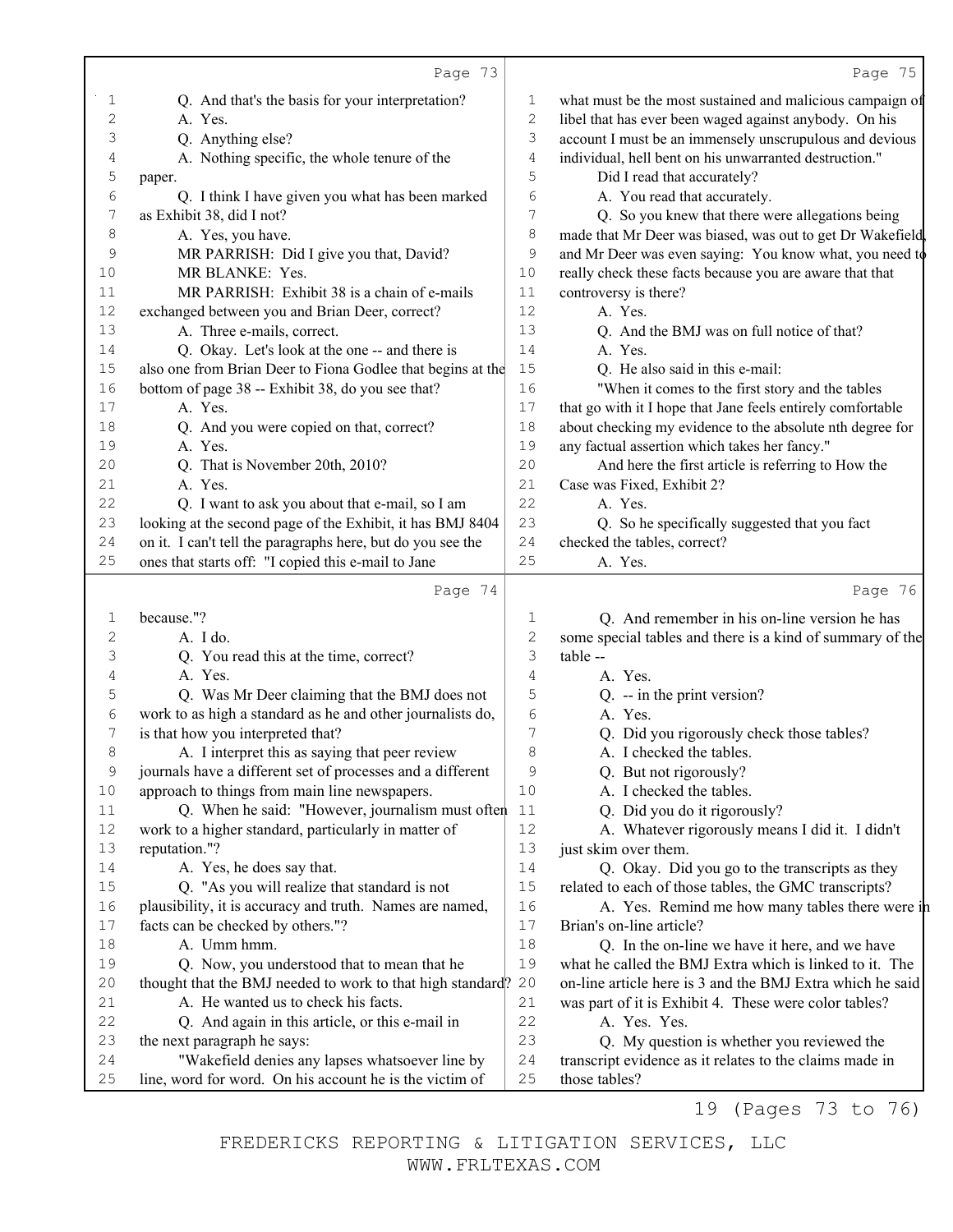|              | Page 77                                                            |                   | Page 79                                                                                                     |
|--------------|--------------------------------------------------------------------|-------------------|-------------------------------------------------------------------------------------------------------------|
| 1            | A. Yes, I did.                                                     | 1                 | recall there being a concern on his part that his thunder                                                   |
| $\mathbf{2}$ | Q. And you were the person with the BMJ                            | $\overline{c}$    | would be stolen if those books got published before these                                                   |
| 3            | responsible for doing that?                                        | 3                 | articles went out?                                                                                          |
| 4            | A. Yes.                                                            | 4                 | A. I recall he had that concern.                                                                            |
| 5            | Q. And again you are a highly competent editor                     | 5                 | Q. So he was pushing to get the articles                                                                    |
| 6            | with years of experience?                                          | 6                 | published quickly so that they would get out before those                                                   |
| 7            | A. I have been doing it for a long time, yes.                      | 7                 | books, right?                                                                                               |
| 8            | Q. And in the same e-mail Mr Deer says:                            | 8                 | A. Yes.                                                                                                     |
| 9            | "I have the GMC transcript all indexed and cute."                  | 9                 | Q. Then I want to ask you about this third                                                                  |
| 10           | He wanted you to get your separate copy but he                     | $10$              | paragraph down. Mr Deer tells Dr Godlee:                                                                    |
| 11           | offered to bring his index one to make it easy for you to $d_0$ 11 |                   | "So obviously I am getting a little nervous about                                                           |
| 12           | your checking?                                                     | 12                | others stepping in and claiming my investigation as their                                                   |
| 13           | A. Yes.                                                            | 13                | own, and I am also slightly anxious lest we have another                                                    |
| 14           | Q. Now, at the end of that e-mail he says:                         | 14                | communication breakdown and your people go off trying to                                                    |
| 15           | "While I can't set the agenda for checking I can                   | 15                | check my work, which I requested, without talking to me                                                     |
| 16           | steer Jane quickly through the evidence there as well as the 16    |                   | about how this might be done."                                                                              |
| $17$         | various documents which I have in my files." Right?                | 17                | Did I read that accurately?                                                                                 |
| 18           | A. Yes.                                                            | 18                | A. Yes.                                                                                                     |
| 19           | Q. So he offered to direct you to places in the                    | 19                | Q. Do you remember or do you know what he was                                                               |
| 20           | BMJ transcript and to documents from his files that related 20     |                   | talking about with respect to the communication breakdown                                                   |
| 21           | to the issues in the tables and otherwise?                         | 21                | when people were checking his work?                                                                         |
| 22           | A. He offered to steer me quickly through the                      | 22                | A. I don't, actually.                                                                                       |
| 23           | evidence.                                                          | 23                | Q. Did he try to control the fact checking that                                                             |
| 24           | Q. Now, both with respect to the tables and --                     | 24                | was being done by directing you to certain parts of the                                                     |
| 25           | strike that. Both with respect to the GMC transcript and           | 25                | transcript and not others?                                                                                  |
|              | Page 78                                                            |                   | Page 80                                                                                                     |
|              |                                                                    |                   |                                                                                                             |
| 1            | the various documents which he has in his files?                   | 1                 | A. Not at all. I had already looked at the                                                                  |
| 2            | A. He offered to do that, yes.                                     | $\mathbf{2}$<br>3 | transcript before I met him.                                                                                |
| З            | Q. And did you ever choose to take him up on the                   |                   | Q. So you had the full ability to check whatever                                                            |
| 4            | portion that dealt with the files, the documents in his            | 4                 | facts were there, and he was just going to help you check                                                   |
| 5            | files?<br>A. As far as I can recollect we confined                 | 5<br>6            | those facts?                                                                                                |
| 6<br>7       |                                                                    |                   | A. Correct.                                                                                                 |
|              | ourselves to the GMC transcripts.                                  | 7<br>8            | Q. Alright. Now, Dr Markovich was brought in                                                                |
| 8            | Q. Even though the files were available?                           |                   | as -- wait a minute. Before we get to that let me ask you                                                   |
| 9            | A. He brought a lot of files with him.                             | 9                 | about one other document which has been marked as Exhibit<br>40.                                            |
| 10           | Q. But you chose not to look at those?                             | 10<br>11          |                                                                                                             |
| 11<br>12     | A. I confined myself to the GMC transcripts.                       | 12                | (Exhibit 40 marked for identification)<br>Exhibit 40 is another series of e-mails back and                  |
| 13           | Q. Let me show you what has been marked as<br>Exhibit 39.          | 13                |                                                                                                             |
| 14           | (Exhibit 39 marked for identification)                             | 14                | forth relating to the BMJ articles; is that correct?                                                        |
| 15           | Is this another series of e-mails between Brian                    | 15                | A. Yes, it looks like it.                                                                                   |
| 16           | Deer and Dr Godlee, and I believe you are copied on some of        | 16                | Q. Okay. Now throughout a period of time there                                                              |
| 17           | them as well?                                                      | 17                | was anxiousness on Mr Deer's part about the money that he                                                   |
| 18           | A. I think not.                                                    | 18                | was to be paid for these articles, correct?<br>A. I wasn't part of that. They were discussions              |
| 19           |                                                                    | 19                | that he had with Fiona.                                                                                     |
| 20           | Q. Okay. Well, let me ask you about the e-mail                     | 20                |                                                                                                             |
|              | from Brian Deer to Dr Godlee that's at -- that begins on           |                   | Q. Do you know how much he was paid to write                                                                |
| 21<br>22     | page 8400, do you see that?<br>A. Yes.                             | 21<br>22          | these articles ultimately?                                                                                  |
| 23           | Q. Two things here. At the top of the e-mail he                    | 23                | A. I don't actually, no.                                                                                    |
| 24           | is talking about two books to be published in January on the       | 24                | Q. Do you have any idea what people are normally<br>paid to write articles either for newspapers or medical |
| 25           | MMR Vaccine issue from major New York publishers. Do you 25        |                   |                                                                                                             |
|              |                                                                    |                   | journals?                                                                                                   |

20 (Pages 77 to 80)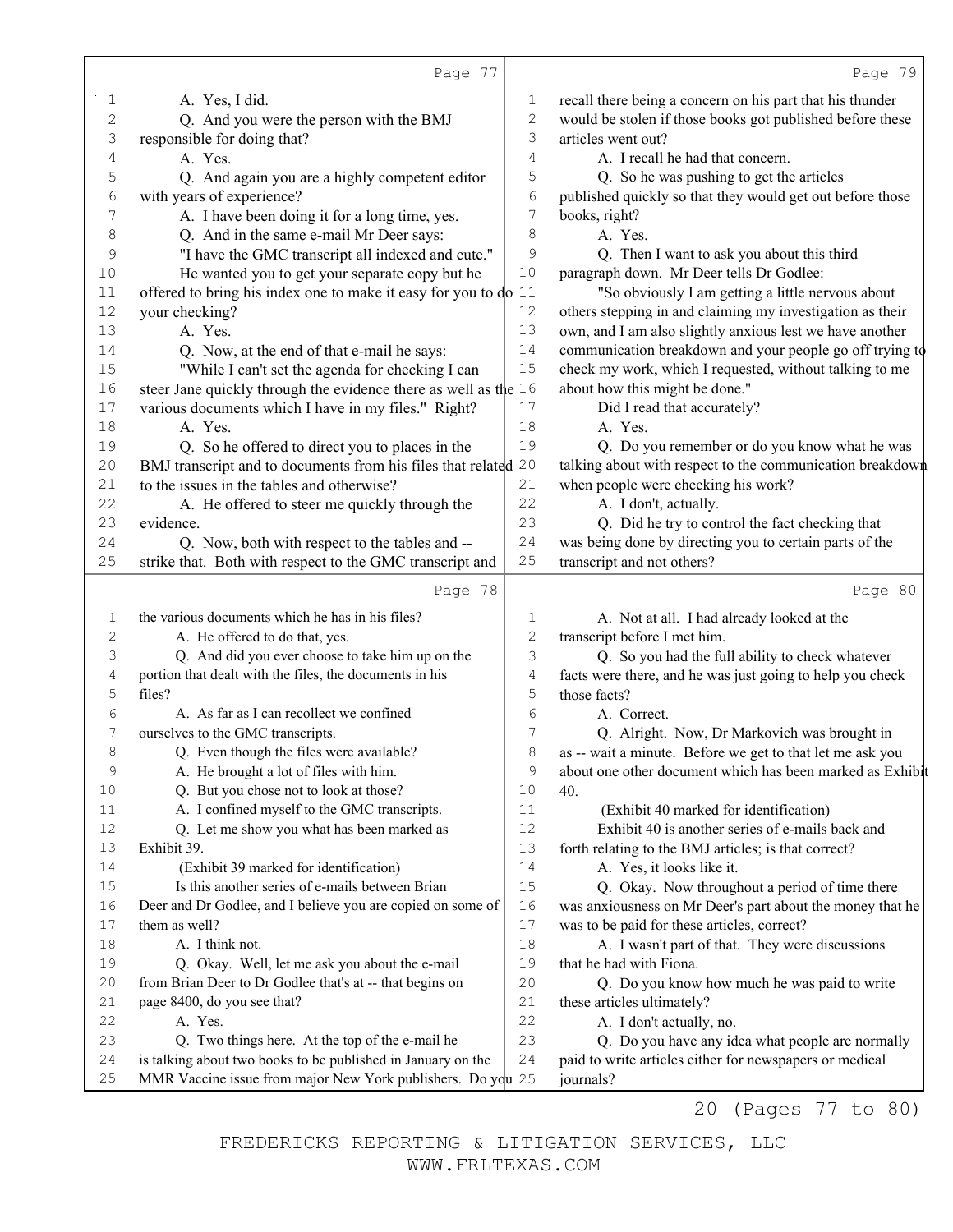|                | Page 81                                                                                         |              | Page 83                                                                  |
|----------------|-------------------------------------------------------------------------------------------------|--------------|--------------------------------------------------------------------------|
| 1              | A. For medical journals they are not usually paid                                               | 1            | drafted things for the BMJ, is that not right?                           |
| $\overline{c}$ | very much to write articles.                                                                    | $\mathbf{2}$ | A. I don't believe in the end he did draft the                           |
| 3              | Q. So payment of £5,700 would be a lot for                                                      | 3            | letter. We consulted him over it.                                        |
| 4              | writing these three articles?                                                                   | 4            | Q. He did a draft of the points to go in the                             |
| 5              | A. No, it is not a lot for writing these three                                                  | 5            | editorial, didn't he?                                                    |
| 6              | articles. It would be unusual for us to pay that amount,                                        | $\epsilon$   | A. No, I don't think he did. I don't remember                            |
| 7              | but we were not usually commissioning articles of this                                          | 7            | that.                                                                    |
| $\,8\,$        | length or depth.                                                                                | 8            | Q. You don't remember. Well, we will look at the                         |
| 9              | Q. I am going to direct your attention to the                                                   | 9            | documents on that --                                                     |
| 10             | e-mail that starts with the page BMJ 8522?                                                      | 10           | A. Okay.                                                                 |
| 11             | A. Yes.                                                                                         | 11           | Q. -- on that issue. Look at the next point                              |
| 12             | Q. This is one from Brian Deer to Dr Godlee with                                                | 12           | down -- well, did you put the allegations to Professor                   |
| 13             | a copy to you?                                                                                  | 13           | Walker-Smith?                                                            |
| 14             | A. Yes.                                                                                         | 14           | A. We did.                                                               |
| 15             | Q. From August 6th, 2010?                                                                       | 15           | Q. And to Dr Murch?                                                      |
| 16             | A. Yes.                                                                                         | 16           | A. I don't think we did put them to Dr Murch but                         |
| 17             | Q. There was a discussion in this e-mail about                                                  | 17           | I can't recollect.                                                       |
| 18             | peer review and editorial processes for reviewing the                                           | 18           | Q. But were you actually going to provide                                |
| 19             | documents; is that correct?                                                                     | 19           | Professor Walker-Smith with a copy of the article in                     |
| 20             | A. Yes.                                                                                         | 20           | advance?                                                                 |
| 21             | Q. Look, if you would, please, at the second page                                               | 21           | A. No, we put a draft of the allegations.                                |
| 22             | marked BMJ 8523?                                                                                | 22           | Q. How about to Horton, did you provide Horton a                         |
| 23             | A. Yes.                                                                                         | 23           | copy of the article in advance, the one about Horton?                    |
| 24             | Q. The first full paragraph says: "editorial                                                    | 24           | A. We didn't provide a copy of the article in                            |
| 25             | process."?                                                                                      | 25           | advance.                                                                 |
|                |                                                                                                 |              |                                                                          |
|                | Page 82                                                                                         |              | Page 84                                                                  |
| 1              | A. Yes.                                                                                         | 1            |                                                                          |
| $\overline{c}$ |                                                                                                 | 2            | Q. I am sorry, how about the allegations?                                |
| 3              | Q. Read the last sentence of that paragraph that<br>Mr Deer wrote to Dr Godlee and you?         | 3            | A. I think we did, but I am not one 100% sure.<br>I think we did.        |
| 4              | A. The one starting out "freely"?                                                               | 4            | Q. How about Dr Wakefield, did you put the                               |
| 5              |                                                                                                 | 5            | allegations that you were making about him?                              |
| 6              | Q. Yes, please?<br>A. "I freely admit to being semi-notorious for                               | $\epsilon$   | A. No, we didn't.                                                        |
| 7              | packing into single highly readable and apparently bland                                        | 7            | Q. Regarding fraud?                                                      |
| 8              |                                                                                                 | 8            | A. No, we didn't.                                                        |
| 9              | sentence rats nests of complexity and implication."<br>Q. What did you understand that to mean? | 9            | Q. You had the opportunity to do that if you                             |
| 10             | A. I'm not sure that I actually registered that                                                 | 10           | wanted to, correct?                                                      |
| 11             | sentence at the time.                                                                           | 11           | A. We did.                                                               |
| 12             | Q. How would you register it sitting here right                                                 | 12           | Q. And you made a conscious decision not to?                             |
| 13             | now?                                                                                            | 13           | A. Yes.                                                                  |
| 14             | A. That we need to check his stuff carefully                                                    | 14           | Q. And why is that?                                                      |
| 15             | because he is making statements that need justification.                                        | 15           | A. Because we didn't think that -- many of these                         |
| 16             | Q. Alright. Look at the bottom portion under                                                    | 16           | allegations have been put to him before and we didn't think              |
| 17             | paragraph B, "The Wakefield neuropsychiatrics"?                                                 | 17           | we would get any useful information.                                     |
| 18             | A. Umm hmm.                                                                                     | 18           | Q. Let me ask you about paragraph, the three                             |
| 19             | Q. He suggested that the allegations should be                                                  | 19           | (i)s, do you see that still on this page?                                |
| 20             | put to Professor Walker-Smith; is that correct?                                                 | 20           | A. Yes.                                                                  |
| 21             | A. Yes.                                                                                         | 21           | Q. It says: "If you plan to use my tables, which                         |
| 22             | Q. Now he wanted to draft the letter but have the                                               | 22           | I think are rather powerful, you might need to peer review               |
| 23             | BMJ send it out in the BMJ's name; is that right?                                               | 23           | the legitimacy of the exercise I have carried out since they             |
| 24<br>25       | A. That is what he says.<br>Q. In fact, there was several occasions where he                    | 24<br>25     | are freshly generated by me and involve interpretation of<br>the paper." |

21 (Pages 81 to 84)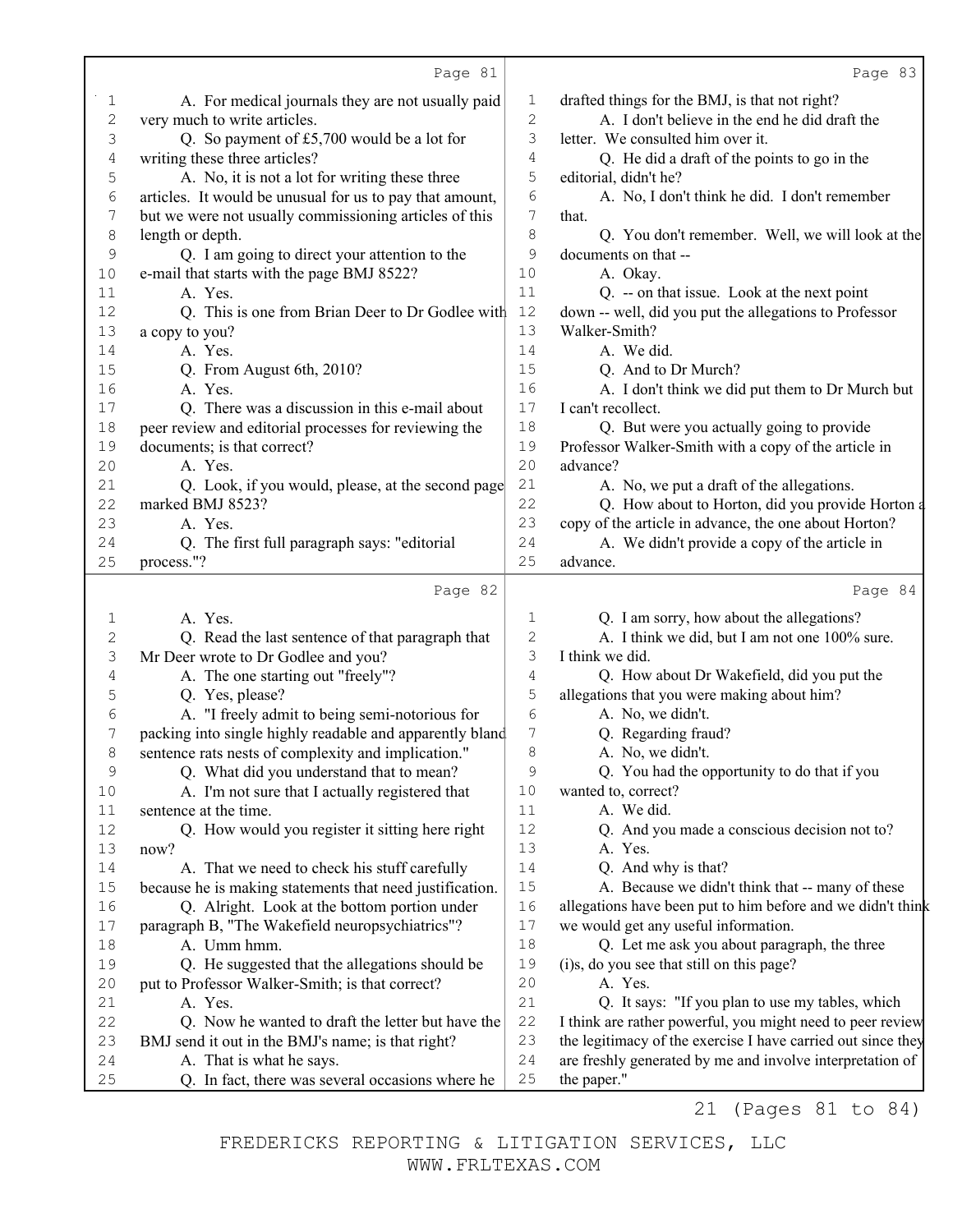|          | Page 85                                                      |                | Page 87                                                                                        |
|----------|--------------------------------------------------------------|----------------|------------------------------------------------------------------------------------------------|
| 1        | Did I read that accurately?                                  | 1              | BMJ?                                                                                           |
| 2        | A. Yes.                                                      | 2              | A. No, she's our freelance legal correspondent.                                                |
| 3        | Q. And you recall him making that suggestion to              | 3              | Q. Okay. She writes a number of articles?                                                      |
| 4        | the BMJ?                                                     | 4              | A. She does.                                                                                   |
| 5        | A. Not specifically.                                         | 5              | Q. In fact, she wrote an article about                                                         |
| 6        | Q. The BMJ did not have those tables peer                    | 6              | Dr Wakefield mentioning that he was at Thoughtful House in                                     |
| 7        | reviewed, did they?                                          | $\overline{7}$ | Texas; is that right?                                                                          |
| 8        | A. I believe that is right, I don't think that we            | $\,8\,$        | A. Yes, I believe she did.                                                                     |
| 9        | did.                                                         | 9              | Q. And she was someone that you all considered                                                 |
| 10       | Q. At the time that there was a discussion of                | 10             | doing this rewrite, but Mr Deer's condition for rewrite was                                    |
| $1\,1$   | putting the allegations to Professor Walker-Smith you at the | 11             | that he actually be supplied with the publication itself                                       |
| 12       | BMJ were aware that he had an appeal pending in process,     | 12             | with the text before you published it, correct?                                                |
| 13       | correct?                                                     | 13             | A. That is what it says in (ii), yes.                                                          |
| 14       | A. His response was that he had an appeal pending            | 14             | Q. Look if you would, please, at Exhibit 6. It                                                 |
| 15       | so he didn't want to comment.                                | 15             | is the editor's choice article. There should be a color                                        |
| 16       | Q. Okay. And you are familiar with the results               | 16             | copy of it there in front of you?                                                              |
| 17       | of that appeal, are you not?                                 | 17             | A. Yes.                                                                                        |
| 18       | A. I am.                                                     | 18             | Q. This is the piece. Was this written by                                                      |
| 19       | Q. In the last paragraph on that page Mr Deer's              | 19             | Dr Godlee?                                                                                     |
| 20       | estimated that it would take one to two days for him to go   | 20             | A. It was.                                                                                     |
| 21       | through the GMC transcripts, which as of this date hadn't    | 21             | Q. Did you participate in writing these?                                                       |
| 22       | yet been published?                                          | 22             | A. No.                                                                                         |
| 23       | A. Yes.                                                      | 23             | Q. It says at the bottom of the first column:                                                  |
| 24       | Q. But he thought that he could do it in one to              | 24             | "Thanks to the recent publication of the GMC's                                                 |
| 25       | two days, right?                                             | 25             | 6 million word transcript the BMJ was able to check Deer's                                     |
|          | Page 86                                                      |                | Page 88                                                                                        |
| 1        | A. That is what he says.                                     | 1              | findings and confirm extensive falsification."                                                 |
| 2        | Q. Now, look at the next paragraph, it is at the             | $\mathbf{2}$   | In supposedly confirming Deer's findings is it                                                 |
| 3        | top of the page 8524?                                        | $\mathsf 3$    | fair to say that you did not make an effort to look at what                                    |
| 4        | A. Yes.                                                      | $\sqrt{4}$     | Dr Wakefield testified in that 6 million word transcript                                       |
| 5        | Q. And it is called "The Horton Story"?                      | 5              | about those findings, or the issues covered by those                                           |
| 6        | A. Yes.                                                      | 6              | findings?                                                                                      |
| 7        | Q. And he starts off by saying:                              | 7              | A. Yes.                                                                                        |
| 8        | "I don't really agree with what you say about this           | 8              | Q. Would it be accurate to say that in terms of                                                |
| 9        | piece which I don't think adopts a tone different for Horton | 9              | affirmative effort you only looked at the GMC transcript to                                    |
| 10       | than the one I used for Wakefield."                          | 10             | see if there was a reference or a piece of information that                                    |
| 11       | That is what he said, right?                                 | 11             | Mr Deer cited to claiming support of his position, and not                                     |
| 12       | A. Yes.                                                      | 12             | to all of the evidence on that issue?                                                          |
| 13       | Q. And there he was talking about that article               | 13             | A. I looked, obviously I looked specifically at                                                |
| 14       | that you and Dr Godlee and others felt was too personal and  | 14             | the bits that Mr Deer cited but I did also read around --                                      |
| 15       | showed too much anger?                                       | $15$           | read around a bit more widely to other bits of evidence.                                       |
| 16       | A. Yes.                                                      | 16             | Q. By that you mean the few paragraphs before and                                              |
| 17       | Q. So Brian Deer didn't think the tone of that               | 17             | after, or do you mean everything that was written about the                                    |
| $1\,8$   | article was any different than the tone he used for          | 18             | issue in the transcripts?                                                                      |
| 19       | Wakefield?                                                   | 19             | A. Not everything that was written.                                                            |
| 20       | A. That is what he says.                                     | 20             | Q. Only the testimony provided by the                                                          |
| 21       | Q. Then there was a discussion of someone named              | 21             | prosecution, the GMC?                                                                          |
|          |                                                              |                |                                                                                                |
| 22       | Clare redoing that article under certain conditions. What    | 22             | A. Much of that was extracts from documents.                                                   |
| 23       | is Clare's last name?                                        | 23             | Q. I didn't understand that answer?                                                            |
| 24<br>25 | A. Dyer.<br>Q. Clare Dyer is a reporter on the staff for the | 24<br>25       | A. Sorry. Yes, I was looking at discrepancies<br>between documents and what the articles said. |

22 (Pages 85 to 88)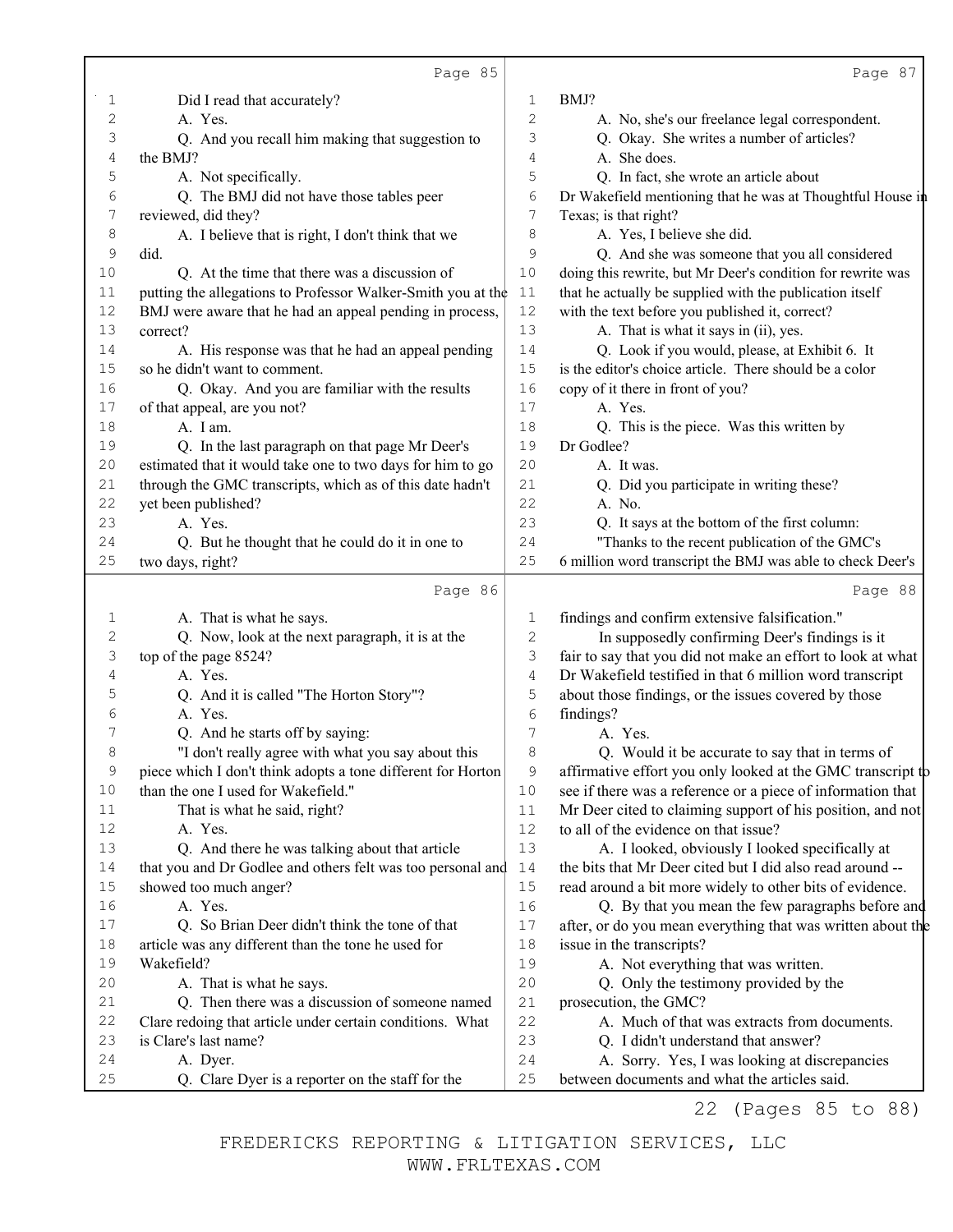|                           | Page 89                                                      |                | Page 91                                                      |
|---------------------------|--------------------------------------------------------------|----------------|--------------------------------------------------------------|
| 1                         | Q. Okay.                                                     | 1              | am as indicated on the video screen.                         |
| $\mathbf 2$               | MR BLANKE: I don't know that I am a reliable                 | $\sqrt{2}$     |                                                              |
| $\ensuremath{\mathsf{3}}$ | timekeeper Bill, but I think you are getting close.          | 3              | (Short Recess)                                               |
| 4                         | MR PARRISH: Okay. So in looking at the GMC                   | 4              |                                                              |
| 5                         | transcript you looked for things that might support          | 5              | THE VIDEOGRAPHER: Back on the record at 12 p.m.              |
| 6                         | Mr Deer's allegation but not for the evidence that supported | 6              | MR PARRISH: Look, if you would, please, Ma'am at             |
| $\boldsymbol{7}$          | what was said in the Lancet article, correct?                | 7              | Exhibit 35.                                                  |
| 8                         | A. I certainly looked to see that what Mr Deer               | 8              | (Exhibit 35 marked for identification)                       |
| 9                         | had said was substantiated by where he said it was said, but | 9              | A. Yes.                                                      |
| 10                        | I did actually read a bit more broadly. I can't remember     | 10             | Q. This is a series of e-mails between you and               |
| 11                        | precisely what.                                              | 11             | Dr Harvey Markovich; is that correct?                        |
| 12                        | Q. Objection, non-responsive. I may not have                 | 12             | A. Yes, correct.                                             |
| 13                        | made my question clear. In looking at the GMC transcript     | 13             | Q. Look at the second page of the Exhibit. Just              |
| 14                        | did you look to see what evidence was there that supported   | 14             | above the middle of the page there is an e-mail from you to  |
| 15                        | the Lancet article that was at issue?                        | 15             | Dr Markovich dated Thursday, 9th December, 2010, do you see  |
| 16                        | A. I did.                                                    | 16             | that?                                                        |
| 17                        | Q. So you weren't just looking at what supported             | 17             | A. Yes.                                                      |
| 18                        | Mr Deer's position, you were also looking to see if there    | 18             | Q. Does this accurately reflect the level of                 |
| 19                        | was evidence to support what was said in the Lancet article? | 19             | review that Dr Markovich was asked to do by the BMJ?         |
| 20                        | A. I did a bit of that, yes.                                 | 20             | A. This is the letter in which I asked him to                |
| 21                        | Q. But in trying to look for evidence that                   | 21             | review the paper.                                            |
| 22                        | supported the Lancet article you didn't look at the          | 22             | Q. I understand that. My question goes to the                |
| 23                        | testimony of Dr Wakefield or Professor Walker-Smith?         | 23             | level of the review. In the first paragraph you ask whether  |
| 24                        | A. I don't remember seeing anything from                     | 24             | he might do a "swift review"; isn't that correct?            |
| 25                        | Dr Wakefield. I think I probably did look at a bit from      | 25             | A. Yes.                                                      |
|                           |                                                              |                |                                                              |
|                           | Page 90                                                      |                | Page 92                                                      |
| 1                         | Walker-Smith.                                                | 1              | Q. And in the second paragraph you say:                      |
| $\mathbf{2}$              | Q. So there was some evidence from Professor                 | $\mathbf 2$    | "We thought the piece would benefit from a review            |
| 3                         | Walker-Smith that supported the Lancet article on issues     | 3              | from a pediatrician 'just to make sure that what it says all |
| 4                         | that were addressed, and you chose the testimony that        | $\overline{4}$ | makes medical sense'."?                                      |
| 5                         | Mr Deer pointed to over the testimony that supported the     | 5              | A. Yes.                                                      |
| 6                         | article?                                                     | 6              | Q. Then you said in the next paragraph:                      |
| 7                         | A. I actually can't recollect but I must have                | 7              | "So it is not a heavy review we are after - just a           |
| 8                         | done.                                                        | 8              | sense check really."?                                        |
| 9                         | Q. You are guessing -- okay?                                 | 9              | A. Yes.                                                      |
| 10                        | A. I cannot recollect precisely.                             | 10             | Q. That is the level of review that you asked for            |
| 11                        | MR PARRISH: Okay. I think are you calling time?              | 11             | Dr Markovich, correct?                                       |
| 12                        | MR BLANKE: Bill, it is much like the other                   | 12             | A. Yes, we asked him exactly what I have said in             |
| 13                        | evening, if there is some document you want to make sure     | 13             | that letter.                                                 |
| 14                        | that you understand it correctly or something like that, but | 14             | Q. And that didn't change, you didn't ask for a              |
| 15                        | if it is a new area.                                         | 15             | heavier review at a later date?                              |
| 16                        | MR PARRISH: Got it.                                          | 16             | A. No.                                                       |
| 17                        | MR BLANKE: A new area of testimony.                          | $17$           | Q. So it wasn't really a peer review of all the              |
| 18                        | MR PARRISH: There is just one letter I wanted to             | 18             | science in the article, it was a brief review to make sure   |
| 19                        | get her to identify. Can we go off for just a second and     | 19             | that what was said in the article made medical sense?        |
| 20                        | I will find that?                                            | 20             | A. It wasn't necessarily brief. It needed to be              |
| 21                        | MR BLANKE: Yes, why don't we take a moment?                  | 21             | done quite quickly. We weren't asking him to be brief, but   |
| 22                        | I want to see if I can get Marc. Is it alright to take five  | 22             | exactly that, that we needed to make sure it made medical    |
| 23                        | minutes or something?                                        | 23             | sense.                                                       |
| 24                        | MR PARRISH: Sure.                                            | 24             | Q. You weren't asking him to investigate whether             |
| 25                        | THE VIDEOGRAPHER: Going off-the-record at 11.54 25           |                | what Dr Wakefield --                                         |

23 (Pages 89 to 92)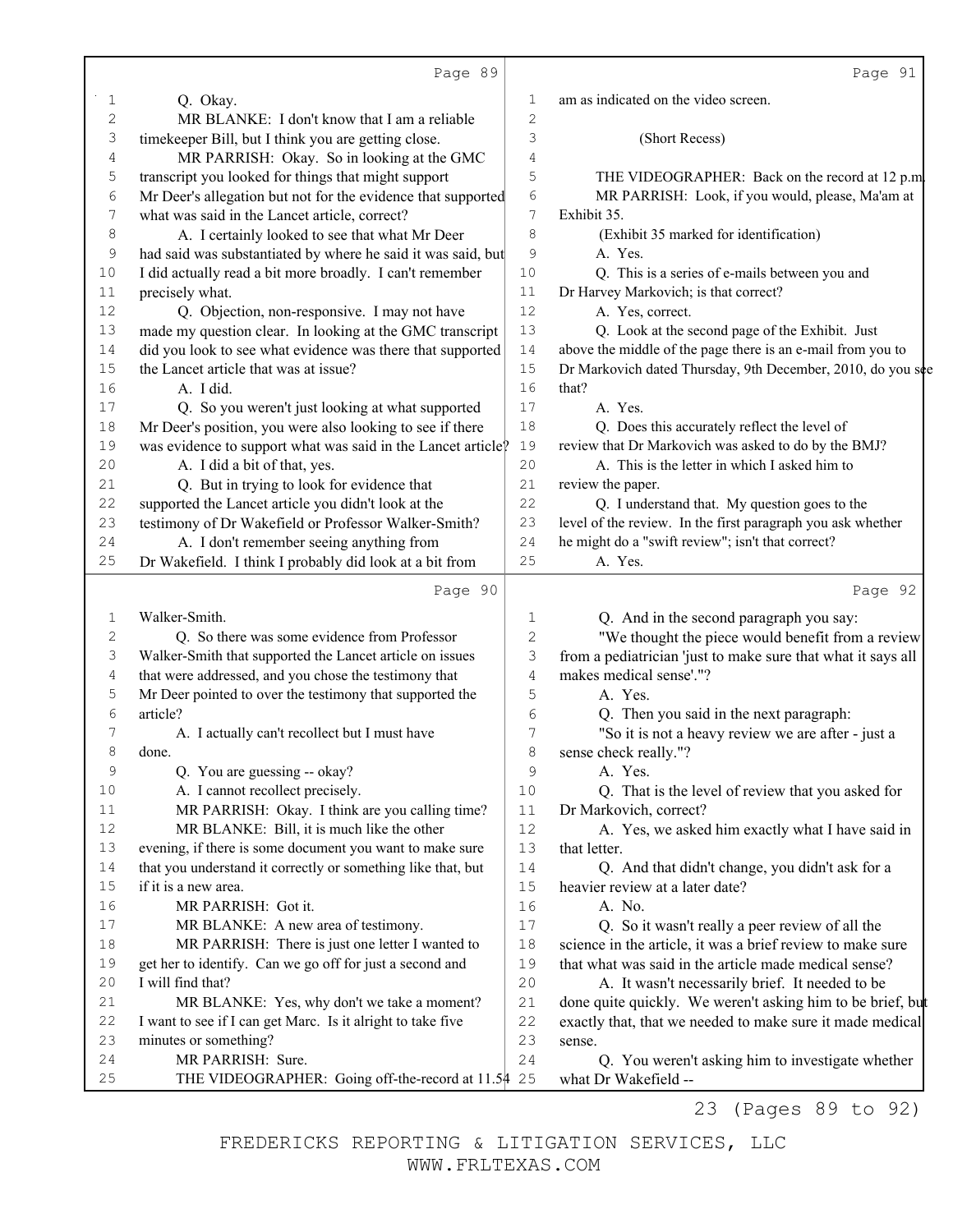|                | Page 93                                                      |              | Page 95                                                     |
|----------------|--------------------------------------------------------------|--------------|-------------------------------------------------------------|
| 1              | THE VIDEOGRAPHER: I have a very loud mobile phone            | 1            | A. Yes.                                                     |
| $\sqrt{2}$     | interruption, one is near a microphone. (Pause)              | $\mathbf{2}$ | Q. And Dr Markovich tells you:                              |
| 3              | MR PARRISH: Let me go back and state the                     | 3            | "I cannot find such a statement in the Lancet               |
| 4              | question. You weren't asking Dr Markovich to investigate     | 4            | Paper. It refers variously in different parts of the paper  |
| 5              | whether what Dr Wakefield and the other 12 authors in the    | 5            | to autism (9), developmental regression, no number stated,  |
| 6              | Lancet article had said was medically or scientifically      | 6            | pervasive and developmental disorder with loss of acquired  |
| $\overline{7}$ | accurate, correct?                                           | 7            | skills, behavioral regression and neuropsychiatric          |
| 8              | A. Sorry, can you repeat that question?                      | 8            | dysfunction." And in the summary to regressive              |
| $\mathsf 9$    | MR PARRISH: Certainly. (Read back from the                   | 9            | developmental disorders. I didn't read out every word for   |
| 10             | Livenote screen)                                             | 10           | word?                                                       |
| 11             | A. Correct, we weren't.                                      | 11           | A. Sure.                                                    |
| 12             | Q. And you weren't asking Dr Markovich to examine            | 12           | Q. He points out to you and to the BMJ that in              |
| 13             | the tables that were in the web Extra version of the on-line | 13           | the Lancet Paper the paper did not say the children had     |
| 14             | article, correct?                                            | 14           | diagnoses of "regressive autism", correct? So you knew that |
| 15             | A. I believe that is correct, yes.                           | 15           | that was an issue that should be checked?                   |
| 16             | Q. And you weren't asking Dr Markovich to make a             | 16           | A. Yes.                                                     |
| 17             | determination as to whether the children in the Lancet       | 17           | Q. And Mr Deer gave you his simplistic answer in            |
| 18             | study, for example, had or had not been diagnosed with       | 18           | the all caps here, but you didn't do any checking beyond    |
| 19             | autism, correct?                                             | 19           | that; is that right?                                        |
| 20             | A. I didn't ask him to do that.                              | 20           | A. Not that I remember.                                     |
| 21             | Q. And to your knowledge did he do that?                     | 21           | Q. Now, let me ask you about another issue that             |
| 22             | A. I think you have a copy of what he responded,             | 22           | was raised here by Dr Markovich. He says:                   |
| 23             | and he didn't do that.                                       | 23           | "Finally, does Deer know if the 12 were truly               |
| 24             | Q. He did, however, raise a question about                   | 24           | 'consecutively referred' as stated in patients and methods  |
| 25             | whether or not regressive autism was an appropriate term to  | 25           | of the Lancet Paper."                                       |
|                | Page 94                                                      |              | Page 96                                                     |
| 1              | use and pointed out that the Lancet authors had not stated   | 1            | And you pass that on to Mr Deer for his response,           |
| $\sqrt{2}$     | in the article that the children were diagnosed with         | $\mathbf{2}$ | and what did Mr Deer tell you about the phrase              |
| 3              | regressive autism, do you recall that?                       | 3            | "consecutively referred"?                                   |
| 4              | A. Have you got a copy of that document?                     | 4            | A. I can read you what he says.                             |
| 5              | MR PARRISH: It is in this stack. If we go                    | 5            | Q. Well, he said: "Nobody has ever been able to             |
| 6              | off-the-record I can find it.                                | $\sqrt{6}$   | work out what that is supposed to mean." Correct?           |
| 7              | THE VIDEOGRAPHER: Going off the record at six                | 7            | A. That is what he says.                                    |
| 8              | minutes past 12 p.m.                                         | 8            | Q. So what did you do to work out what that is              |
| 9              | (off-the-record)                                             | $\mathsf 9$  | supposed to mean?                                           |
| 10             | THE VIDEOGRAPHER: We are back on the record at               | 10           | A. I don't recall. I think Brian's next                     |
| 11             | eight minutes past 12 p.m.                                   | 11           | statement: "I think your man is really only asking out of   |
| 12             | MR PARRISH: I have shown you what has been marked 12         |              | personal interest," is the view that I took of that         |
| 13             | as Exhibit 43 which on the second page contains the e-mail   | 13           | statement too.                                              |
| 14             | that Harvey Markovich wrote to you on December 10th, 2010    | 14           | Q. So you all assumed that Dr Markovich was only            |
| 15             | with interlineations from Mr Deer with his comments, Deer's  | 15           | asking out of interest, that is what Mr Deer suggested to   |
| 16             | comments in all capitals, correct?                           | 16           | you and you took Mr Deer's suggestion?                      |
| 17             | (Exhibit 43 marked for identification)                       | $17$         | A. I had already thought that.                              |
| 18             | A. Yes.                                                      | 18           | Q. So your view was that was not a significant              |
| 19             | Q. So Dr Markovich in writing to you about his               | 19           | issue to determine?                                         |
| 20             | review of the paper says:                                    | 20           | A. I believe that is correct.                               |
| 21             | "In the same para", meaning paragraph, "Deer                 | 21           | Q. And Dr Markovich could have gotten access to             |
| 22             | states nine children it said had diagnosis of regressive     | 22           | the GMC transcripts had he desired?                         |
| 23             | autism."                                                     | 23           | A. Yes.                                                     |
| 24             | So that is referring to Deer's description of what           | 24           | Q. But you did not provide him with copies of the           |
| 25             | was in the Lancet Paper, correct?                            | 25           | GMC transcripts?                                            |

24 (Pages 93 to 96)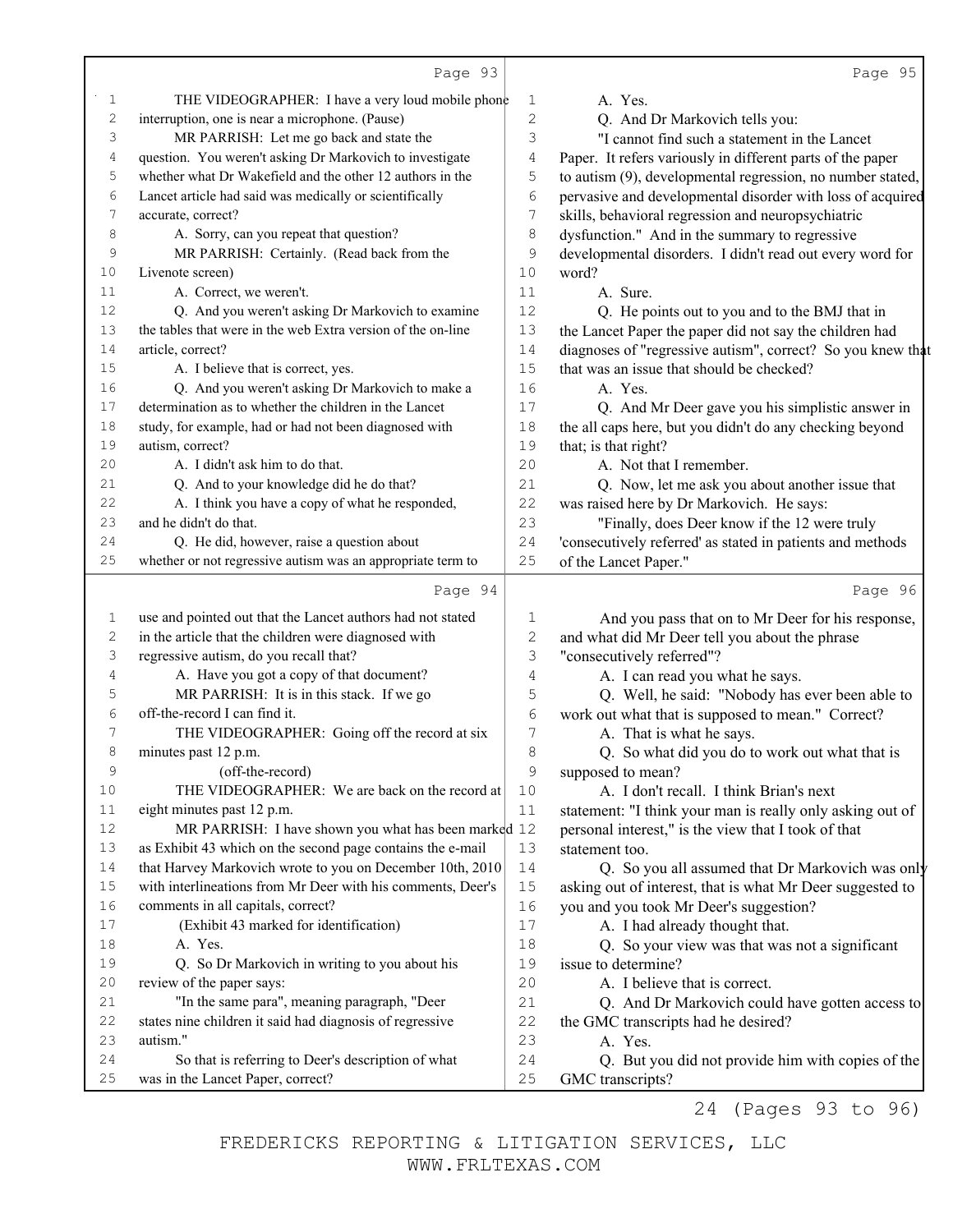|                | Page 97                                                             |                | Page 99                                                      |
|----------------|---------------------------------------------------------------------|----------------|--------------------------------------------------------------|
| 1              | A. No.                                                              | 1              | Q. And did you determine how much time he devoted            |
| $\mathbf{2}$   | Q. And Dr Markovich, is he an advisory editor or                    | $\overline{c}$ | to reviewing the article or articles?                        |
| 3              | some form of editor with the BMJ?                                   | 3              | A. Yes, I did, he devoted rather a long time to              |
| 4              | A. He was billed as an associate editor at the                      | 4              | it, about 60 hours.                                          |
| 5              | time because he had a small connection with us, he used to          | 5              | Q. Sixty hours.                                              |
| 6              | assess our filler paper articles, which are very short              | 6              | A. Yes.                                                      |
| 7              | personal pieces by doctors.                                         | 7              | Q. And is that broken out so you can determine               |
| 8              | Q. So Dr Markovich at the time he conducted the                     | 8              | how many hours were devoted to looking at the first article  |
| $\mathsf 9$    | review was an associate editor of the BMJ?                          | 9              | as opposed to the others?                                    |
| 10             | A. Yes.                                                             | 10             | A. I haven't got that information with me. It                |
| 11             | MR PARRISH: I represented to your lawyer that                       | 11             | probably is possible to find it out.                         |
| $12$           | I had one more topic and so although I have hours more              | 12             | Q. Okay. 60 hours in total over the three; is                |
| 13             | questions to ask, if you are calling time I will stop here?         | 13             | that right?                                                  |
| 14             | MR BLANKE: Well, as I said if it is something                       | 14             | A. Yes.                                                      |
| $15$           | that you want to cover to make sure that you have a document        | 15             | Q. Then on Exhibits 25 and 24, if you get those              |
| 16             | that you understand correctly and in order and things like          | 16             | in front of you, are there differences in terms of the       |
| 17             | that, but if you are done with that topic and have nothing          | 17             | numbers of Texas subscribers or Texas users between          |
| 18             | that falls under that category I have just a few follow-up          | 18             | Exhibit 25 and Exhibit 24?                                   |
| 19             | questions for Miss Smith. Is that fair Bill, does that              | 19             | A. Yes, 25 --                                                |
| $20$           | fairly represent what you are at? I know that you have              | 20             | MR PARRISH: Hold on for a second until I get that            |
| 21             | hours more questions.                                               | 21             | in front of me.                                              |
| $2\sqrt{2}$    | MR PARRISH: And I would have other questions                        | 22             | MR BLANKE: Miss Smith, let me ask you this,                  |
| 23             | about Dr Markovich if we had more time, and I am happy to $\phi$ 23 |                | I believe you told us there are differences. Can you         |
| 24             | those right now, but if you want me to finish Markovich now         | 24             | explain for us the differences between Exhibits 25 and 24 on |
| 25             | as opposed to some time later I will do that.                       | 25             | what they show in terms of Texas subscribers or Texas users? |
|                |                                                                     |                |                                                              |
|                | Page 98                                                             |                | Page 100                                                     |
| 1              | MR BLANKE: I think you know the sort of topic                       | $\mathbf 1$    | A. Yes, the first thing to notice is if you look             |
| $\mathbf{2}$   | that we are after. If there is something that is very brief         | $\mathbf{2}$   | at the 25, in January 2011 there are 47 entries compared     |
| 3              | and you have not had a chance to get into it all and you            | 3              | with 24 in January 2011, 62 Texas entries. That is           |
| $\overline{4}$ | want to authenticate a document or something like that.             | $\overline{4}$ | explained by the fact that when we first did a search we     |
| 5              |                                                                     | 5              | just searched addresses for Texas. When we actually pulled   |
| 6              | Cross-examination by Mr Blanke                                      | $\sqrt{6}$     | out the detailed records of who those subscriptions were for |
| 7              | Q. Miss Smith, just a few questions.                                | 7              | we discovered some duplicates and, in particular, the 13     |
| 8              | Dr Markovich spent how much time reviewing this?                    | 8              | Consortia which are page 3 of Exhibit 24, in fact is the 13  |
| 9              | A. He told me he spent about three to four hours                    | 9              | institutions in the Consortia, and although they are         |
| 10             | on it.                                                              | 10             | coordinated by one of those institutions in Texas the other  |
| 11             | Q. Okay. And there is this mention of swift                         | $1\,1$         | ones that we removed from this list were not in Texas, they  |
| 12             | review there, is three to four hours consistent with how            | 12             | were in Arkansas or Mississippi, other states. So the        |
| 13             | much time he typically spends, or is it less time than he           | 13             | numbers came down. Exhibit 25 is a more accurate             |
| 14             | typically spends, or what?                                          | 14             | representation of Texas subscribers.                         |
| 15             | A. He tells me it was actually rather longer than                   | 15             | Q. Because it removes the duplications of out of             |
| 16             | he would normally spend.                                            | 16             | State users?                                                 |
| 17             | Q. And do you have any sense of what his normal                     | 17             | A. Yes, correct.                                             |
| 18             | period is?                                                          | 18             | MR BLANKE: Nothing further.                                  |
| 19             | A. About two hours.                                                 | 19             |                                                              |
| 20             | Q. You also mentioned a fellow whose name I am                      | 20             | Re-examination by Mr Parrish                                 |
| 21             | sure to butcher Godwin Busuttil?                                    | 21             | Q. A quick follow-up. You said Dr Markovich                  |
| 22             | A. Yes.                                                             | 22             | normally spends two hours. What types of articles is he      |
| 23             | Q. And he was a barrister or an attorney, is that                   | 23             | normally spending about two hours on?                        |
|                |                                                                     |                |                                                              |
| 24<br>25       | right?<br>A. Correct.                                               | 24<br>25       | A. When he is asked for an ordinary review for a<br>journal. |

25 (Pages 97 to 100)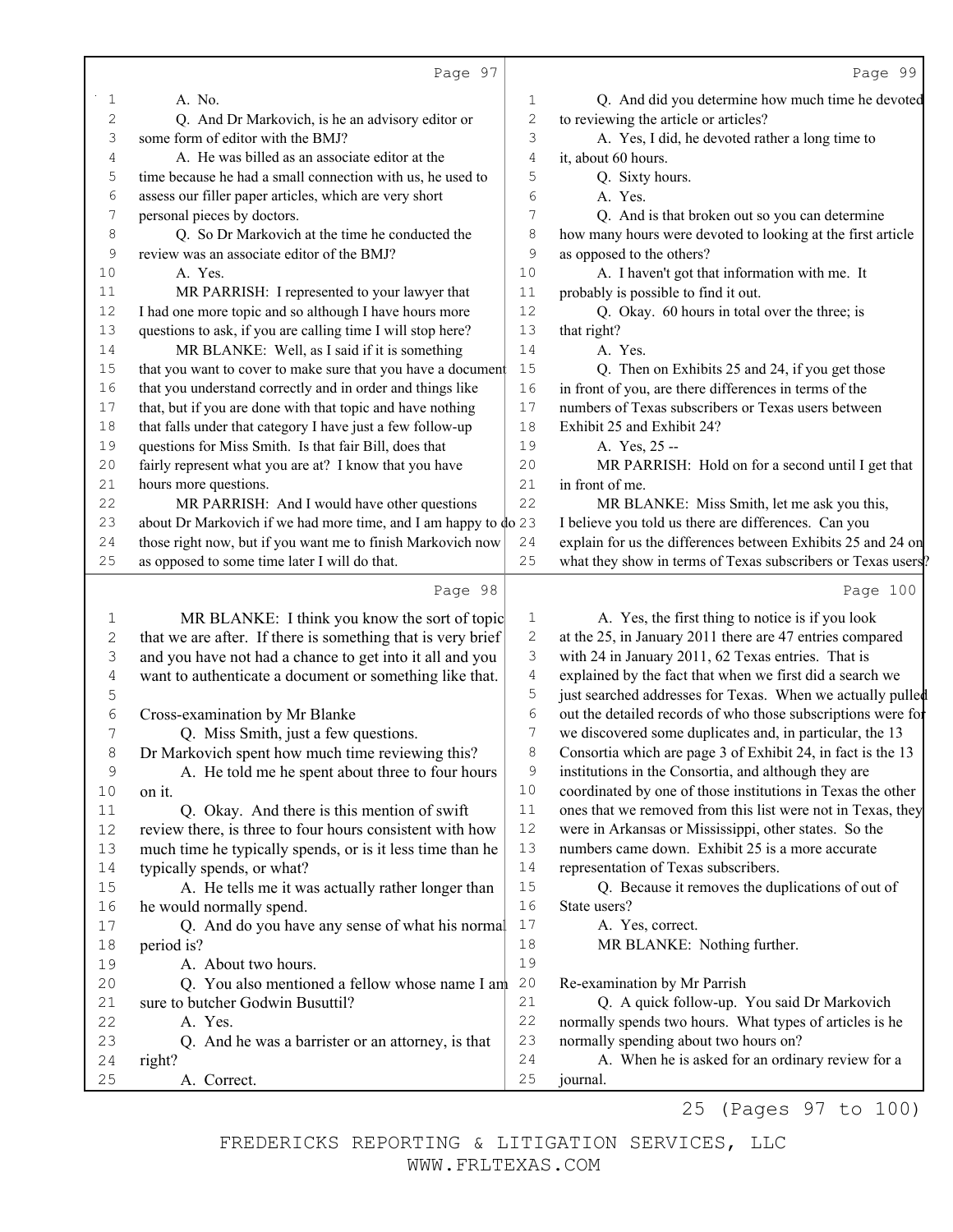|              | Page 101                                                     |                     | Page 103                                                                                                              |
|--------------|--------------------------------------------------------------|---------------------|-----------------------------------------------------------------------------------------------------------------------|
| 1            | Q. Are those medical journal articles or outside             | 1                   |                                                                                                                       |
| $\mathbf{2}$ | articles?                                                    | 2                   | CERTIFICATE OF DEPONENT                                                                                               |
| 3            | A. They will be medical journal articles from us             | 3                   |                                                                                                                       |
| 4            | and from other journals.                                     | 4                   | I, Jane Smith, hereby certify that I have read the foregoing                                                          |
| 5            | Q. I think I must have misunderstood then what               | 5                   | pages of my deposition of testimony taken in these                                                                    |
| 6            | you said. He is an associate editor because he sometimes     | 6                   | proceedings Thursday, 28th June 2012 and, with the exception                                                          |
| 7            | edits --                                                     | 7                   | of the changes listed on the next page and/or corrections,                                                            |
| 8            | A. I beg your pardon, I'm sorry I misunderstood.             | 8                   | if any, find them to be a true and accurate transcription                                                             |
| 9            | The fact that he is an associate editor because he at the    | 9                   | thereof.                                                                                                              |
| 10           | time read some of our fellow submissions is irrelevant to    | 10                  |                                                                                                                       |
| 11           | this. We were using him as a pediatrician reviewer. His      | 11                  |                                                                                                                       |
| 12           | association with the journal on the fillers is irrelevant.   | 12                  |                                                                                                                       |
| 13           | So he was referring to when he is asked to peer review       | 13                  |                                                                                                                       |
| 14           | articles for medical journals ours and others, he will       | 14                  | Signed:                                                                                                               |
| 15           | normally spend about two hours on it.                        | 15                  | Name: Jane Smith                                                                                                      |
| 16           | Q. I see. But in this case in the two to                     | 16                  |                                                                                                                       |
| 17           | three -- excuse me, three to four hours he spent he didn't   | 17                  |                                                                                                                       |
| 18           | review the GMC transcripts or the childrens medical records? | 18                  |                                                                                                                       |
| 19           | A. Not to my knowledge.                                      | 19                  |                                                                                                                       |
| 20           | Q. So he wasn't really looking to see whether the            | 20                  |                                                                                                                       |
| 21           | science in the Lancet article was correct, he was just       | 21                  |                                                                                                                       |
| 22           | looking to see whether it was plausible that what Mr Deer    | 22                  |                                                                                                                       |
| 23           | said in the BMJ article was correct?                         | 23                  |                                                                                                                       |
| 24           | A. Yes, it made sense.                                       | 24                  |                                                                                                                       |
| 25           | MR PARRISH: Right. Thank you for your time                   | 25                  |                                                                                                                       |
|              | Page 102                                                     |                     | Page 104                                                                                                              |
| 1            | today.                                                       | 1                   | CERTIFICATE OF COURT REPORTER                                                                                         |
| 2            | MR BLANKE: Yes, thank you.                                   | $\overline{c}$<br>3 |                                                                                                                       |
| 3            | THE VIDEOGRAPHER: This is the end of tape two.               |                     | I, Kay Hendrick, an Accredited Court Reporter, hereby<br>certify that the testimony of the witness Jane Smith, in the |
| 4            | Volume One and the video deposition today of Miss Jane       | $\overline{4}$      | foregoing transcript taken on Thursday, 28th June 2012, was                                                           |
| 5            | Smith. Going off-the-record at 12.21 p.m. as indicated on    |                     | recorded by me in machine shorthand and was thereafter                                                                |
| 6            | the video screen.                                            | 5                   | transcribed by me; and that the foregoing transcript is a                                                             |
| 7            |                                                              | 6                   | true and accurate verbatim record of the said testimony.                                                              |
| 8            | ------000------                                              | 7                   | I further certify that I am not a relative, employee,                                                                 |
| 9            |                                                              |                     | counsel or financially involved with any of the parties to                                                            |
| 10           |                                                              | 8                   | the within cause, nor am I an employee or relative of any                                                             |
| 11           |                                                              | 9                   | counsel for the parties, nor am I in any way interested in<br>the outcome of the within cause.                        |
| 12           |                                                              | 10                  |                                                                                                                       |
| 13           |                                                              | 11                  |                                                                                                                       |
| 14<br>15     |                                                              | 12                  |                                                                                                                       |
| 16           |                                                              | 13<br>14            |                                                                                                                       |
| 17           |                                                              | 15                  | <b>KAY HENDRICK</b>                                                                                                   |
| 18           |                                                              | 16                  |                                                                                                                       |
| 19           |                                                              | 17                  |                                                                                                                       |
| 20           |                                                              | 18                  |                                                                                                                       |
| 21           |                                                              | 19<br>20            |                                                                                                                       |
| 22           |                                                              | 21                  |                                                                                                                       |
| 23           |                                                              | 22                  |                                                                                                                       |
| 24           |                                                              | 23<br>24            |                                                                                                                       |
| 25           |                                                              | 25                  |                                                                                                                       |
|              |                                                              |                     | 26 (Pages 101 to 104)                                                                                                 |